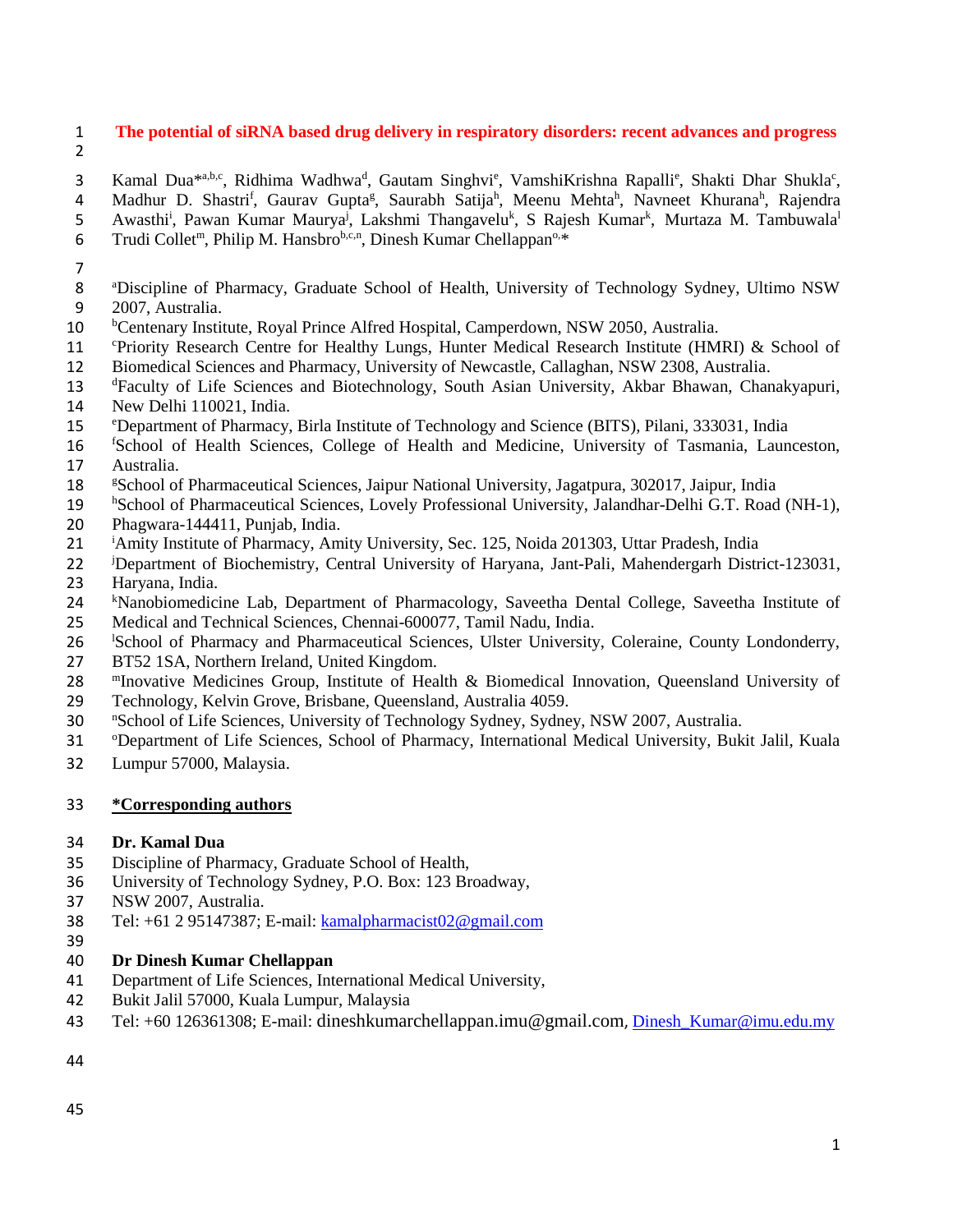# **Abstract**

 Lung diseases are the leading cause of mortality worldwide. The currently available therapies are not sufficient, leading to the urgent need for new therapies with sustained anti-inflammatory effects. Small/short or silencing interfering RNA (siRNA) has potential therapeutic implications through post- transcriptional downregulation of the target gene expression. siRNA is essential in gene regulation, so is more favorable over other gene therapies due to its small size, high specificity, potency and no or low immune response. In chronic respiratory diseases, local and targeted delivery of siRNA is achieved *via* inhalation. The effectual delivery can be attained by the generation of aerosols *via* inhalers and nebulizers which overcomes anatomical barriers, alveolar macrophage clearance and mucociliary clearance. In this review, we discuss the different siRNA nanocarrier systems for chronic respiratory diseases, for safe and effective delivery. siRNA mediated pro-inflammatory gene or miRNA targeting approach can be a useful approach in combating chronic respiratory inflammatory conditions and thus providing sustained drug delivery, reduced therapeutic dose, and improved patient compliance. This review will be of high relevance to the formulation, biological and translational scientists working in the area of respiratory diseases. **Keywords:** siRNA; delivery systems; pulmonary; nanocarriers; RNA interference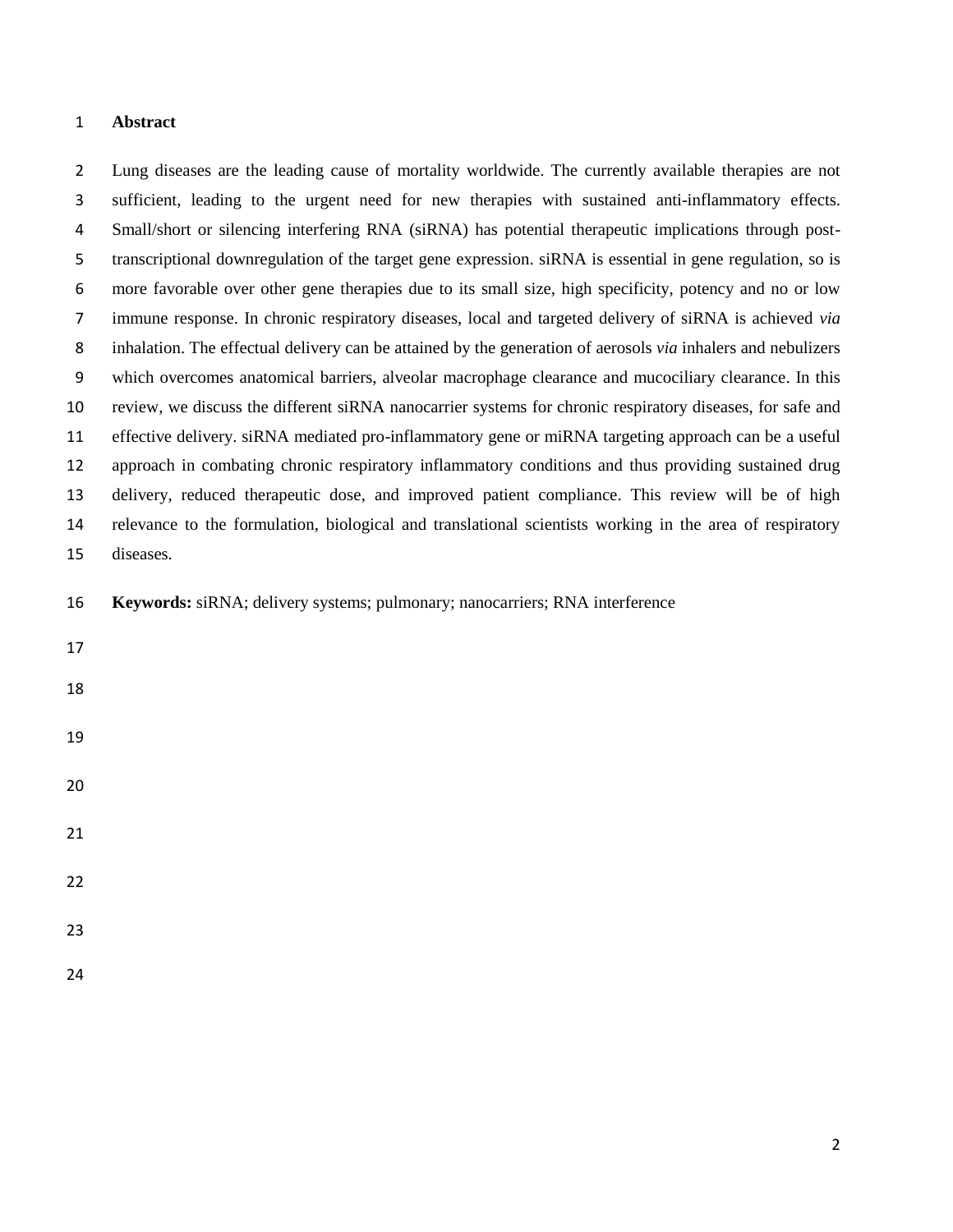#### **Introduction**

 Chronic respiratory disease (CRD), in particular, asthma and chronic obstructive pulmonary disease (COPD), are amongst the leading causes of mortality and morbidity that also exert huge health and economic burden globally [\("Global, regional, and national deaths, prevalence, disability-adjusted life](#page-20-0)  [years, and years lived with disability for chronic obstructive pulmonary disease and asthma, 1990-2015: a](#page-20-0)  systematic analysis [for the Global Burden of Disease Study 2015," 2017\)](#page-20-0). Asthma is a complex and heterogeneous chronic inflammatory disorder, primarily affecting the airways. The disease is largely 'allergic' in nature and is characterized by the upregulation of genes that lead to multiple inflammatory cascades implicated in asthma [\(Moheimani et al., 2016\)](#page-22-0). Current asthma therapies focus on reduction of symptoms and limit exacerbations during the course of the disease. However, the proportion of asthmatics with the uncontrolled disease remain significantly high and utilizes the majority of healthcare expenses globally [\(P. M. Hansbro](#page-20-1) *et al*., 2017; [Peters, Ferguson, Deniz, & Reisner, 2006\)](#page-23-0). Despite the increasing classification/categorization of asthmatics into various endotypes/phenotypes (based on a number of molecular biomarkers, clinical presentation and responsiveness to common therapies)[\(Fajt & Wenzel,](#page-20-2)  [2015\)](#page-20-2), the key pathological feature of asthma is involvement of multiple inflammatory mediators that are often regulated by 'key' genes/proteins, which are also referred as master transcription regulators[\(Sel,](#page-24-0)  [Henke, Dietrich, Herz, & Renz, 2006\)](#page-24-0). Thus, targeting these key pro-inflammatory genes would potentially improve the overall disease outcomes[\(Sel et al., 2006\)](#page-24-0).

 COPD is another complex and multi-factorial respiratory disease that is caused primarily due to chronic exposure to cigarette smoking[\(Rennard & Vestbo, 2006\)](#page-23-1). In addition, exposures to biomass smoke, air pollution and a variety of occupational exposures to chemical dust and fumes also play an important role in the onset and progression of COPD[\(KC, Shukla, Gautam, Hansbro, & O'Toole, 2018\)](#page-21-0). COPD constitutes multiple inflammatory pathways, that are induced by chronic exposure to irritants and, in addition, due to an imbalance between the oxidase/anti-oxidant ratio and/or proteases/anti-proteases ratio [\(Peter J. Barnes, 2016\)](#page-17-0). The course of the disease is further complicated by frequent acute exacerbations, which are described as worsening of disease symptoms that require a change of daily medications and often requiring hospitalizations[\(Rodriguez-Roisin, 2000\)](#page-23-2). Acute exacerbations are primarily caused by infections (bacterial and/or viral) which dramatically increase the risk of mortality and morbidity amongst COPD patients[\(Sapey & Stockley, 2006\)](#page-24-1). In addition, the lack of effective therapies to limit the onset and/or progression of COPD further aids in increased global morbidity and mortality, especially in aging populations.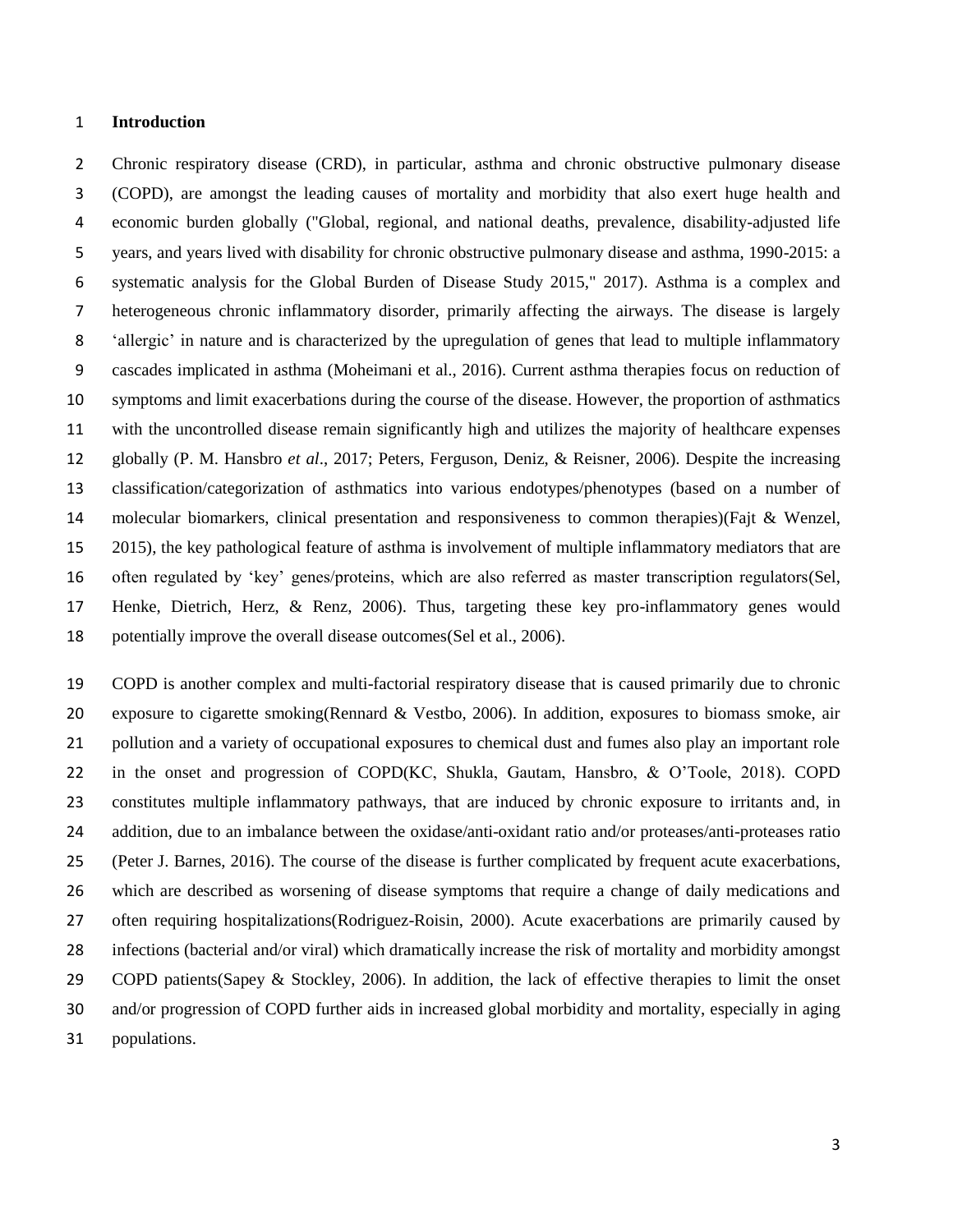Idiopathic pulmonary fibrosis (IPF) is a life-threatening lung disease that involves the progressive loss of lung function along with clinically significant thickness/stiffness of lung tissues, generally accompanied by tissue scarring. The 3- and 5-year mortality rates in IPF patients are almost 50%[\(Meltzer & Noble,](#page-22-1)  [2008\)](#page-22-1). Integrative network analysis revealed a total of 27 genes (CHIT1, CXCL14, LPPR4, etc.) and 22 miRNAs (in particular, miR-409-5p and has-miR-376c) that are associated with the disease development[\(L. Wang, Huang, Zhang, Chen, & Zhao, 2018\)](#page-25-0). Targeting these and similar nucleic acids that are crucial in the onset/progression of IPF would certainly lead to the development of novel therapies for treating IPF and enhancing the quality of life in IPF patients.

 Lung cancer is one of the leading causes of cancer-related mortality globally[\(Bray et al., 2018\)](#page-17-1). A number of genetic mutations have been linked to the pathogenesis of two major types of lung cancer, including non-small-cell lung cancer (e.g., KRAS, EGFR, ALK, MET exon 14, BRAF, PIK3CA, ROS1, HER2, and RET)[\("Comprehensive molecular profiling of lung adenocarcinoma," 2014\)](#page-18-0) and squamous cell carcinoma (PIK3CA, PTEN and amplification of FGFR1)[\(Rosell & Karachaliou, 2016\)](#page-23-3). Importantly, circulating cell-free nucleic acids are now being investigated/utilized in both diagnosis and personalised treatments for lung cancers, which have been reviewed in detail by Sorber *et al*.(Sorber *et al*[., 2017\)](#page-24-2). Given the immense burden and limited treatment options for lung cancer, nucleic acid-based therapies may present a novel therapeutic front to develop personalised therapies.

 Respiratory infections, especially with viruses and bacteria, further complicate the course of chronic respiratory diseases. In particular, viral pathogens, such as rhinovirus, influenza virus and respiratory syncytial virus, are often implicated in the exacerbations of respiratory diseases, including asthma, COPD and IPF[\(Wark, Tooze, Powell, & Parsons, 2013\)](#page-25-1). In addition, bacterial pathogens (e.g., *Haemophilus influenzae*, *Streptococcus pneumoniae,*and *Moraxella catarrhalis*), either on its own or as a secondary pathogen following prior viral infections seem to be more detrimental to the lung health and poorer quality of life[\(Didierlaurent, Goulding, & Hussell, 2007;](#page-19-0) Wark *et al*[., 2013\)](#page-25-1). A better understanding of the interactions between respiratory infections and chronic respiratory diseases (asthma, COPD) is essential for the design of more effective preventive and treatment strategies. For instance, tuberculosis seems to increase the risk of COPD and vice versa [\(O'Toole, Shukla, & Walters, 2015\)](#page-22-2). Moreover, tuberculosis increases the oxidative burden in the lungs [\(K. Dua](#page-19-1) *et al*., 2018; [Shastri](#page-24-3) *et al*., 2018), regulated by multiple inflammatory mediators [\(K. Dua](#page-19-2) *et al*., 2019), that could be targeted with the novel, nucleic acid-based therapies for reducing the treatment regimens.

 Despite the huge burden of major respiratory disease, there is a lack of effective treatments that could limit the disease onset and/or disease progression[\(K Dua, DK Chellappan,](#page-19-3) *et al*., 2018; [K Dua, Gupta,](#page-19-4)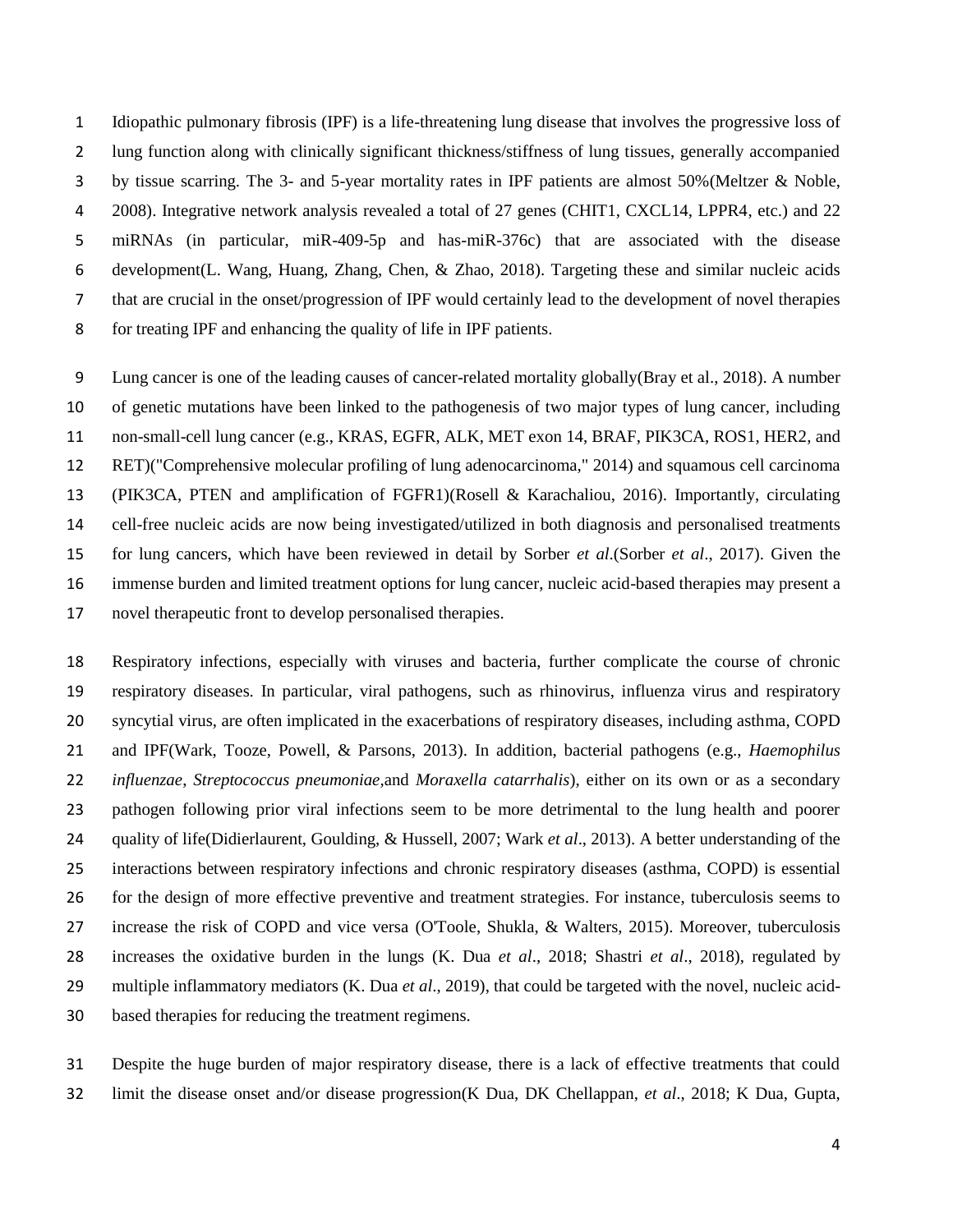[Chellappan, Shukla, & Hansbro, 2018;](#page-19-4) [Kamal Dua, Vamshi Krishna Rapalli,](#page-19-5) *et al*., 2018; [Kamal Dua,](#page-19-6)  [Shukla, de Jesus Andreoli Pinto, & Hansbro, 2017;](#page-19-6) [Rapalli](#page-23-4) *et al*., 2018). Thus, extensive research into potentially novel therapeutics is urgently required. Currently, the potential of novel classes of therapeutics, which are nucleic acid-based, for treating lung diseases is under intense investigation due to their crucial roles in regulating gene expression[\(Kamal Dua, Terezinha de Jesus Andreoli Pinto,](#page-19-7) *et al*., [2018;](#page-19-7) [Kamal Dua, Hansbro, Foster, & Hansbro, 2017;](#page-19-8) [Kamal Dua, Shukla, Tekade, & Hansbro, 2017\)](#page-19-9). For instance, antisense oligonucleotides, which are single-strand DNAs or RNAs that selectively bind to complementary mRNAs and modulate their functions, could potentially result in up-/down-regulation of particular genes, thus aiding in limiting the disease progression [\(Bennett, Baker, Pham, Swayze, & Geary,](#page-17-2)  [2017\)](#page-17-2). Similarly, small interference RNAs (siRNAs) are double-strand RNA molecules (~21-23 base pairs in length) capable to 'silence' specific genes of a known sequence responsible for genome stability[\(J. K. Lam, Chow, Zhang, & Leung, 2015\)](#page-21-1). siRNA works at two stages: post-transcriptional gene silencing (PTGS) resulting in direct sequence-specific cleavage causing repression of translation and degradation resulting in transcriptional gene silencing (TGS). siRNA is found associated with effector associations which are recognized by RNA-induced silencing complexes (RISCs)[\(Martinez,](#page-22-3)  [Patkaniowska, Urlaub, Lührmann, & Tuschl, 2002\)](#page-22-3). Further, this siRNA uses its full sequence for the recognition of the target sequence and cleaves the target mRNA [\(Jie Wang, Lu, Wientjes, & Au, 2010\)](#page-25-2). Micro RNAs (miRNAs) are single-stranded, endogenous non-coding RNA molecules (~18–24 base pairs long). The miRNAs act as important regulators for a variety of immunological and cellular pathways [\(Awasthi, Madan, Malipeddi, Dua, & Kulkarni, 2019;](#page-17-3) [Hansbro & Dua, 2018;](#page-20-3) [D. D. Nguyen & Chang,](#page-22-4)  [2017\)](#page-22-4).

 Notably, siRNAs have been previously speculated to be an effective nucleic acid-based therapy in asthma[\(M. Choi, J. Gu, M. Lee, & T. Rhim, 2017;](#page-18-1) Luo *et al*[., 2012\)](#page-21-2), COPD(Luo *et al*[., 2012\)](#page-21-2), IPF[\(C. N.](#page-18-2)  [D'Alessandro-Gabazza](#page-18-2) *et al*., 2012), lung cancer[\(Merkel, Rubinstein, & Kissel, 2014\)](#page-22-5) and respiratory infections[\(Merkel](#page-22-5) *et al*., 2014). We have attempted to primarily focus on the potential drug delivery strategies to enhance the efficacy of siRNAs in treating chronic respiratory diseases, because siRNA can result in multiple gene mutations (oncogenes and tumor suppressor genes) and acts as efficient and promising cure of disease in comparison to other therapies.

# **Drug delivery systems for siRNA in pulmonary diseases**

 siRNA has an enormous prospective for the treatment or avoidance of different lung infections. When the RNA particles effectively enter the target, they may obstruct the expression of specific gene series through RNA interference (RNAi) to produce remedial impacts[\(Amreddy](#page-17-4) *et al*., 2018; [Ayatollahi](#page-17-5) *et al*.,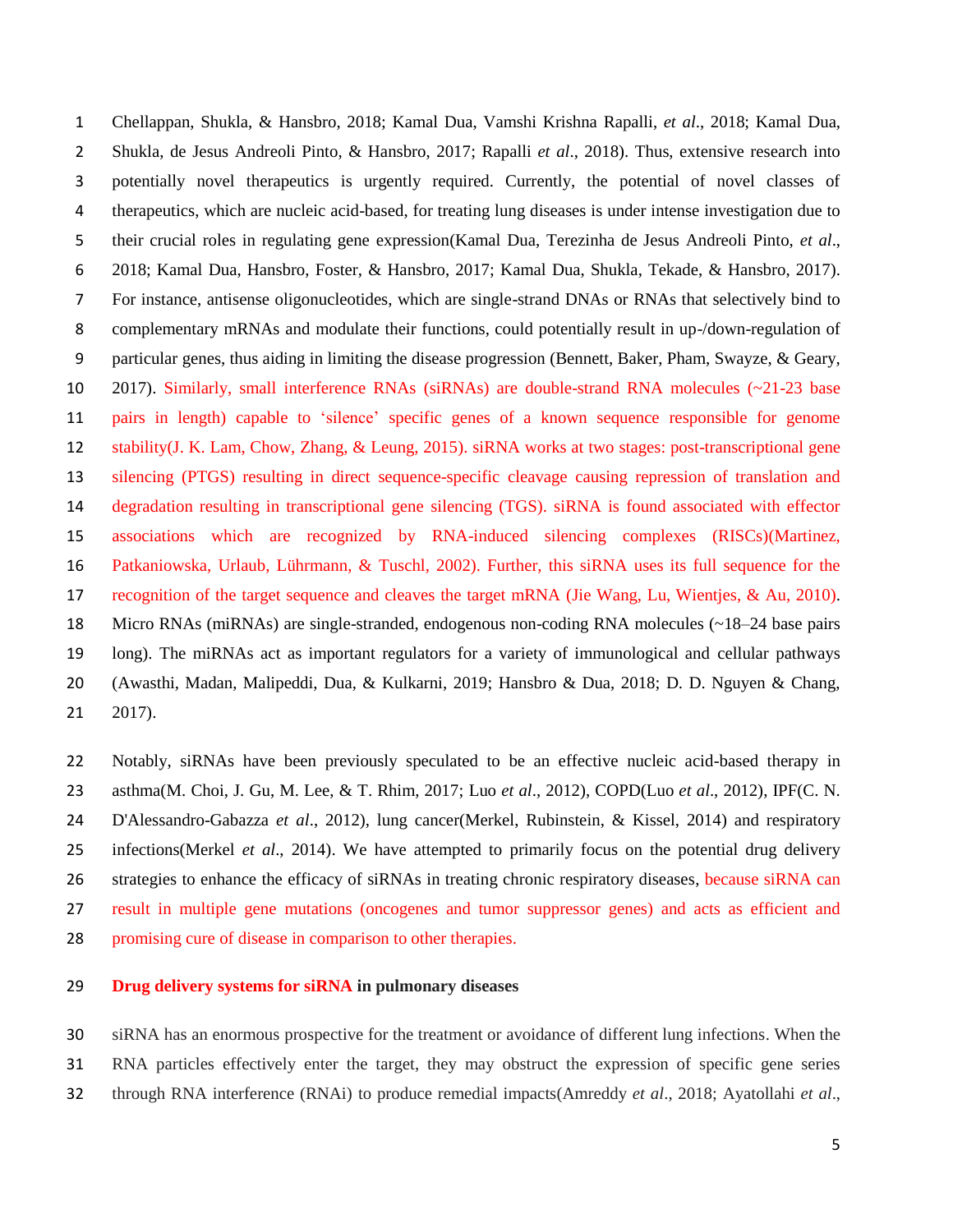[2017\)](#page-17-5). The greatest deterrent to translating siRNA treatment from the research facilities into the clinics is delivery. A perfect delivery operator ought to shield the siRNA from enzymatic debasement, encourage cell take-up and advance endosomal escape inside the cells, with irrelevant poisonous effect[\(V. Capel](#page-17-6) *et al*[., 2018;](#page-17-6) Jin *et al*[., 2018\)](#page-21-3). Pulmonary targeting could be accomplished by fundamental delivery or lung delivery. The latter administrative route could possibly upgrade siRNA maintenance in the lungs and lessen fundamental poisonous impacts. The delivery design should be planned cautiously so as to boost the deposition of siRNA to the unhealthy region of the aviation routes. In majority of the lung siRNA treatment studies *in vivo*, siRNA was conveyed either intranasally or intratracheally (Figure: 1) [\(I.](#page-18-3)  [d'Angelo](#page-18-3) *et al*., 2018; Ding *et al.*[, 2018;](#page-19-10) He *et al*[., 2018\)](#page-20-4).

 Limited studies have been reported on siRNA formulations *via* inhalation, although, it is expected for 11 potential future prospects. Following are the delivery systems of siRNA in pulmonary diseases:

# **1. Lipid-based delivery vectors**

 The lipid-based delivery system is generally used to deliver siRNA *in vitro* and *in vivo*. Ordinarily, cationic lipids or liposomes utilizes negatively charged siRNA through electrostatic forces and are known as lipoplexes. Several commercially available agents are lipid-based, some of which are for *in vivo* lung delivery, for example, DharmFECT, lipofectamine, and Oligofectamine. The main difficulties of utilizing lipid-based conveyance vectors in the clinical setup are their harmfulness and their non-specific activation of inflammatory cytokines and interferon reactions. Lipid-based delivery vectors can be classified into five types of molecules: Cationic lipoplexes and liposomes; PEGylated lipids; Neutral lipids; Lipids particles and Lipid-like molecules[\(Kaczmarek](#page-21-4) *et al*., 2018; Liu *et al*[., 2019;](#page-21-5) [Mokhtarieh, Lee, Kim, &](#page-22-6)  [Lee, 2018;](#page-22-6) [O. S. Muddineti, A. Shah, S. V. K. Rompicharla, B. Ghosh, & S. Biswas, 2018\)](#page-22-7).

# **2. Polymer-based delivery vectors**

 The polymer-based delivery vectors have an adaptable nature, which enables their physicochemical qualities to change effectively to accommodate their purpose. Also, it has been recommended that polymers usually do not induce a strong immune response (Ni *et al*[., 2018;](#page-22-8) [Otsuka](#page-23-5) *et al*., 2017). Polymer- based vectors are separated into two classes: polycations and polymeric nanoparticles. Engineered polycations, for example, polyamidoamine dendrimers and polyethyleneimine and natural polycations, for example, chitosan are utilized for conveying DNA for a long time[\(Y. Qiu](#page-23-6) *et al*., 2017; [Sasaki & Guo,](#page-24-4)  [2018\)](#page-24-4).

**3. Peptide-based delivery vectors**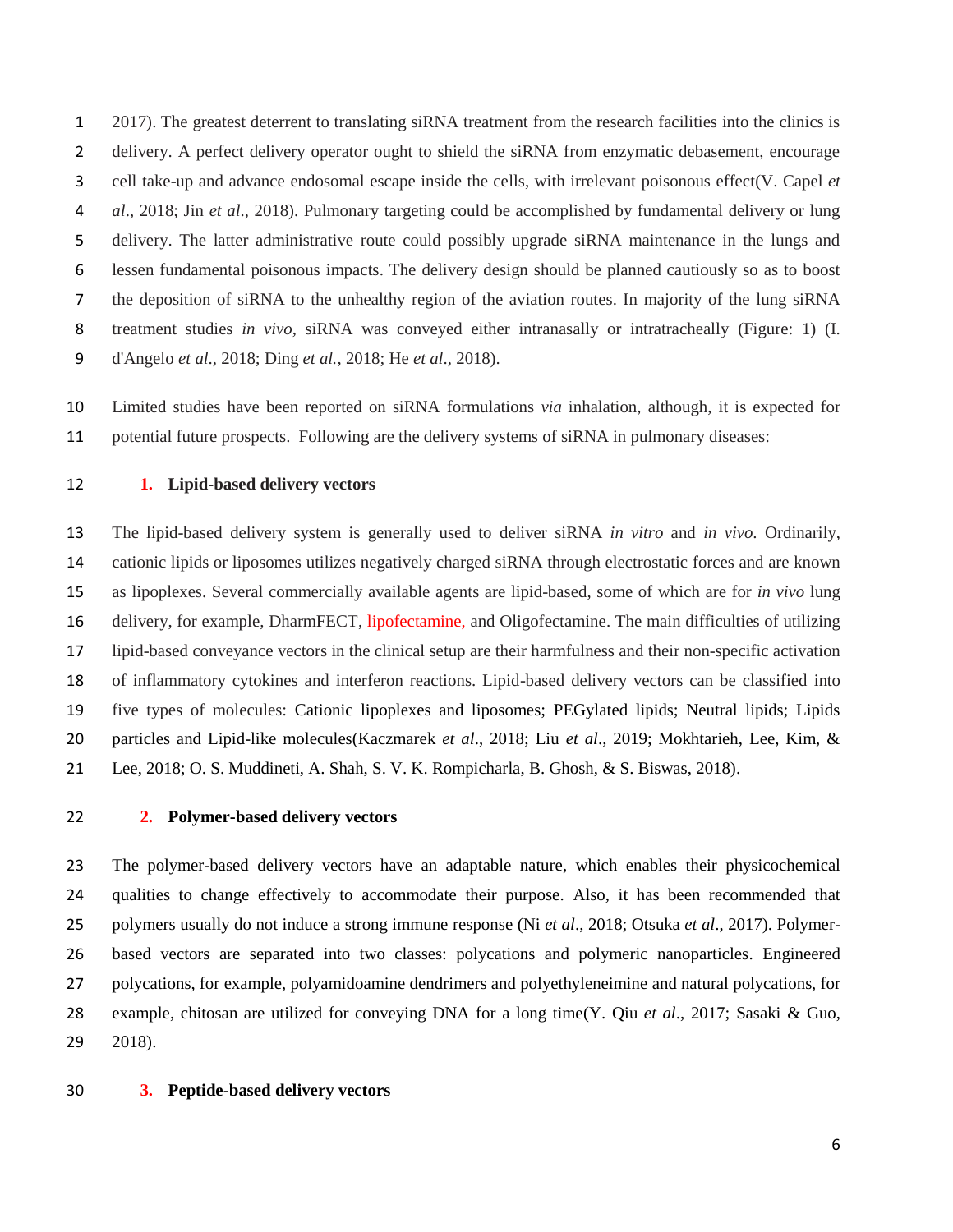Since the discovery of TAT protein from HIV-1, which assista in the uptake of the virus in the cell, a range of cell-penetrating peptides (CPPs) have been identified. CPPs are most commonly utilized as vehicles of restorative macromolecules. This technique can thus be used to deliver siRNA[\(Veilleux](#page-24-5) *et al*., [2018;](#page-24-5) [P. Y. Xu](#page-25-3) *et al*., 2018). CPPs and subsidiaries have been explored for siRNA conveyance which include MPG, TAT, transportan, penetratin, CADY and LAH4. The peptides are either covalently connected to siRNA through disulfide bond development or electrostatically in a non-covalent way[\(Yuan](#page-26-0)  *et al*[., 2017;](#page-26-0) [D. Zhang](#page-26-1) *et al*., 2018).

#### **Immune response in siRNA-mediated drug delivery to lungs**

 Airway inflammation is the major contributing factor in the pathogenesis of lung diseases, which corresponds to the degree of symptoms, airways hyper-responsiveness, and obstruction. Therefore, siRNA mediated delivery vehicle, as well as the products of secondary RNAi, stimulate the immune system by enhancing the expression or suppressing pro-inflammatory cytokines, interferons, and toll-like receptors *via* signaling pathways[\(Sioud, 2015\)](#page-24-6). This is evident from an *in vivo* study for intratracheal administration of penetratin (peptide) conjugated siRNA capable of penetrating cytosol, activating several biochemical pathways and elevates the expression of TNF-α, IL-12, and p40. It also activates the innate immune system to target p38 MAP kinase [\(Moschos](#page-22-9) *et al*., 2007).

 The approach of siRNA based therapeutics against tuberculosis infections directs the gene expression modulation of the host rather than the bacilli[\(Man, Chow, Casettari, Gonzalez-Juarrero, & Lam, 2016\)](#page-21-6). The genes that regulate autophagy in the host can be targets for *M. tuberculosis* infection such as Rap22a, Bfl-1/A1, Ras homologue enriched in brain (Rheb) and UV radiation resistance associated genes (UVRAG) [\(Kathania, Raje, Raje, Dutta, & Majumdar, 2011;](#page-21-7) Kim *et al*[., 2015;](#page-21-8) [Roberts, Chua, Kyei, &](#page-23-7)  [Deretic, 2006;](#page-23-7) [Jinli Wang](#page-25-4) *et al*., 2013). The suppression of these genes can hinder bacterial growth and 23 proliferation. Another strategy is immunosuppression to inhibit bacterial growth. TNF- $\alpha$  and IFN $\gamma$  are essential for macrophage activation to initiate granuloma formation for the proliferation of *M. tuberculosis* [\(Ramakrishnan, 2012;](#page-23-8) [Silva Miranda, Breiman, Allain, Deknuydt, & Altare, 2012\)](#page-24-7). 26 Chemokine and Lymphotacin/XCL-1 activate CD8<sup>+</sup>T cells during severe tuberculosis infection. In 27 addition to this, XCL-1 regulates IFN- $\gamma$  and CD4<sup>+</sup>T cells to maintain granuloma. When siRNA targeting XCL-1 is delivered in TB infected mice, the expression of XCL-1 is greatly reduced, therefore, decreasing T lymphocytes, INFγ, and granuloma [\(Rosas-Taraco, Higgins, Sanchez-Campillo,](#page-23-9) *et al*., [2009\)](#page-23-9).

 The intranasal siRNA mediated delivery of SOC3 in chronic asthma mouse model had been reported to improve eosinophil count and airways hyper-responsiveness. This has also been correlated to improved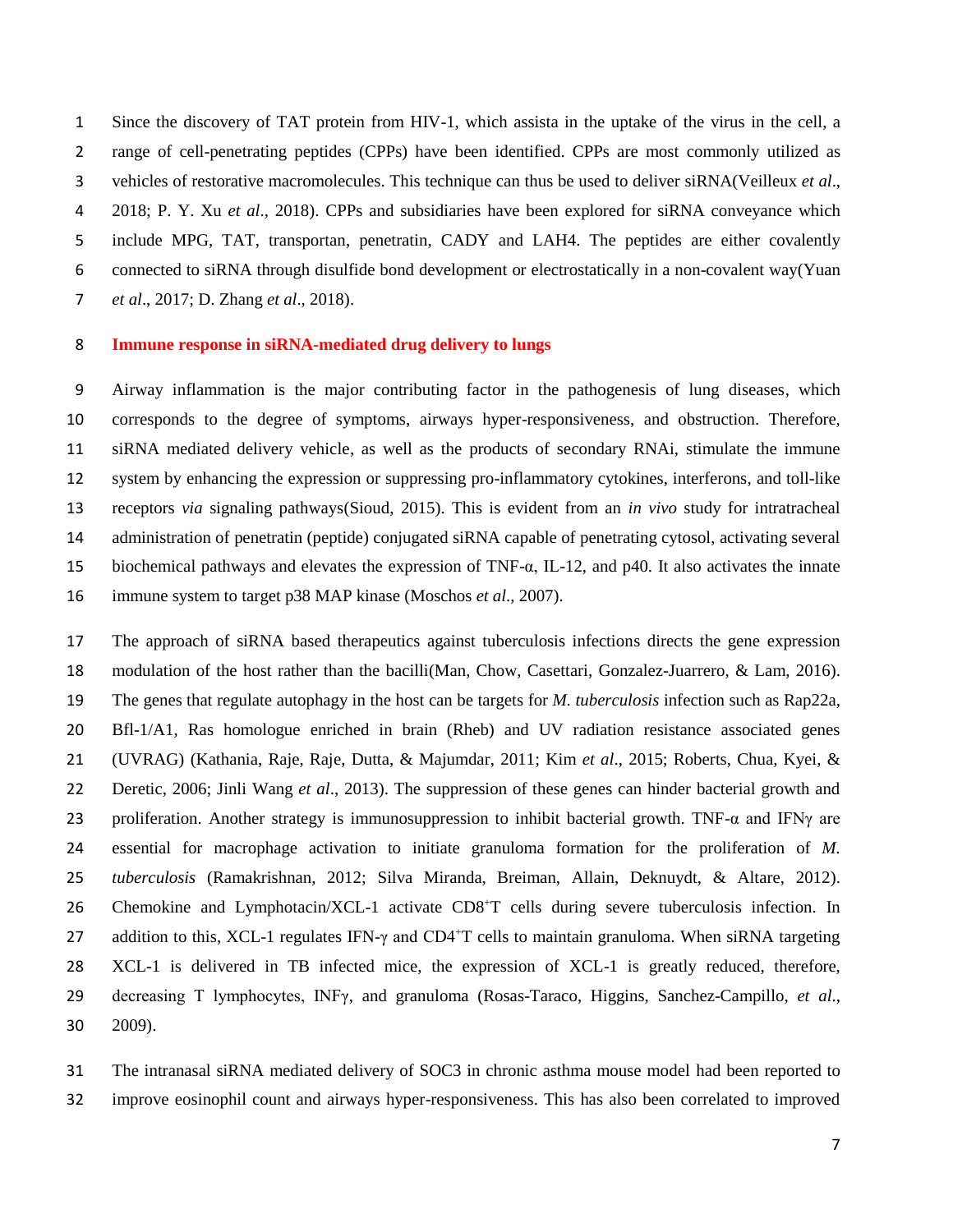mucus secretion, collagen reduction, and airway remodeling. siRNA mediated SOC3 reduces RhoA/Rho kinase signaling pathway, thereby, regulating inflammation, bronchial smooth muscle contractions and upregulating IL-13, IL-4 *via* RhoA protein and STAT6 activation. This reduces cytokine expression and airways hyper-responsiveness. It is known that IL-17 and IL-23 are responsible for neutrophilic and eosinophilic inflammation in mice (Figure.2)(Molet *et al*[., 2001;](#page-22-10) [Wakashin](#page-25-5) *et al*., 2008). Thus, siRNA mediated silencing of SOC3 regulates IL-17 expression[\(Staff, 2014\)](#page-24-8).

# **siRNA drug delivery in asthma/allergic airway diseases**

9 The combination therapy for asthma includes the use of inhaled corticosteroids,  $\beta_2$ adrenergic receptor agonists, injected immunoglobulin E antibodies and quick-relief medications for effective control of asthma [\(Peter J Barnes, 2004\)](#page-17-7). However, conventional inhaled corticosteroid therapies do not work in severe asthmatic patients (refractory asthma) and may cause adverse effects after long-term treatment [\(Kamal Dua, Hansbro, & Hansbro, 2017;](#page-19-11) [Philip M Hansbro](#page-20-5) *et al*., 2017; [Mealey, Kenyon, Avdalovic, &](#page-22-11)  [Louie, 2007\)](#page-22-11). Therefore, more attention is needed in asthma research focused on the development of target-specific therapeutics. It has been previously reported that proteins such as chemokines[\(Rosenwasser, Zimmermann, Hershey, Foster, & Rothenberg, 2003\)](#page-24-9) and cytokines [\(Peter J](#page-17-8)  [Barnes, 2008\)](#page-17-8) are involved in the asthmatic-inflammatory processes. Leukotrienes are also involved in the pathogenesis of asthma [\(Ogawa & Calhoun, 2006\)](#page-22-12).

19 Omalizumab (Xolair® - a monoclonal antibody against IgE), reslizumab (Cinqair® in the US and 20 Cinquaero<sup>®</sup> in Europe -a humanized antibody against human interleukin-5) and mepolizumab (Nucala<sup>®</sup> - blocks interleukin-5) are commercially available potential targeted therapeutics to treat asthma [\(Catley,](#page-18-4)  [Coote, Bari, & Tomlinson, 2011;](#page-18-4) [Corren, 2012\)](#page-18-5). Due to the complex nature of the disease, there is no single medication available for effective control of the asthmatic symptoms. Such targeted therapies may provide a valuable breakthrough in the pathophysiology of asthma and increase the possibility of decreasing asthma burden [\(M Choi, J Gu, M Lee, & T Rhim, 2017;](#page-18-6) [Cook & Bochner, 2010\)](#page-18-7).

 siRNA delivery to the pulmonary system has ameliorated the therapeutic benefits of RNA interference (RNAi) for asthma [\(H.-Y. Huang & Chiang, 2009\)](#page-20-6). RNAi has been reported to be effective in blocking functions of molecular targets of asthma. siRNAs (21-23 bp in length) are involved in the sequence- specific degradation of messenger RNA (mRNA) and decrease the expression of the corresponding proteins [\(Agrawal](#page-17-9) *et al*., 2003; [Xie & Merkel, 2015\)](#page-25-6). Prolonged lung retention of siRNA administered *via* the pulmonary route can reduce systemic side effects and improve the therapeutic benefits in the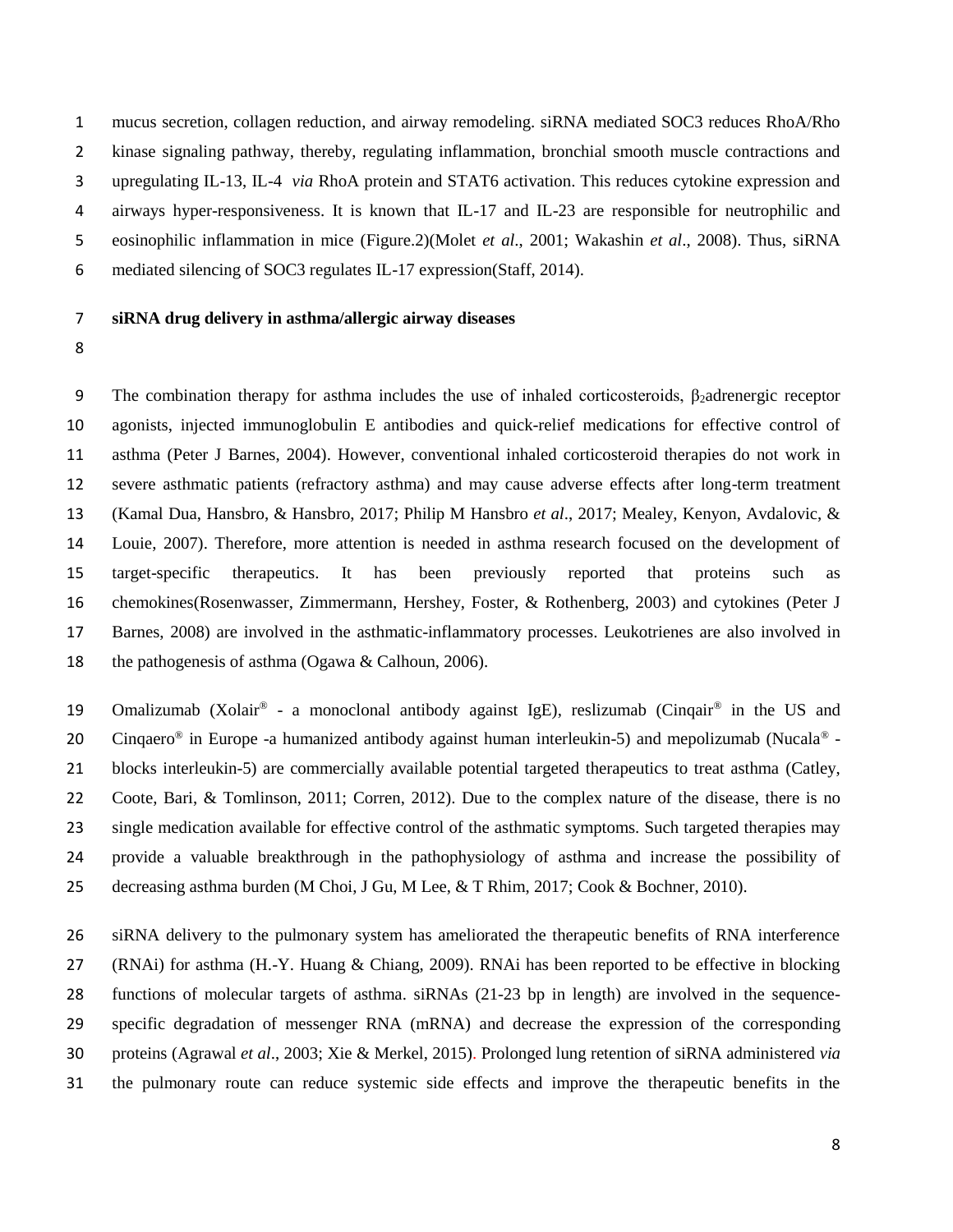treatment of asthma (Deng *et al*[., 2014;](#page-19-12) [Rettig & Behlke, 2012;](#page-23-10) [Xie & Merkel, 2015\)](#page-25-6). Intranasal administration of siRNA formulation with or without a transfection agent has been reported to inhibit replication of the respiratory syncytial virus in mice models [\(Whitehead, Langer, & Anderson, 2009\)](#page-25-7).

 Xie *et al.,* (2016) developed a siRNA based delivery system, transferring polyethylenimine (Tf-PEI), to target specific delivery of siRNAs and activated T cells in the lung. The optimized polyplexes possess ideal physical properties such as zeta-potential, size, distribution and siRNA condensation efficiency. Formulated polyplexes showed significant enhancement in cellular uptake and gene knockdown. Biodistribution studies in murine asthmatic model confirmed effective delivery of siRNA to the activated T cells (Xie *et al*[., 2016\)](#page-25-8). Based on the literature evidence, Xie and Merkel summarized that chemokines, cytokines, tyrosine kinases, transcription factors, and co-stimulatory factors are the target of siRNA- mediated asthma treatment. Further, the authors proposed potential applications of targeted siRNA delivery to macrophages, T cells, and dendritic cells in asthma therapy [\(Xie & Merkel, 2015\)](#page-25-6).

 Wang *et al.,* 2008 reported imiquimod cream-chitosan nanoparticle system containing siRNA green indicator (siGLO) or siRNA for natriuretic peptide receptor (siNPRA). The formulation was applied to the mice skin. Fluorescence microscopy confirmed the delivery of SiGLO to the lungs *via* transdermal route. OVA-sensitized asthmatic BALB/c mice model treated with imiquimodcream-siNPRA chitosan nanoparticles showed significant (< 0.05) decrease in airway hyper-responsiveness, lung histopathology, eosinophilia and pro-inflammatory cytokines IL-4 and IL-5 [\(X. Wang](#page-25-9) *et al*., 2008).

 Packaging RNAs (pRNAs), a component of the bacteriophage phi29-packaging motor, have been used to deliver signal transducer and activator of transcription (STAT5b) siRNA to asthmatic spleen lymphocytes. Reverse transcription-polymerase chain reaction (RT-PCR) study showed that the STAT5b 22 gene mRNA expression was effectively inhibited by the pRNA dimer. It is suggested that pRNA dimer carrying aptamer (ligand to interact with receptors) and siRNA can deliver functional siRNA to cells [\(C.](#page-23-11)  [Qiu, Peng, Shi, & Zhang, 2012\)](#page-23-11). The first report on lung alveolar epithelial A549 cell targeting by siRNA-generation four, amine-terminated poly (amidoamine) dendrimerdendriplexes and about 40% gene silencing *via* siRNA exposed to the propellant used in oral inhalation devices was given by Conti *et al.,* [\(Conti, Brewer, Grashik, Avasarala, & da Rocha, 2014\)](#page-18-8).

 Choi *et al.,* developed dexamethasone and vitamin D binding protein (VDBP) siRNA combination therapeutic system for the treatment of asthma. The results showed that the dexamethasone-conjugated polyethyleneimine/ vitamin D binding protein (DEXA-PEI/VDBP) siRNA, reduced goblet cell hyperplasia, ovalbumin sensitization, challenge-induced enhancement of airway inflammation, and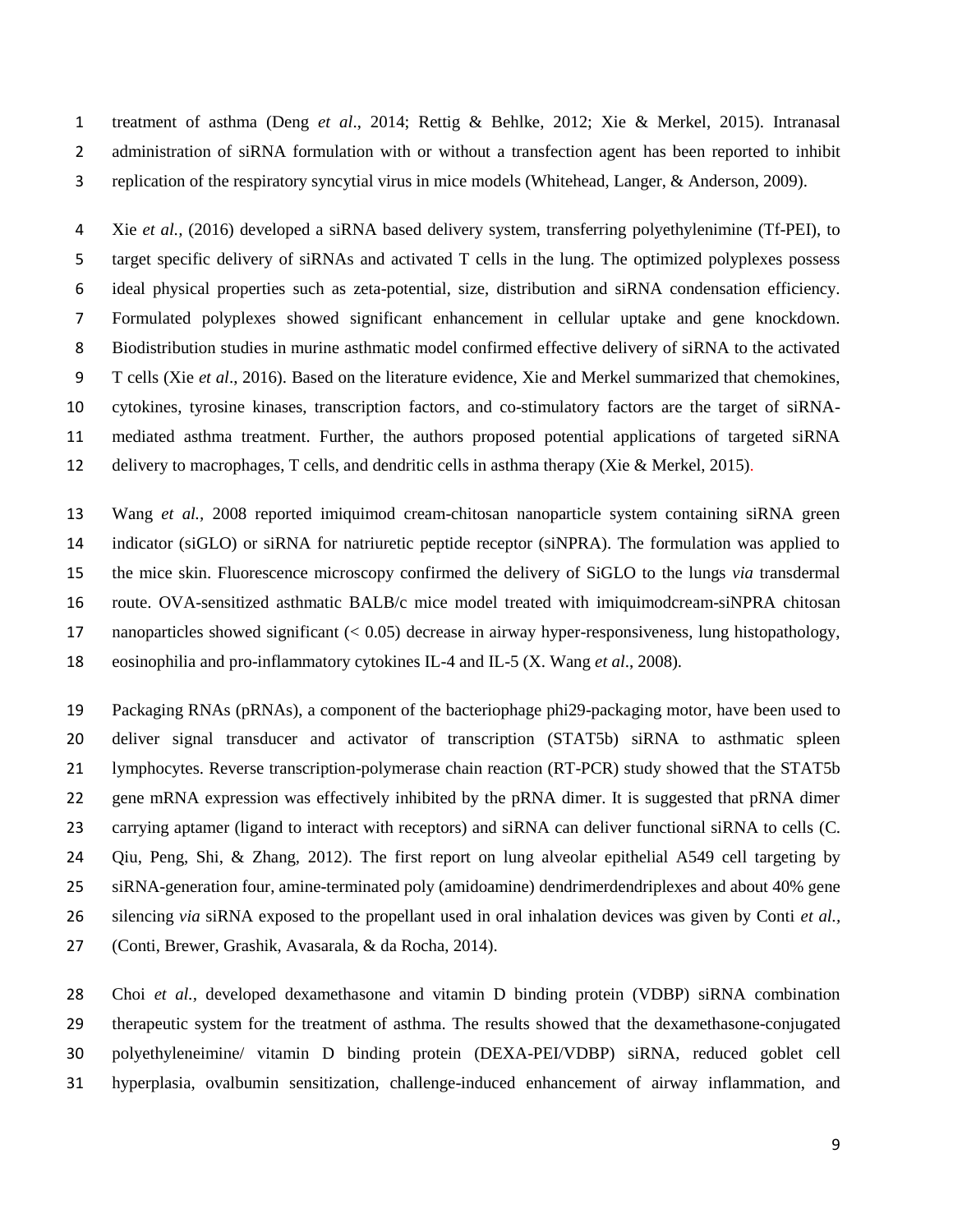expressions of interleukin-4 (IL-13), interleukin-4 (IL-4) and eosinophil mobilizing chemokine (CCL11) [\(M Choi](#page-18-6) *et al*., 2017). Wu *et al.,* investigated the ability of c-kit silenced siRNA to decrease the inflammation caused by allergic asthma using asthmatic mouse model treated with intranasal anti-c-kit siRNA. The result showed that siRNA significantly inhibited c-kit gene expression and decreased airway mucus secretion. The production of stem cell factor, IL-4, and IL-5 declined significantly by c-kit siRNA. However, no effect was recorded on interferon-γ (IFN-γ) generation (Wu *et al*[., 2014\)](#page-25-10).

 Ambient particulate matters (PMs) are the major causative agents for asthma and chronic obstructive pulmonary disease, by increasing mucus hypersecretion and inflammation. Wang *et al.,* used ambient particulate matter (PM)-exposed human bronchial epithelial cells (HBEC) to determine the function of Amphiregulin (AREG), a ligand for epidermal growth factor receptor (EGFR), in PM-induced inflammation and mucus hypersecretion. The AREG-siRNA significantly suppressed the PM-induced inflammation and mucus hypersecretion. This also suppressed the activation of the EGFR-AKT/ERK pathway [\(Jian Wang, Zhu, Wang, Chen, & Song, 2019\)](#page-25-11).

# **siRNA drug delivery in lung cancer**

 Lung cancer is the leading cause of death all over the world [\(Siegel, Naishadham, & Jemal, 2012\)](#page-24-10). The widely available therapies include chemotherapy, radiotherapy, and surgery, while, NSCLC treatment is majorly dependent on chemotherapy. Conventionally, chemotherapy has been practiced by intravenous (IV) administration. However, IV administration has side effects like bioavailability of the drug throughout the body *via* the bloodstream, which affects both malignant as well as healthy cells, the death of healthy cells causes adverse side effects like hair loss, fatigue and infections[\(Gandhi](#page-20-7) *et al.*, 2018; [Moding, Kastan, & Kirsch, 2013\)](#page-22-13). Dobashi *et al.,* reported that the Akt/mTOR pathway is abnormally activated in NSCLC [\(Dobashi, Watanabe, Miwa, Suzuki, & Koyama, 2011\)](#page-19-13). Several tumor suppressors have been found to be mutated in NSCLC, proposing the function of mTOR pathway. Furthermore, the use of mTOR inhibitors is responsible for adverse side effects on healthy cells. Several molecular targeting drugs such as gefitinibcause inhibition of phosphorylation and tyrosine kinase activity of intracellular ATP binding domain of EGFR via competitive inhibition, erlotinib also inhibits tyrosine kinase and bevacizumab inhibits angiogenesis [\(Y.K. Oh & Park, 2009;](#page-22-14) [Tiseo, Bartolotti, Gelsomino, &](#page-24-11)  [Bordi, 2010\)](#page-24-11). Due to numerous side effects, there is an emerging need for therapeutics for the treatment of lung cancer especially NSCLC [\(Sadowski, Kotulska, & Jóźwiak, 2016\)](#page-24-12).

 Taratula and his co-workers developed nanostructured lipid-based carriers (NLCs) for simultaneous delivery of anticancer drug and siRNA specifically for lung cancer. The drug encapsulated nanocarriers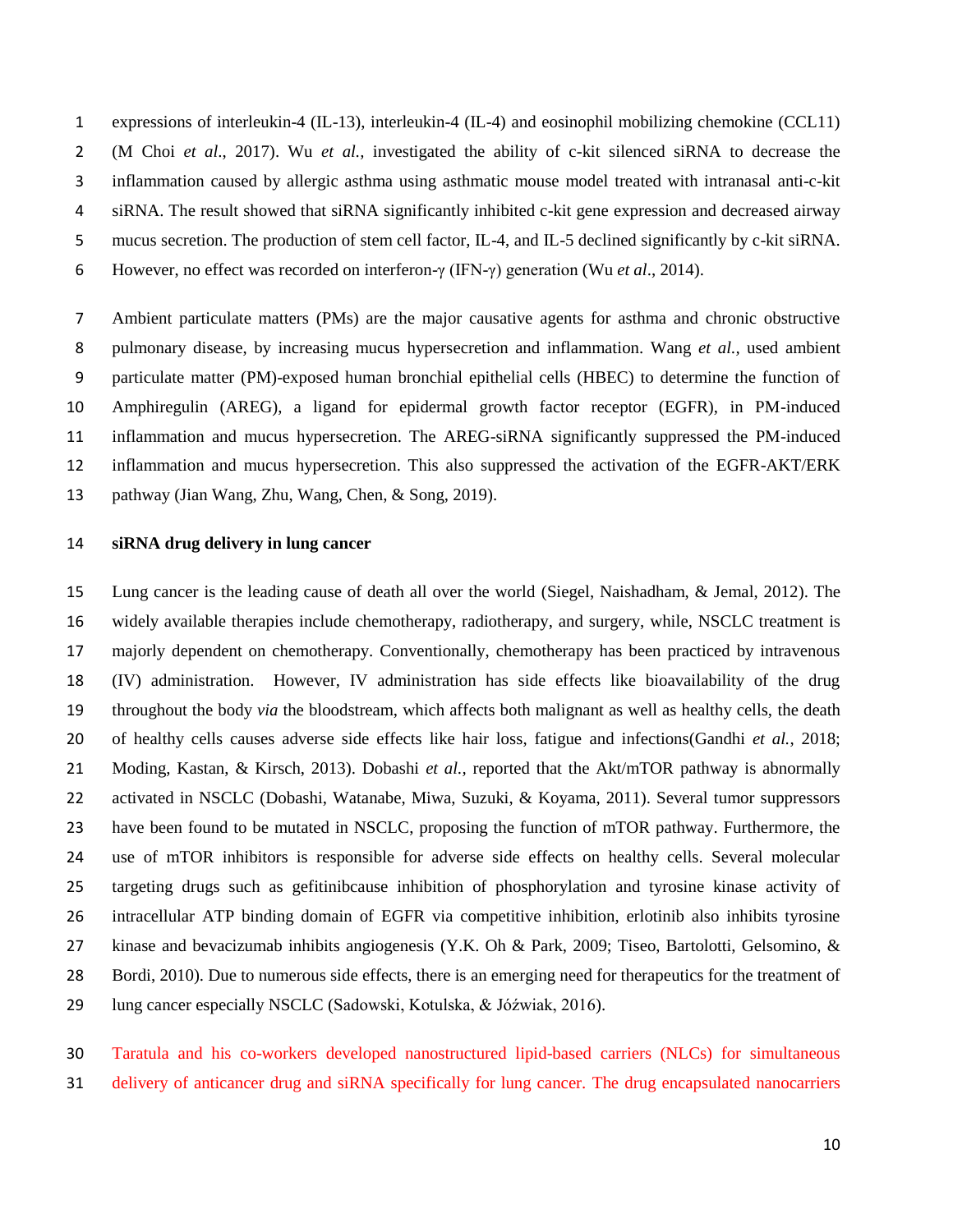induce cell death, whereas, siRNA suppresses multi-drug resistance. Two types of siRNA were delivered to improve efficacy; the first siRNA was targeting the MRP1 (Multidrug resistance-associated protein) mRNA which is responsible for the suppression of main drug efflux transporter. The second siRNA was targeting Bcl2 (B-cell lymphoma) mRNA, which suppresses cellular anti-apoptotic defense. The drug was delivered to lungs by inhalation after encapsulation in NLCs. Inhalation leads to high accumulation of nanocarriers in lungs whereas, intravenous injection led to major accumulation in liver, spleen, and kidney compared to lungs. The developed NLC formulation effectively delivered the drug and siRNA into cancer cells. This induced cell death of lung tumor cells by targeted gene silencing [\(Taratula,](#page-24-13)  [Kuzmov, Shah, Garbuzenko, & Minko, 2013\)](#page-24-13).

 Xu *et al*., studied the combined effect of doxorubicin and Bcl2 siRNA using polyethyleneimine as a 11 carrier for pulmonary delivery. Confocal laser scanning microscopy and flow cytometry exhibited a high cellular uptake of drug and siRNA in B16F10 cell lines. Real-time polymerase chain reaction (RT-PCR) observations had high gene silencing, where, 70% of Bcl2 mRNA were bashed down. The combination has increased cell apoptosis and cell proliferation inhibition in B1F10 cells. The *in-vivo* studies in mice showed high accumulation of doxorubicin and siRNA in metastatic lung cancer upon pulmonary delivery [\(C.-N. Xu](#page-25-12) *et al*., 2017).

 Hybrid lipid-polymer nanoparticles comprising of dipalmitoylphosphatidylcholine and poly(lactic-co- glycolic) acid were developed to encapsulate siRNA. siGENOMESMART pool siRNA was used to check 19 their fate on the human epithelial airway barrier, which acts against α and β subunits of the sodium trans 20 epithelial channel. The developed nanoparticles exhibited ~150nm hydrodynamic diameter, with -25mV zeta potential. *In-vitro* aerosolization studies were performed on a triple cell co-culture model which mimic human epithelial airway barrier. There were no changes in nanoparticulate structure by transmission electron microscopic imaging after nebulization. Nanoparticles were internalized in epithelial cells and there were no cytotoxic effects or acute inflammation towards cell components. *In- vitro* inhibition of sodium trans-epithelial channel protein expression was evaluated in A549 cell lines, which confessed prolonged inhibition [\(Ivana d'Angelo](#page-18-9) *et al*., 2018).

 Capel *et al.,* reported delivery of siRNA using water-soluble piperazine substituted chitosan derivatives for efficient delivery by inhalation. The piperazine derivative chitosan is water-soluble at physiological pH, and forms nano-complexes with siRNA up to the size of 300nm at a relatively low polymer to siRNA ratio (5:1). Glyceraldehyde-3-phosphate dehydrogenase (GADPH) targeting siRNA was complexed with siRNA, *in-vitro* studies performed on lung epithelial cells revealed chitosan and siRNA complexes 32 exhibited silencing of a gene from 40-80%. There was no effect of the aerosolization by PenCentury<sup>TM</sup>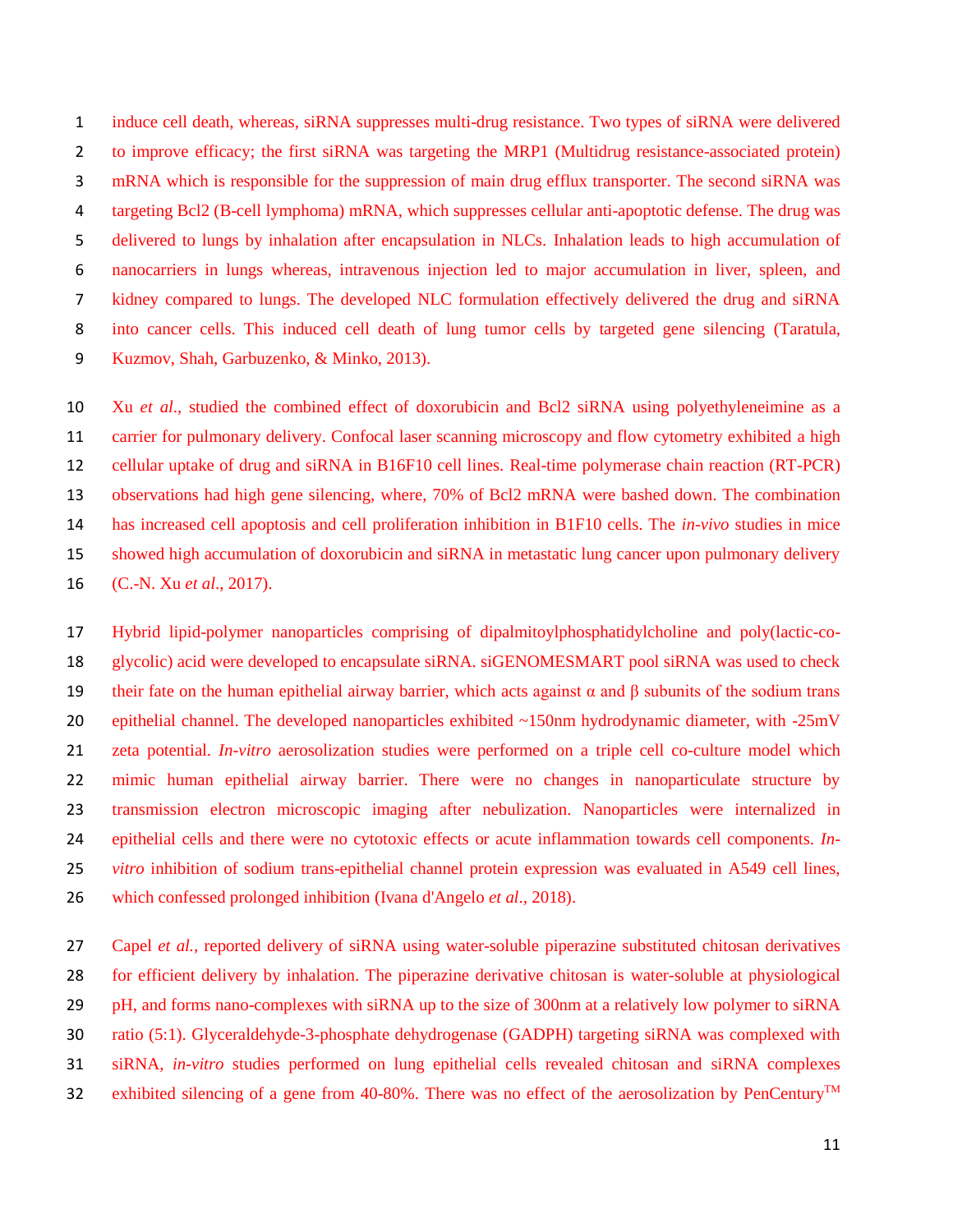microsprayer device on particle size and integrity. *In-vivo* studies performed to determine the potential of piperazine chitosan complex in subcutaneous bioluminescent tumor A540-lucxenograft model. There was a significant reduction of the tumor with absence of adverse effects. The modified chitosan siRNA complexes were found to be safe and had the potential to deliver by inhalation therapy [\(Victoria Capel](#page-18-10) *et al*[., 2018\)](#page-18-10).

 Ihara *et.al.,* developed dry powdered chitosan siRNA complexes, and its gene silencing efficiency was quantified histologically after intratracheal administration into murine lungs. EGFP-siRNA chitosan complex efficacy was studied in EGFP transgenic mice and mice carrying metastatic lung cancer of Lewis lung carcinoma. Transgenic mice are divided into three groups, where, one group was treated with targeting siRNA, one group treated with non-targeting siRNA and one was left without any treatment. The fluorescence in bronchus, bronchioles, alveolar walls of the group treated with targeting siRNA is reduced to a large extent in comparison to mice group treated with non-targeting siRNA and group without treatment. Similarly, the same results were observed in the metastatic lung tumor consisting of mice groups. The results conclude a high extent of gene silencing in proximal airways compared to peripheral lung tissues. The study proves pulmonary delivery of siRNA is a predominant approach to target gene expression in respiratory disorders involving airways, parenchyma and lung cancers [\(Ihara](#page-20-8) *et al*[., 2015\)](#page-20-8).

 A dry powder siRNA based formulation was developed targeting vascular endothelial growth factors (VEGF), which inhibits lung tumor growth in mice. *In-vivo* studies were performed on mice with metastatic lung cancer, which were induced by B16F10 melanoma cells or Lewis lung carcinoma cells. VEGF siRNA efficiency in gene suppression was evaluated by treating B16F10 and Lewis lung 22 carcinoma cell lines. There was reduced VEGF protein and mRNA pertaining to VEGF. In-vivo studies were performed in tumor-bearing mice, where, chitosan was used to deliver siRNA. Prior to delivery of siRNA, VEGF levels were measured in bronchoalveolar lavage fluid (BALF) collected from mice bearing a tumor. The results showed reduced VEGF concentrations in BALF after single intratracheal administration of dry siRNA powder. Repeated intratracheal administration reduced tumor growth in the lungs. An *in-vitro* inhalation performance study was performed with jethaler single, which exhibited a low-pressure drop. These results suggest chitosan dry powder of siRNA is a novel strategy for lung cancer-specific and high gene silencing effect [\(Miwata](#page-22-15) *et al*., 2018).

 Bohr and his co-workers developed phosphorus-based dendrimers for delivery of siRNA. Pyrrolidinium and morpholinium were selected as protonated amino groups for better compatibility. The dendriplexes form strong complexes with siRNA targeting tumor necrosis factor-α (TNF-α). The *in-vitro* studies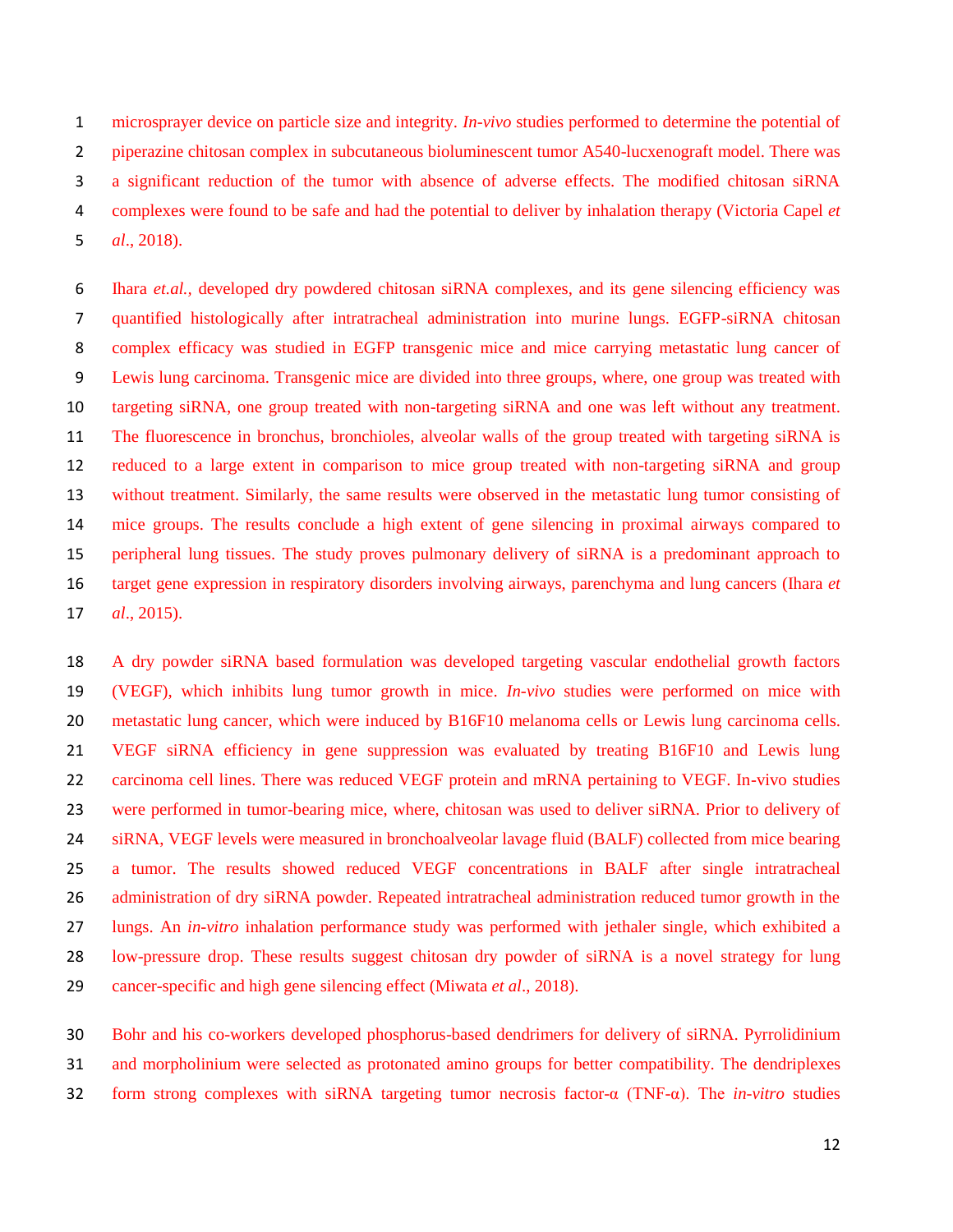revealed high cellular uptake and *in-vitro* silencing efficiency of TNF-α in RAW264.7 lipopolysaccharide activated macrophage cell line with pyrrolidiniumdendriplexes. The improved efficiency of pyrrolidinium complexes is expected due to high pKa value which improves stronger siRNA complex formation. Nasal administration of complexed dendriplexes has higher efficacy towards lung injury in comparison to non-complexed siRNA (Table 1) (Bohr *et al*[., 2017\)](#page-17-10).

 The RNAi mechanism and siRNA provides the potential for designing therapeutics for the treatment of disease like cancer [\(Leung & Whittaker, 2005\)](#page-21-9). siRNA has intrinsic efficacy as it utilizes the endogenous RNAi pathway, reduces the expression of disease-linked genes and can be used for any gene with its complementary sequence[\(Vogelstein & Kinzler, 2004\)](#page-24-14). Several genes, their mutations, and pathways have been found to be associated in different cancers, thus it is evident that siRNA can provide therapeutic effect in cancers. siRNA mediated silencing of cancer associated proteins causes a remarkable apoptotic effect (Pai *et al*[., 2006\)](#page-23-12). The major barriers for effective delivery of siRNA to the lungs are complex branching of lungs associated with biomechanical barriers including mucus over the airways and the airways cell membrane. Gene silencing will be achieved only when siRNA delivered is stable, is of good concentration, penetrates the cell and reaches the cytoplasm [\(Durcan, Murphy, & Cryan, 2008\)](#page-20-9). Zhang *et al*., reported siRNA counters K-RAS mutants and observed the anti-cancer effect by reducing K- RAS in lung cancer cell line. Additionally, adenovirus-mediated siRNA precisely targets RAS and acts as a drug for lung cancer treatment [\(Z. Zhang, Jiang, Yang, & Wang, 2006\)](#page-26-2). Han *et al*., proposed the use of p65 siRNA for anti-tumor effect by blocking PI3-kinase and NFκB[\(Han & Roman, 2006\)](#page-20-10).

 Presently, in clinical trials, siRNA was locally administered to the target site to bypass the systemic delivery but the systemic route is required for the treatment of cancers and other diseases. For an *in vivo* delivery system, it ought to be biocompatible, non-immunogenic and biodegradable. The siRNA should be effectively delivered to the target site and must be protected from the action of serum nucleases. The system must evade from immediate hepatic or renal clearance and foster endosomal siRNA release into the cytoplasm for endogenous RISC interaction [\(Juliano, Alam, Dixit,](#page-21-10) & Kang, 2008). Development and validation of different strategies of siRNA delivery are underway. Zhang *et al*., studies the *in vitro* delivery of encapsulated human double-minute gene 2-specific siRNA in arginine octamer surface- modified liposomes. The complex was reported to be stable for 24 hours in blood and had potentially good transfection in different lung cancer cell lines [\(C. Zhang](#page-26-3) *et al*., 2006). Another study based on siRNA against human survivin was coated with cationic liposomes containing DOTAP and cholesterol (1:1 molar ratio) which resulted in LPD (liposome-polycation-DNA) nanoparticles. Further, LPD was PEGylated for ligand targeting and steric stabilization for selective delivery to the lungs. Further analysis suggested that PEGylated LPD has an anti-cancer effect via surviving downregulation[\(Li & Huang,](#page-21-11)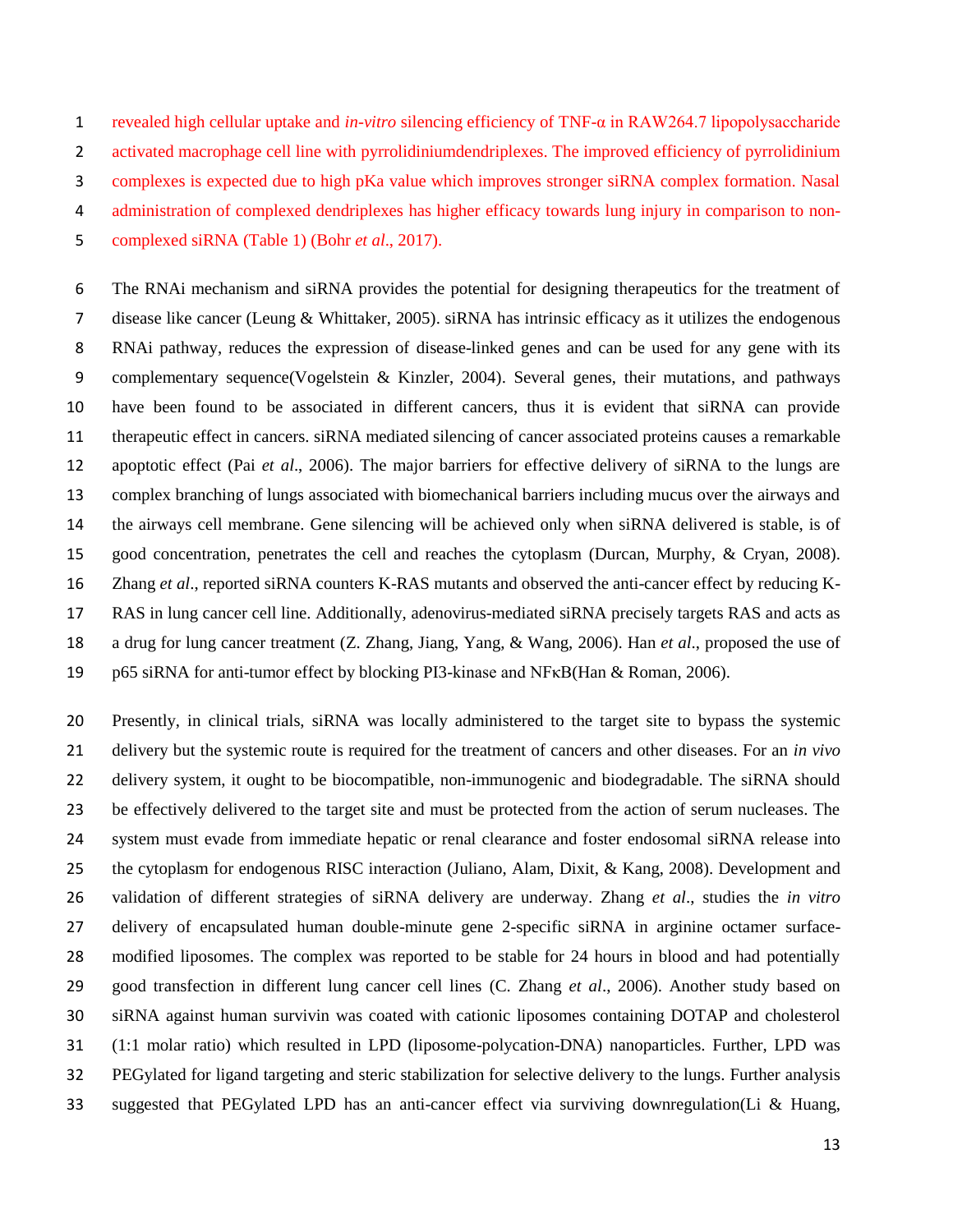[2006\)](#page-21-11). In the *in vivo* mouse model, LPD nanoparticle encapsulating siRNA for epidermal growth factor 2 showed anti-tumor activity in combination with cisplatin on intravenous injection (Li, Chen, Hackett, & [Huang, 2008\)](#page-21-12). Biodegradable cationic poly (amino-ether) (mPAE) were accessed as a carrier for mTOR siRNA for lower toxic effect, the prohibition against nuclease degradation and inhibition of cancer cell proliferation [\(Gandhi](#page-20-7) *et al*., 2018). Chono *et al.,* reported on the immunotoxicity and organ defects of siRNA-LPD nanoparticle administration intravenously [\(Chono, Li, Conwell, & Huang, 2008\)](#page-18-11). Cationic immune-liposomes conjugated with anti-transferrin receptor single chain antibody fragment with the fluorescent label have been studied for systemic delivery for lung cancer metastasis. It was observed that the labeled siRNA was distributed in lung metastasis rather than liver [\(Pirollo](#page-23-13) *et al*., 2006). Cationic single-walled carbon nanotubes having siRNA for telomerase reverse transcriptase are being currently studied as *in vitro* lung cancer models. *In vitro* internalization of siRNA suppresses target gene expression. Furthermore, this model has also been reported for mice model for subcutaneous Lewis lung tumors [\(Zhuohan Zhang](#page-26-4) *et al*., 2006). Xu and his colleagues developed a pH-sensitive nanoparticulate system for co-delivery of doxorubicin and survivin siRNA. Doxorubicin was conjugated with polyethylenimine by a pH-sensitive hydrazine bond using 3-maleimidopropionic acid hydrazide. The formed polyethyleneimine-doxorubicin -3- maleimidopropionic acid hydrazides are cationic in nature, and form complexes with anionic survivin siRNA with electrostatic interactions. On pulmonary delivery of these complexes in B16F10 tumor-bearing mice, resulted in the high accumulation of doxorubicin and siRNA in lungs. There was limited accumulation in case of normal lung tissues which indicates targeted drug delivery. The nanoparticulate system has improved anti-tumor efficacy in comparison to individual 21 delivery of doxorubicin or surviving siRNA[\(C. Xu, Tian, Wang, Wang, & Chen, 2016\)](#page-25-13). A similar study was performed using Bcl2 siRNA with pH-sensitive polyethyleneimine hydrazine doxorubicin complex. The *in-vitro* and *in-vivo* studies showed pH sensitive complex nanoparticles improved anti-tumor efficacy by pulmonary administration. There were high deposition and prolonged retention time in the lungs by pulmonary administration (C. Xu *et al*[., 2015\)](#page-25-14).

 Self-assembled cholesterol conjugated chitosan nanoparticles were used to deliver curcumin and siRNA concurrently to achieve a synergistic effect against the cancer cells. Curcumin and siRNA were internalized by clathrin-dependent endocytosis in a time-dependent manner. This method was successful for A549 human lung carcinoma cell line for the co-delivery of siRNA and hydrophobic drug [\(Omkara](#page-22-16)  [Swami Muddineti, Aashma Shah, Sri Vishnu Kiran Rompicharla, Balaram Ghosh, & Swati Biswas,](#page-22-16)  [2018\)](#page-22-16). Similarly, cationic polyethyleneimine-polylactic acid (PEI-PLA) was synthesized for systemic delivery of paclitaxel and siRNA for the knockdown of survivin gene for lung carcinoma. Upon nanoparticle uptake by the A549 cells, they turn electrically neutral due to lower endosomal pH. These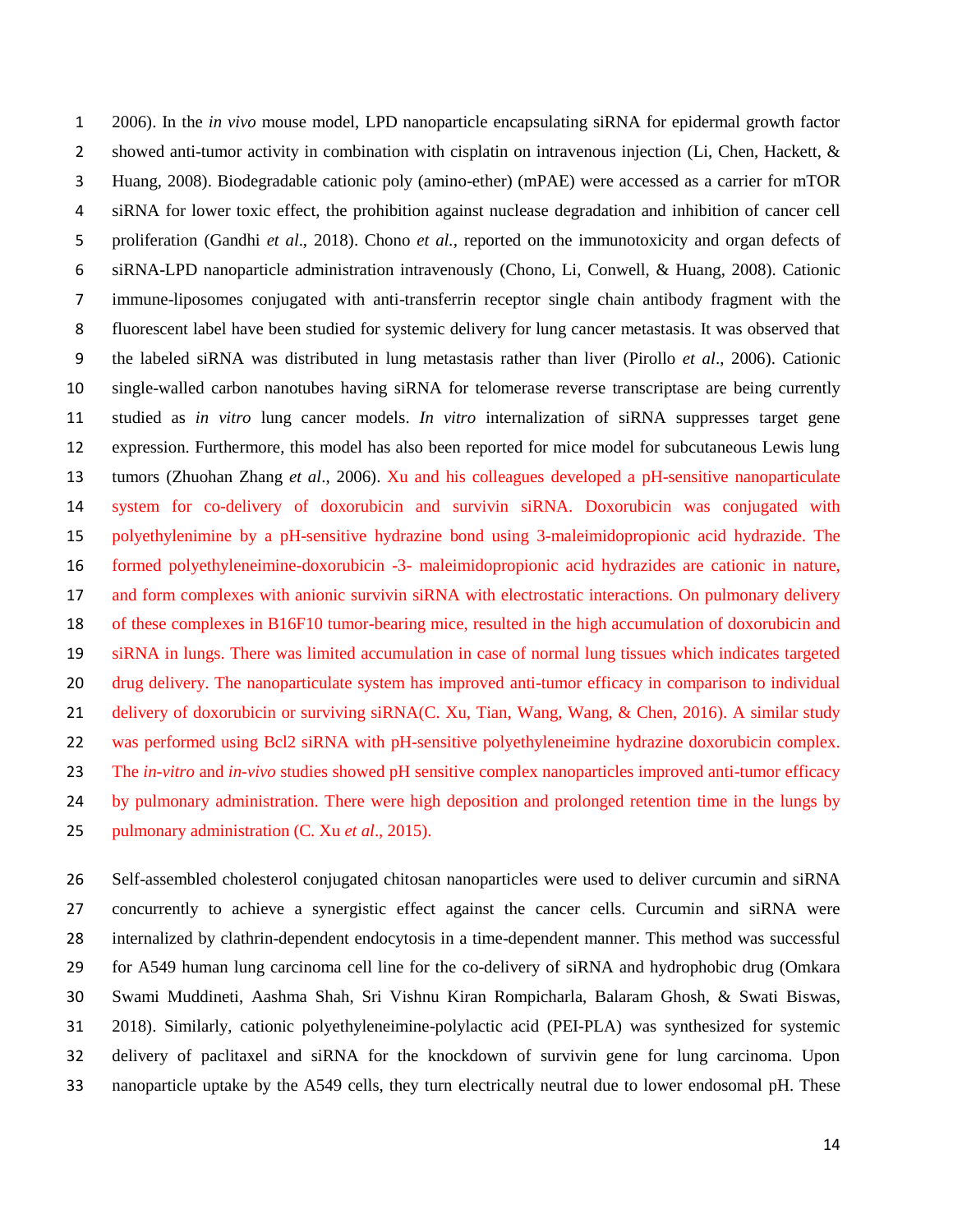nanoparticles have pH-responsive property as pH 5.5 leads to drug release while pH 7.4 for cellular uptake. This study proved tumor growth inhibition along with surviving mRNA knockdown. Such co- delivery systems provide large surface area for high drug loading, time-dependent drug release which allows extended exposure to tumor treatment, passive targeting, lower cytotoxicity increased the proliferative effect and anti-cancer activity (Jin *et al*[., 2018\)](#page-21-3) as depicted in the Figure:3.

 Inhalation therapy can be potentially used for siRNA delivery due to high gene silencing effect and sequence specificity. *In vivo* study on mice with Lewis lung carcinoma reveals the effect of intratracheal vascular endothelial growth factor (VEGF) siRNA dry powder delivery downregulates the VEGF levels in both tumor tissue as well as broncho-alveolar lavage and reduces the metastatic loci in lungs [\(Miwata](#page-22-15)  *et al*[., 2018\)](#page-22-15). The aerosol composed of PEA and siRNA for Akt1 was administered in mice with urethane- induced inhaled lung cancer. The use of aerosol for 4 weeks reduces Akt1 levels and inhibits the tumor progression [\(C.-X. Xu](#page-25-15) *et al*., 2008).

# **Clinical trial studies for siRNA drug delivery in pulmonary diseases**

14 A drug called Excellair<sup>TM</sup> was developed by ZaBeCor Pharmaceuticals for the treatment of asthma. The drug targets mRNA of spleen tyrosine kinase (Syk) which is responsible for activation of several pro-inflammatory transcription factors. In the Phase I of the study, patients 17 received siRNA Excellair<sup>TM</sup> via inhalation for 21 days [\(Watts & Corey, 2010\)](#page-25-16). The drug did not cause any side effects to the asthma patients and almost 75% of the patients reported improved breathing and reduction in the use of inhalers while placebo patients showed no improvement. 20 Further, in 2009, Excellair<sup>TM</sup> entered Phase II of clinical trials but in 2015 it was discontinued as Syk can act as both suppressor and promoter of cell growth[\(Krisenko & Geahlen, 2015\)](#page-21-13).

 Alnylan Pharmaceuticals developed ALN-RSV01, a siRNA therapeutic to target mRNA of viral protein in respiratory syncytial virus (RVS) [\(DeVincenzo](#page-19-14) *et al.*, 2010). ALN-RSV01 targets nucleocapsid (N) protein of RSV which is essential for viral replication. In the Phase I of the clinical trial, 100 healthy males of 18 to 45 years age group were accounting to 65 having single and multiple dose of ALN-RSV01 while 36 were placebo. All the volunteers were given the therapeutic doses via nasal spray. No severe adverse effects were observed in different treated groups which lead ALN-RSV01 to enter Phase II [\(DeVincenzo](#page-19-15) *et al*., 2008). The Phase II study comprised of 85 healthy males of 18-45 years of age. All subjects received RSV01 inoculation at day 0, and the ALN-RSV01 treated cohorts received the siRNA intranasal spray at days −1, 0,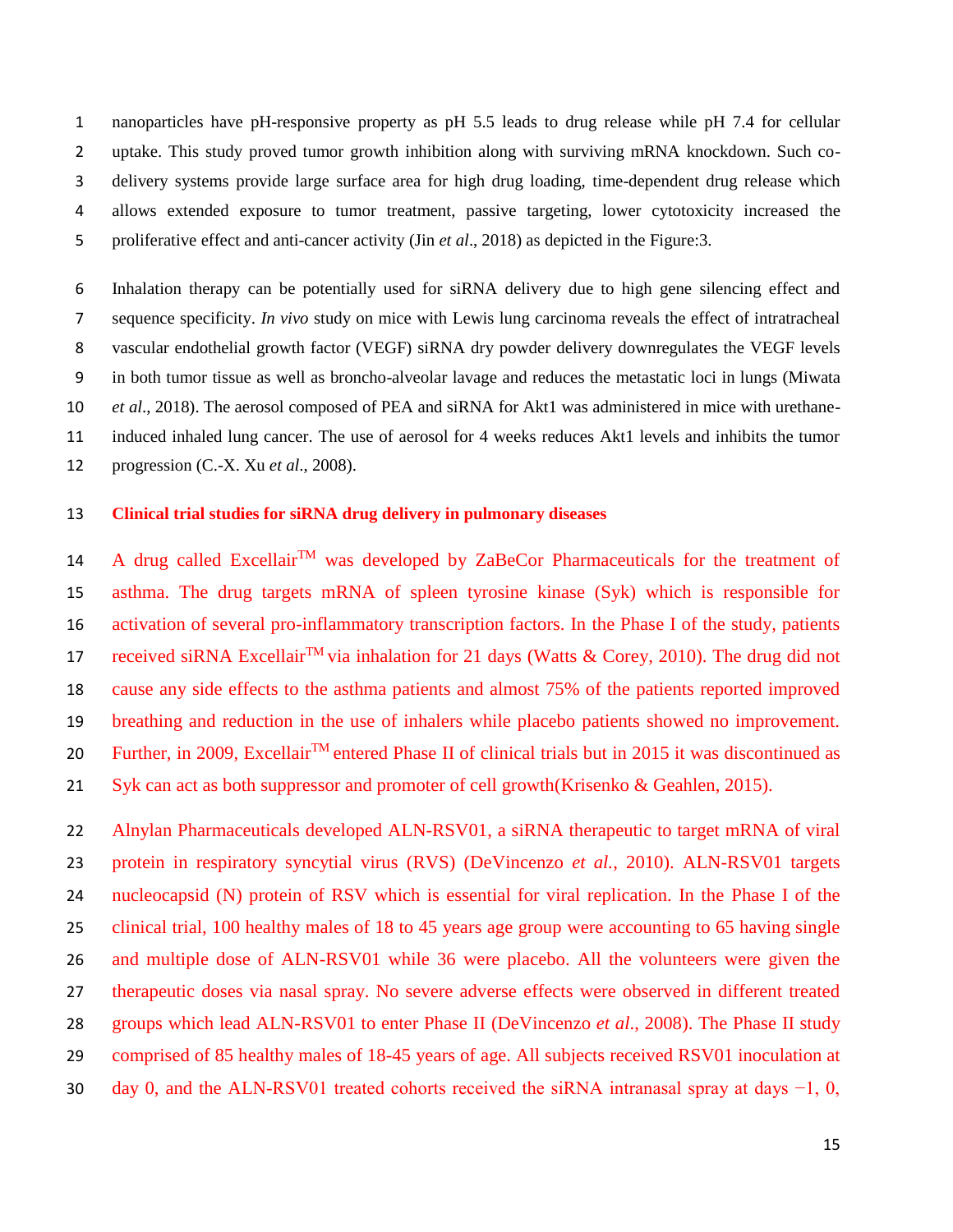+1, +2, and +3. A statistically significant reduction in detected RSV by quantitative culture and real-time PCR was reported for patients receiving 150mg of study drug, the highest dosage tested. Averaged for all treated patients vs. placebo, an acquisition over time effect was observed by either PCR or quantitative culture. Indeed, the strongest effects of treatment with ALN- RSV01 were observed by its prophylactic efficacy. The drug provided an antiviral effect over an 11-day time course, which resulted in reduced infection over time noticeable within 3–4 days after inoculation [\(DeVincenzo](#page-19-15) *et al*., 2008). The safety trial for antiviral activity was conducted for lung transplant patients with RSV. In Phase II b it was showed the safety of ALN-RSV01 treated RSV infections across the broader groups for lung transplant [\(Alvarez](#page-17-11) *et al*., 2009).

 Atu-027 is composed of siRNA with lipoplex delivery system represents RNAi mediated suppression of protein kinase N3 (PKN3) in vascular endothelial cells and prevents lung metastasis. Phase Ib trials for the safety of Atu-027 with gemcitabine have been completed [\(Schultheis](#page-24-15) *et al*., 2014).

# **Future prospects of drug delivery with siRNA in pulmonary diseases**

 RNA interference plays a key role in the treatment of several disorders. siRNA induces gene silencing by acting on sequence-specific cleavage of complementary mRNA (messenger RNA) and thereby inhibiting protein synthesis. siRNA based therapy was found to be a better strategy over the existing therapeutics, such as drug molecules, monoclonal antibodies and proteins [\(Fujita, Takeshita, Kuwano, & Ochiya,](#page-20-11)  [2013\)](#page-20-11). Apart from its advantages, administration and delivery of siRNA is the major challenge. siRNA undergoes degradation in the presence of serum nucleases when they are administered directly into the blood. Several strategies are utilized for delivery of siRNA to the target organ [\(T. Nguyen, Menocal,](#page-22-17)  [Harborth, & Fruehauf, 2008\)](#page-22-17). siRNA demonstrated as potential therapeutic agents to treat pulmonary disorders including lung cancer, infectious diseases, airway inflammatory diseases, and cystic fibrosis. Delivery of siRNA directly by pulmonary route has added advantages such as reduced dose, reduced systemic side effects and reduced degradation due to a lower concentration of nuclease enzymes in airways. Pulmonary delivery of siRNA can also be helpful in systemic action, due to the large surface area, thin epithelium and high vascularization in alveoli which favors rapid absorption of siRNA[\(Fujita](#page-20-11) *et al.*[, 2013\)](#page-20-11). Inhalation is the most preferred and easy mode of non-invasive administration which can be applied for siRNA by liquid aerosol or dry aerosol formulations. There is a need for a high attention regarding stability and biological activity of siRNA at the time of formulation development and delivery. However, the pulmonary delivery of these siRNA is challenging due to mucociliary clearance by ciliated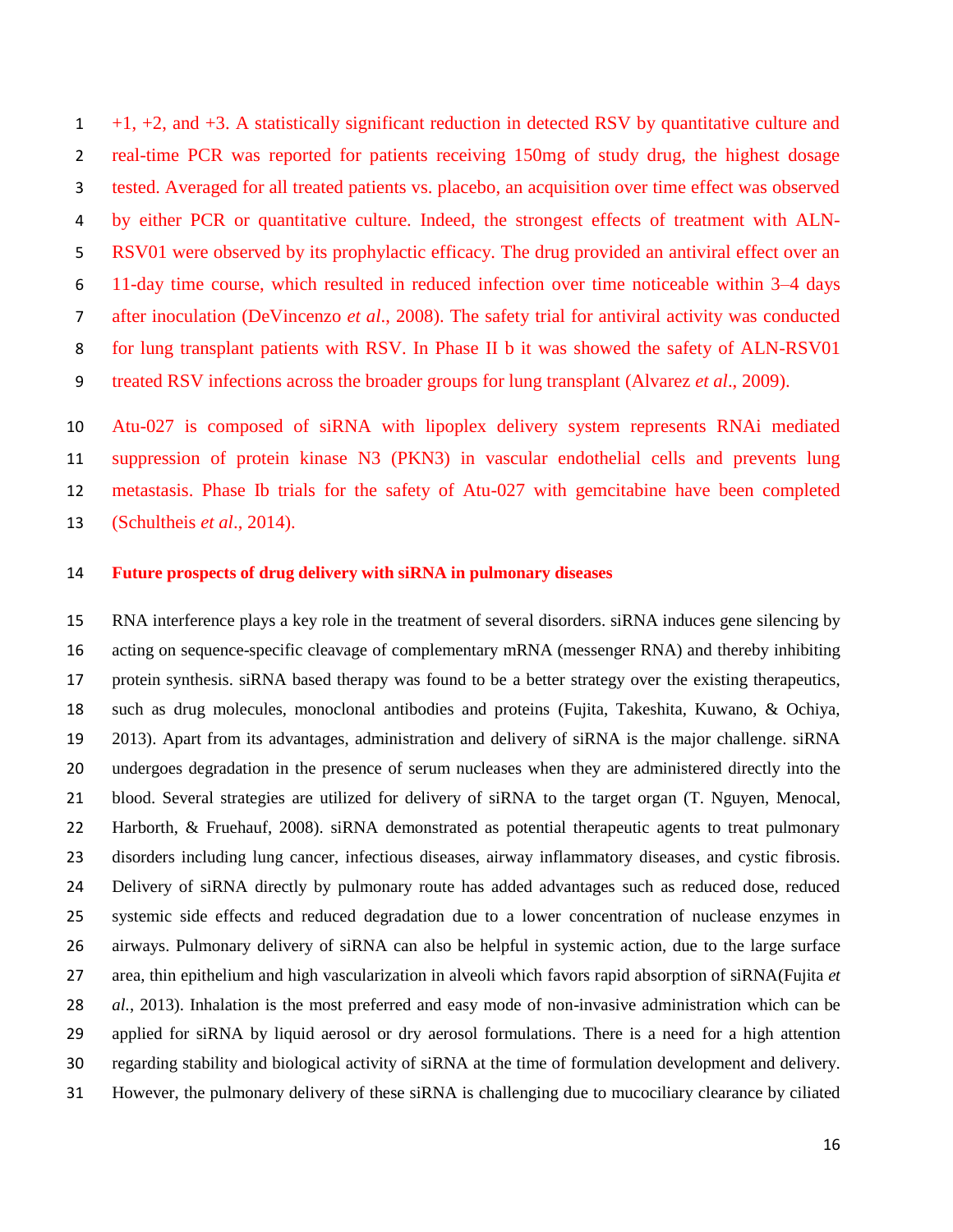epithelium cells, mucus, alveolar fluid and macrophages along the airways. Particles inhaled get deposited on ciliated cells and eventually get cleared by cough and swallowed. The mucus secreted, form a thin film thereby restricting diffusion and penetration of siRNA into the cell membrane. The alveolar fluids form a thin film as a pulmonary surfactant (phospholipids and surfactant proteins) obstruct permeation efficiency of lipid-based formulations to some extent and there was no effect in case of polymer-based systems. Macrophages engulf the inhaled particles as part of the defense mechanism. There will be altered conditions like increased mucus secretion, viscosity and ciliary clearance in diseased conditions. siRNA with a negative charge and high molecular weight (13kDa), has also contributed to the poor ability to cross cell membrane even it reaches the target surface area. Viral vectors and non-viral vectors are used for the delivery of siRNA. Viral vectors are found to be more efficient to transfer genetic material into host cells. Despite of its advantages, activation of immune responses after repeated administration may lead to organ failure and chances of serious concerns. Non-viral vectors which include lipids, polymers, inorganic materials and transfection agents (i.e., Lipofectamine, Oligofectamine, TransIT-TKO and DharmaFECT) are more vastly utilized for siRNA delivery. The ideal characteristic feature for a siRNA delivery system should include a) Protection from enzymatic degradation, b) Ability to penetrate cell membrane (facilitate cell uptake) c) It should able to protect from endosomal degradation and induce gene silencing d) Should not affect siRNA activity and specificity e) Non-toxic [\(Feldmann & Merkel, 2015;](#page-20-12) [J.](#page-21-14)  [K.-W. Lam, Liang, & Chan, 2012;](#page-21-14) [Yingshan Qiu, Lam, Leung, & Liang, 2016;](#page-23-14) [Youngren-Ortiz, Gandhi,](#page-26-5)  [España-Serrano, & Chougule, 2016,](#page-26-5) [2017\)](#page-26-6). Several strategies are utilized to overcome stated challenges in the delivery of siRNA some of them are discussed below.

# **Conclusion**

 The potential siRNA based therapeutics for lung diseases have to be explored further. The nanoparticle- based inhalable and aerosols have been studied extensively for improved delivery and clinical efficiency. Therefore, *ex vivo* models for inhaled particulate distribution and *in vivo* models for pharmacokinetics/pharmacodynamics are being taken under consideration to understand their distribution, safety, and efficiency of siRNA in the pulmonary system. Different organic and inorganic nanoparticle with varied size, charge, and chemistry have been used as carriers of siRNA or siRNA drug conjugate delivery. Also, upon internalization at the target site siRNA should be able to escape the endosomal mechanism. Furthermore, a nanoparticle with small size have been preferred for longevity at the target site, non-specific interactions and to prevent the off-site toxic effect.

#### **Acknowledgements**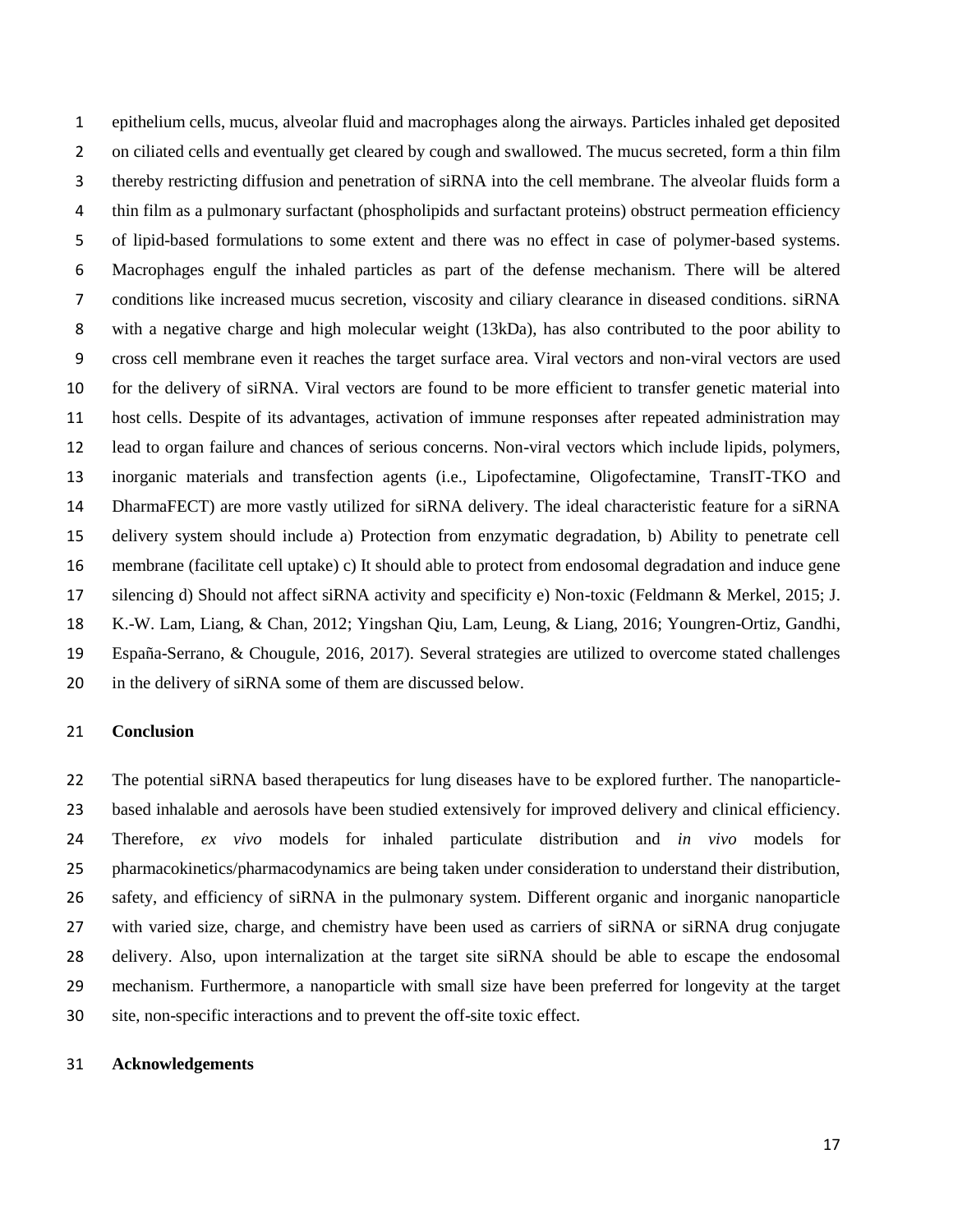PMH is funded by a Fellowship from the National Health Medical Research Council, NHMRC

- (1079187). We would like to acknowledge NHMRC and the Graduate School of Health (GSH),
- University of Technology Sydney (UTS), NSW, Australia for the funding.

# **References**

- <span id="page-17-9"></span> Agrawal, N., Dasaradhi, P., Mohmmed, A., Malhotra, P., Bhatnagar, R. K., & Mukherjee, S. K. (2003). RNA interference: biology, mechanism, and applications. *Microbiology and molecular biology reviews, 67*(4), 657-685. Alvarez, R., Elbashir, S., Borland, T., Toudjarska, I., Hadwiger, P., John, M., . . . Kahn, J. (2009). RNA
- <span id="page-17-11"></span> interference-mediated silencing of the respiratory syncytial virus nucleocapsid defines a potent antiviral strategy. *Antimicrobial agents and chemotherapy, 53*(9), 3952-3962.
- <span id="page-17-4"></span> Amreddy, N., Babu, A., Panneerselvam, J., Srivastava, A., Muralidharan, R., Chen, A., . . . Ramesh, R. (2018). Chemo-biologic combinatorial drug delivery using folate receptor-targeted dendrimer nanoparticles for lung cancer treatment. *Nanomedicine, 14*(2), 373-384.
- doi:10.1016/j.nano.2017.11.010
- <span id="page-17-13"></span> Asai-Tajiri, Y., Matsumoto, K., Fukuyama, S., Kan-o, K., Nakano, T., Tonai, K., . . . Nakanishi, Y. (2014). Small interfering RNA against CD86 during allergen challenge blocks experimental allergic asthma. *Respiratory research, 15*(1), 132.
- <span id="page-17-3"></span> Awasthi, R., Madan, J. R., Malipeddi, H., Dua, K., & Kulkarni, G. T. (2019). Therapeutic strategies for targeting non-coding RNAs with special emphasis on novel delivery systems. *Non-coding RNA Investigation, 3*.
- <span id="page-17-5"></span> Ayatollahi, S., Salmasi, Z., Hashemi, M., Askarian, S., Oskuee, R. K., Abnous, K., & Ramezani, M. (2017). Aptamer-targeted delivery of Bcl-xL shRNA using alkyl modified PAMAM dendrimers into lung cancer cells. *Int J Biochem Cell Biol, 92*, 210-217. doi:10.1016/j.biocel.2017.10.005
- <span id="page-17-7"></span>Barnes, P. J. (2004). New drugs for asthma. *Nature reviews Drug discovery, 3*(10), 831.
- <span id="page-17-8"></span> Barnes, P. J. (2008). The cytokine network in asthma and chronic obstructive pulmonary disease. *The Journal of clinical investigation, 118*(11), 3546-3556.
- <span id="page-17-0"></span> Barnes, P. J. (2016). Inflammatory mechanisms in patients with chronic obstructive pulmonary disease. *Journal of Allergy and Clinical Immunology, 138*(1), 16-27. doi:10.1016/j.jaci.2016.05.011
- <span id="page-17-2"></span> Bennett, C. F., Baker, B. F., Pham, N., Swayze, E., & Geary, R. S. (2017). Pharmacology of Antisense Drugs. *Annu Rev Pharmacol Toxicol, 57*, 81-105. doi:10.1146/annurev-pharmtox-010716-104846
- <span id="page-17-12"></span> Bitko, V., Musiyenko, A., Shulyayeva, O., & Barik, S. (2005). Inhibition of respiratory viruses by nasally administered siRNA. *Nature medicine, 11*(1), 50.
- <span id="page-17-10"></span> Bohr, A., Tsapis, N., Andreana, I., Chamarat, A., Foged, C., Delomenie, C., . . . Mignani, S. (2017). Anti- Inflammatory Effect of Anti-TNF-α SiRNA Cationic Phosphorus Dendrimer Nanocomplexes Administered Intranasally in a Murine Acute Lung Injury Model. *Biomacromolecules, 18*(8), 2379-2388.
- <span id="page-17-1"></span> Bray, F., Ferlay, J., Soerjomataram, I., Siegel, R. L., Torre, L. A., & Jemal, A. (2018). Global cancer statistics 2018: GLOBOCAN estimates of incidence and mortality worldwide for 36 cancers in 185 countries. *CA Cancer J Clin, 68*(6), 394-424. doi:10.3322/caac.21492
- <span id="page-17-6"></span> Capel, V., Vllasaliu, D., Watts, P., Clarke, P. A., Luxton, D., Grabowska, A. M., . . . Stolnik, S. (2018). Water- soluble substituted chitosan derivatives as technology platform for inhalation delivery of siRNA. *Drug Deliv, 25*(1), 644-653. doi:10.1080/10717544.2018.1440668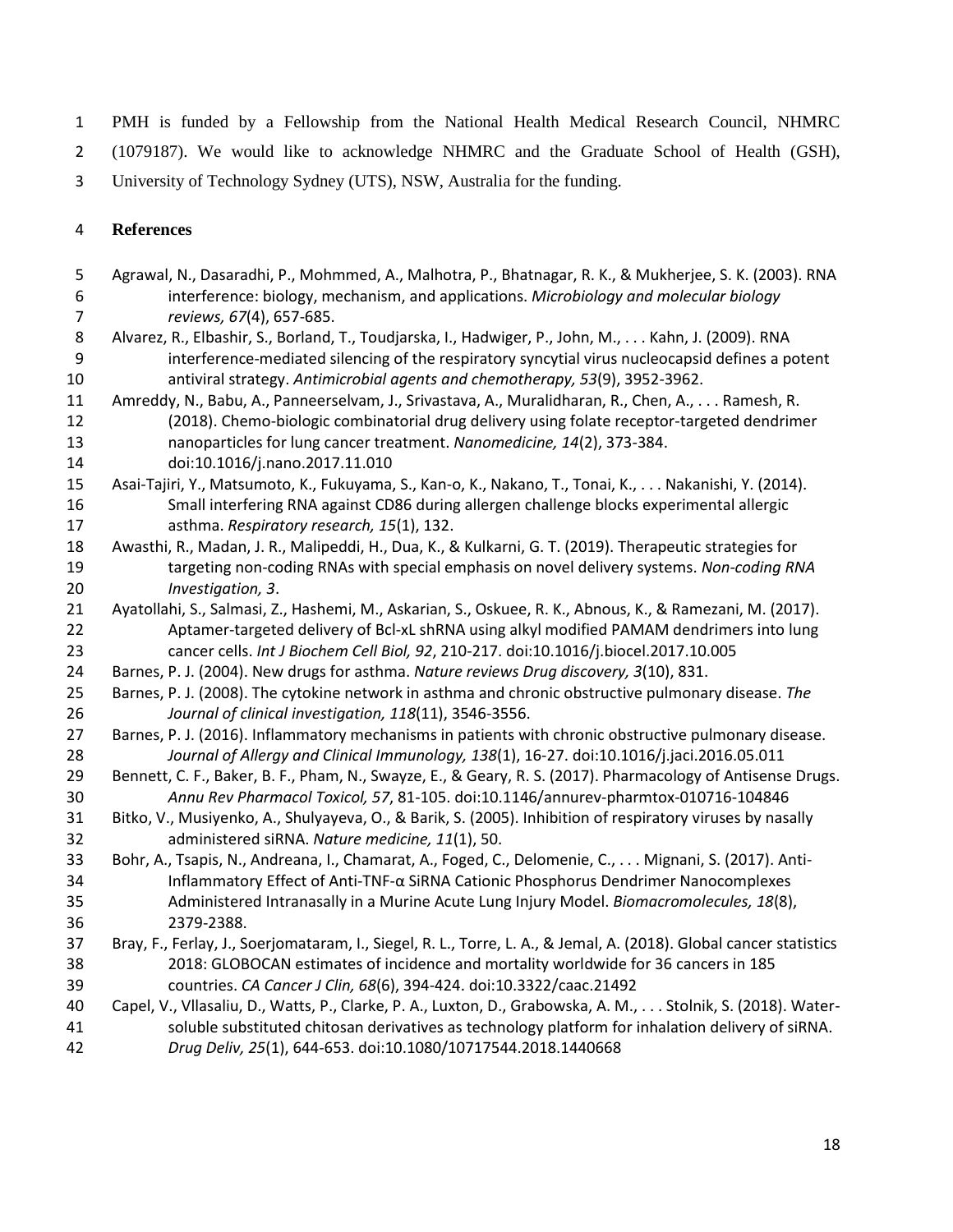<span id="page-18-15"></span><span id="page-18-14"></span><span id="page-18-13"></span><span id="page-18-12"></span><span id="page-18-11"></span><span id="page-18-10"></span><span id="page-18-9"></span><span id="page-18-8"></span><span id="page-18-7"></span><span id="page-18-6"></span><span id="page-18-5"></span><span id="page-18-4"></span><span id="page-18-3"></span><span id="page-18-2"></span><span id="page-18-1"></span><span id="page-18-0"></span> Capel, V., Vllasaliu, D., Watts, P., Clarke, P. A., Luxton, D., Grabowska, A. M., . . . Stolnik, S. (2018). Water- soluble substituted chitosan derivatives as technology platform for inhalation delivery of siRNA. *Drug delivery, 25*(1), 644-653. Catley, M. C., Coote, J., Bari, M., & Tomlinson, K. L. (2011). Monoclonal antibodies for the treatment of asthma. *Pharmacology & therapeutics, 132*(3), 333-351. Choi, M., Gu, J., Lee, M., & Rhim, T. (2017). A new combination therapy for asthma using dual-function dexamethasone-conjugated polyethylenimine and vitamin D binding protein siRNA. *Gene Ther, 24*(11), 727-734. doi:10.1038/gt.2017.83 Choi, M., Gu, J., Lee, M., & Rhim, T. (2017). A new combination therapy for asthma using dual-function dexamethasone-conjugated polyethylenimine and vitamin D binding protein siRNA. *Gene therapy, 24*(11), 727. Chono, S., Li, S.-D., Conwell, C. C., & Huang, L. (2008). An efficient and low immunostimulatory nanoparticle formulation for systemic siRNA delivery to the tumor. *Journal of Controlled Release, 131*(1), 64-69. Chow, M. Y., Qiu, Y., Lo, F. F., Lin, H. H., Chan, H.-K., Kwok, P. C., & Lam, J. K. (2017). Inhaled powder formulation of naked siRNA using spray drying technology with L-leucine as dispersion enhancer. *International journal of pharmaceutics, 530*(1-2), 40-52. Comprehensive molecular profiling of lung adenocarcinoma. (2014). *Nature, 511*(7511), 543-550. doi:10.1038/nature13385 Conde, J., Tian, F., Hernández, Y., Bao, C., Cui, D., Janssen, K.-P., . . . Jesús, M. (2013). In vivo tumor 21 targeting via nanoparticle-mediated therapeutic siRNA coupled to inflammatory response in lung cancer mouse models. *Biomaterials, 34*(31), 7744-7753. Conti, D. S., Brewer, D., Grashik, J., Avasarala, S., & da Rocha, S. R. (2014). Poly (amidoamine) dendrimer nanocarriers and their aerosol formulations for siRNA delivery to the lung epithelium. *Molecular pharmaceutics, 11*(6), 1808-1822. Cook, M. L., & Bochner, B. S. (2010). Update on biological therapeutics for asthma. *World Allergy Organization Journal, 3*(6), 188. Corren, J. (2012). Inhibition of interleukin-5 for the treatment of eosinophilic diseases. *Discovery medicine, 13*(71), 305-312. D'Alessandro-Gabazza, C. N., Kobayashi, T., Boveda-Ruiz, D., Takagi, T., Toda, M., Gil-Bernabe, P., . . . Suzuki, N. (2012). Development and preclinical efficacy of novel transforming growth factor-β1 short interfering RNAs for pulmonary fibrosis. *American journal of respiratory cell and molecular biology, 46*(3), 397-406. D'Alessandro-Gabazza, C. N., Kobayashi, T., Boveda-Ruiz, D., Takagi, T., Toda, M., Gil-Bernabe, P., . . . Gabazza, E. C. (2012). Development and preclinical efficacy of novel transforming growth factor- beta1 short interfering RNAs for pulmonary fibrosis. *Am J Respir Cell Mol Biol, 46*(3), 397-406. doi:10.1165/rcmb.2011-0158OC d'Angelo, I., Costabile, G., Durantie, E., Brocca, P., Rondelli, V., Russo, A., . . . Petri-Fink, A. (2018). Hybrid Lipid/Polymer Nanoparticles for Pulmonary Delivery of siRNA: Development and Fate Upon In Vitro Deposition on the Human Epithelial Airway Barrier. *Journal of aerosol medicine and pulmonary drug delivery, 31*(3), 170-181. d'Angelo, I., Costabile, G., Durantie, E., Brocca, P., Rondelli, V., Russo, A., . . . Ungaro, F. (2018). Hybrid Lipid/Polymer Nanoparticles for Pulmonary Delivery of siRNA: Development and Fate Upon In Vitro Deposition on the Human Epithelial Airway Barrier. *J Aerosol Med Pulm Drug Deliv, 31*(3), 170-181. doi:10.1089/jamp.2017.1364 Darcan-Nicolaisen, Y., Meinicke, H., Fels, G., Hegend, O., Haberland, A., Kühl, A., . . . Henke, W. (2009). Small interfering RNA against transcription factor STAT6 inhibits allergic airway inflammation and hyperreactivity in mice. *The Journal of Immunology, 182*(12), 7501-7508.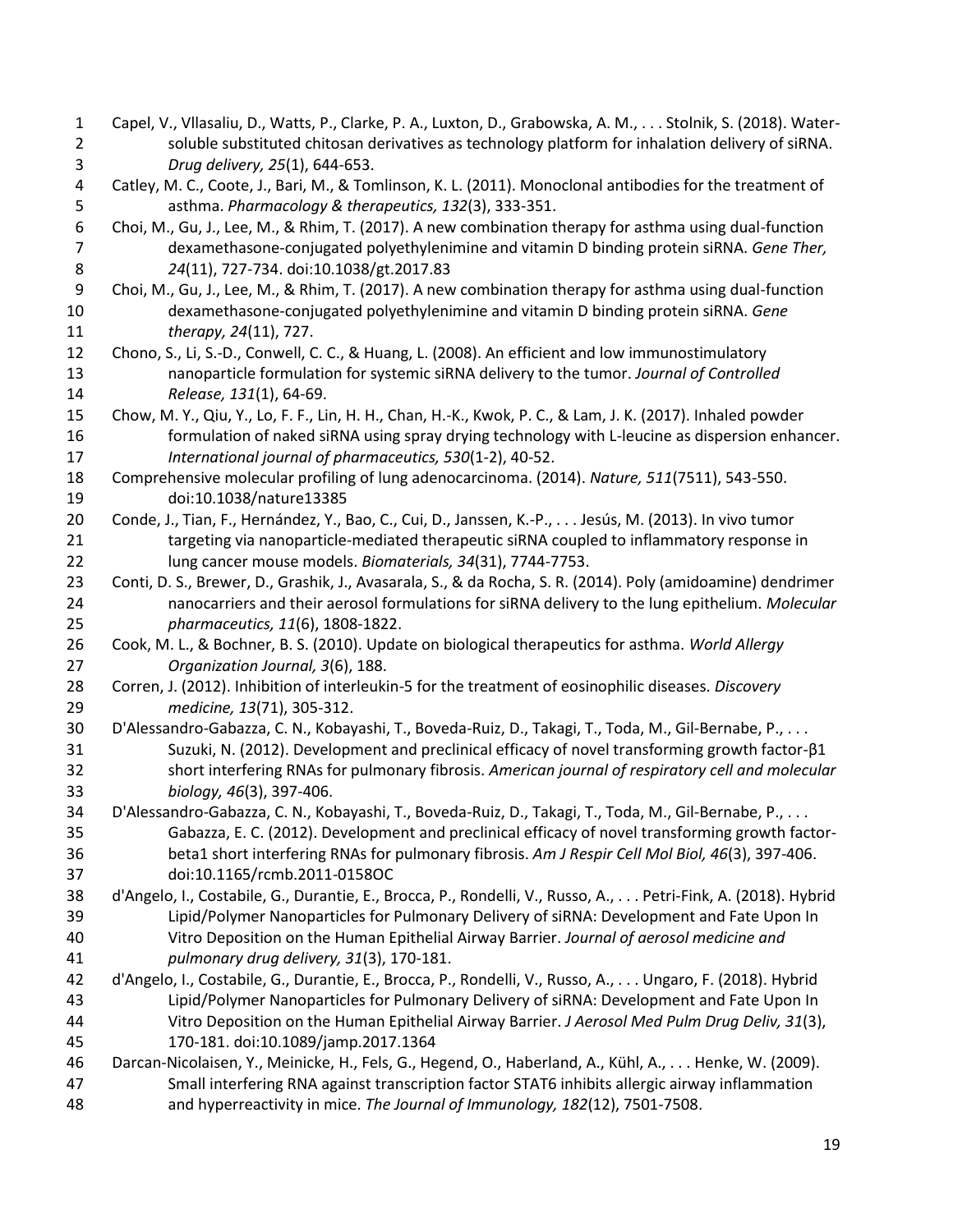<span id="page-19-15"></span><span id="page-19-14"></span><span id="page-19-13"></span><span id="page-19-12"></span><span id="page-19-11"></span><span id="page-19-10"></span><span id="page-19-9"></span><span id="page-19-8"></span><span id="page-19-7"></span><span id="page-19-6"></span><span id="page-19-5"></span><span id="page-19-4"></span><span id="page-19-3"></span><span id="page-19-2"></span><span id="page-19-1"></span><span id="page-19-0"></span>

| $\mathbf{1}$   | Deng, Y., Wang, C. C., Choy, K. W., Du, Q., Chen, J., Wang, Q., Tang, T. (2014). Therapeutic potentials           |
|----------------|-------------------------------------------------------------------------------------------------------------------|
| $\overline{2}$ | of gene silencing by RNA interference: principles, challenges, and new strategies. Gene, 538(2),                  |
| 3              | 217-227.                                                                                                          |
| 4              | DeVincenzo, J., Cehelsky, J. E., Alvarez, R., Elbashir, S., Harborth, J., Toudjarska, I., Vaishnaw, A. K.         |
| 5              | (2008). Evaluation of the safety, tolerability and pharmacokinetics of ALN-RSV01, a novel RNAi                    |
| 6              | antiviral therapeutic directed against respiratory syncytial virus (RSV). Antiviral research, 77(3),              |
| $\overline{7}$ | 225-231.                                                                                                          |
| 8              | DeVincenzo, J., Lambkin-Williams, R., Wilkinson, T., Cehelsky, J., Nochur, S., Walsh, E., Vaishnaw, A.            |
| 9              | (2010). A randomized, double-blind, placebo-controlled study of an RNAi-based therapy directed                    |
| 10             | against respiratory syncytial virus. Proceedings of the National Academy of Sciences, 107(19),                    |
| 11             | 8800-8805.                                                                                                        |
| 12             | Didierlaurent, A., Goulding, J., & Hussell, T. (2007). The impact of successive infections on the lung            |
| 13             | microenvironment. Immunology, 122(4), 457-465. doi:10.1111/j.1365-2567.2007.02729.x                               |
| 14             | Ding, L., Zhu, C., Yu, F., Wu, P., Chen, G., Ullah, A., Oupicky, D. (2018). Pulmonary delivery of                 |
| 15             | polyplexes for combined PAI-1 gene silencing and CXCR4 inhibition to treat lung fibrosis.                         |
| 16             | Nanomedicine, 14(6), 1765-1776. doi:10.1016/j.nano.2018.05.005                                                    |
| 17             | Dobashi, Y., Watanabe, Y., Miwa, C., Suzuki, S., & Koyama, S. (2011). Mammalian target of rapamycin: a            |
| 18             | central node of complex signaling cascades. International journal of clinical and experimental                    |
| 19             | pathology, 4(5), 476.                                                                                             |
| 20             | Dua, K., Chellappan, D., Singhvi, G., de Jesus, A. P. T., Gupta, G., & Hansbro, P. (2018). Targeting              |
| 21             | microRNAs using nanotechnology in pulmonary diseases. Panminerva medica, 60(4), 230.                              |
| 22             | Dua, K., de Jesus Andreoli Pinto, T., Chellappan, D. K., Gupta, G., Bebawy, M., & Hansbro, P. M. (2018).          |
| 23             | Advancements in nano drug delivery systems: a challenge for biofilms in respiratory diseases.                     |
| 24             | Panminerva medica.                                                                                                |
| 25             | Dua, K., Gupta, G., Chellappan, D., Shukla, S., & Hansbro, P. (2018). Targeting bacterial biofilms in             |
| 26             | pulmonary diseases in pediatric population. Minerva pediatrica.                                                   |
| 27             | Dua, K., Hansbro, N. G., Foster, P. S., & Hansbro, P. M. (2017). MicroRNAs as therapeutics for future drug        |
| 28             | delivery systems in treatment of lung diseases. Drug delivery and translational research, 7(1),                   |
| 29             | 168-178.                                                                                                          |
| 30             | Dua, K., Hansbro, N. G., & Hansbro, P. M. (2017). Steroid resistance and concomitant respiratory                  |
| 31             | infections: A challenging battle in pulmonary clinic. EXCLI journal, 16, 981.                                     |
| 32             | Dua, K., Malyla, V., Singhvi, G., Wadhwa, R., Krishna, R. V., Shukla, S. D., Hansbro, P. M. (2019).               |
| 33             | Increasing complexity and interactions of oxidative stress in chronic respiratory diseases: An                    |
| 34<br>35       | emerging need for novel drug delivery systems. Chem Biol Interact, 299, 168-178.<br>doi:10.1016/j.cbi.2018.12.009 |
| 36             | Dua, K., Rapalli, V. K., Shukla, S. D., Singhvi, G., Shastri, M. D., Chellappan, D. K., Pinto, T. D. J. A.        |
| 37             | (2018). Multi-drug resistant Mycobacterium tuberculosis & oxidative stress complexity:                            |
| 38             | Emerging need for novel drug delivery approaches. Biomedicine & Pharmacotherapy, 107, 1218-                       |
| 39             | 1229.                                                                                                             |
| 40             | Dua, K., Rapalli, V. K., Shukla, S. D., Singhvi, G., Shastri, M. D., Chellappan, D. K.,  Hansbro, P. M.           |
| 41             | (2018). Multi-drug resistant Mycobacterium tuberculosis & oxidative stress complexity:                            |
| 42             | Emerging need for novel drug delivery approaches. Biomed Pharmacother, 107, 1218-1229.                            |
| 43             | doi:10.1016/j.biopha.2018.08.101                                                                                  |
| 44             | Dua, K., Shukla, S. D., de Jesus Andreoli Pinto, T., & Hansbro, P. M. (2017). Nanotechnology: Advancing           |
| 45             | the translational respiratory research. Interventional Medicine and Applied Science, 9(1), 39-41.                 |
| 46             | Dua, K., Shukla, S. D., Tekade, R. K., & Hansbro, P. M. (2017). Whether a novel drug delivery system can          |
| 47             | overcome the problem of biofilms in respiratory diseases? Drug delivery and translational                         |
| 48             | research, 7(1), 179-187.                                                                                          |
|                |                                                                                                                   |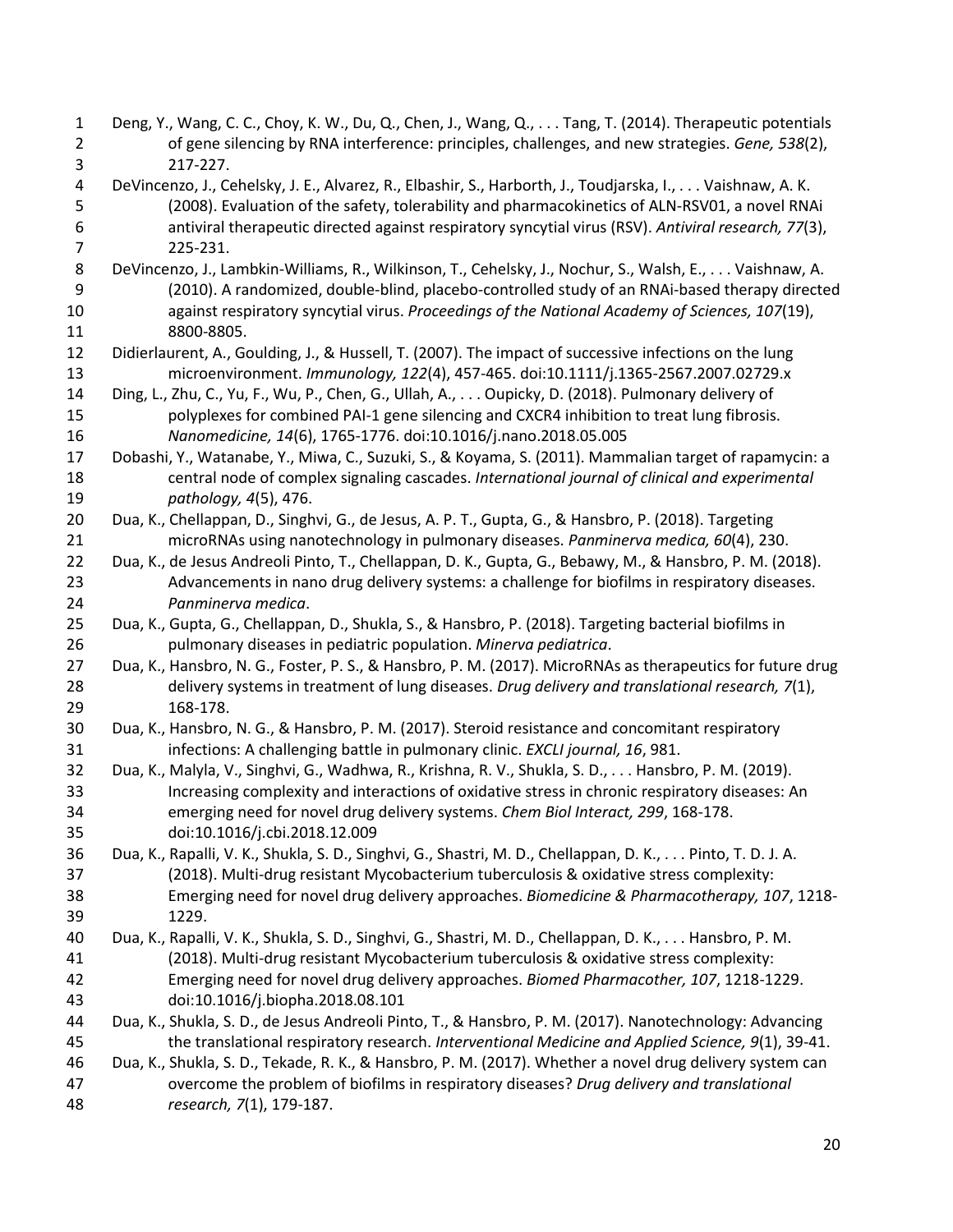<span id="page-20-16"></span><span id="page-20-15"></span><span id="page-20-14"></span><span id="page-20-13"></span><span id="page-20-12"></span><span id="page-20-11"></span><span id="page-20-10"></span><span id="page-20-9"></span><span id="page-20-8"></span><span id="page-20-7"></span><span id="page-20-6"></span><span id="page-20-5"></span><span id="page-20-4"></span><span id="page-20-3"></span><span id="page-20-2"></span><span id="page-20-1"></span><span id="page-20-0"></span> Durcan, N., Murphy, C., & Cryan, S.-A. (2008). Inhalable siRNA: potential as a therapeutic agent in the lungs. *Molecular pharmaceutics, 5*(4), 559-566. Fajt, M. L., & Wenzel, S. E. (2015). Asthma phenotypes and the use of biologic medications in asthma and allergic disease: the next steps toward personalized care. *J Allergy Clin Immunol, 135*(2), 299-310; quiz 311. doi:10.1016/j.jaci.2014.12.1871 Feldmann, D. P., & Merkel, O. M. (2015). The advantages of pulmonary delivery of therapeutic siRNA. *Therapeutic delivery, 6*(4), 407-409. Fujita, Y., Takeshita, F., Kuwano, K., & Ochiya, T. (2013). RNAi therapeutic platforms for lung diseases. *Pharmaceuticals, 6*(2), 223-250. Gandhi, N. S., Godeshala, S., Koomoa-Lange, D.-L. T., Miryala, B., Rege, K., & Chougule, M. B. (2018). Bioreducible Poly (Amino Ethers) Based mTOR siRNA Delivery for Lung Cancer. *Pharmaceutical research, 35*(10), 188. Global, regional, and national deaths, prevalence, disability-adjusted life years, and years lived with disability for chronic obstructive pulmonary disease and asthma, 1990-2015: a systematic analysis for the Global Burden of Disease Study 2015. (2017). *Lancet Respir Med, 5*(9), 691-706. doi:10.1016/s2213-2600(17)30293-x Goh, F. Y., Cook, K. L., Upton, N., Tao, L., Lah, L. C., Leung, B. P., & Wong, W. F. (2013). Receptor- interacting protein 2 gene silencing attenuates allergic airway inflammation. *The Journal of Immunology*, 1202416. Han, S., & Roman, J. (2006). Fibronectin induces cell proliferation and inhibits apoptosis in human bronchial epithelial cells: pro-oncogenic effects mediated by PI3-kinase and NF-κB. *Oncogene, 25*(31), 4341. Hansbro, P. M., & Dua, K. (2018). Rajendra Awasthi, Anurag Kumar Singh, Gaurav Mishra, Anand Maurya, Dinesh Kumar Chellappan, Gaurav Gupta. *Circular RNAs: Biogenesis and Functions, 1087*, 1. Hansbro, P. M., Kim, R. Y., Starkey, M. R., Donovan, C., Dua, K., Mayall, J. R., . . . Wood, L. G. (2017). Mechanisms and treatments for severe, steroid‐resistant allergic airway disease and asthma. *Immunological reviews, 278*(1), 41-62. Hansbro, P. M., Kim, R. Y., Starkey, M. R., Donovan, C., Dua, K., Mayall, J. R., . . . Horvat, J. C. (2017). Mechanisms and treatments for severe, steroid-resistant allergic airway disease and asthma. *Immunol Rev, 278*(1), 41-62. doi:10.1111/imr.12543 He, M., Li, K., Yu, C., Lv, B., Zhao, N., Deng, J., . . . Wang, L. (2018). In vitro study of FUZ as a novel potential therapeutic target in non-small-cell lung cancer. *Life Sci, 197*, 91-100. doi:10.1016/j.lfs.2018.02.007 Hong, S.-H., Minai-Tehrani, A., Chang, S.-H., Jiang, H.-L., Lee, S., Lee, A.-Y., . . . Cho, M.-H. (2014). Correction: Knockdown of the Sodium-Dependent Phosphate Co-Transporter 2b (NPT2b) Suppresses Lung Tumorigenesis. *PloS one, 9*(1), 10.1371/annotation/08286cd08288-08527f- 08284f08214-08856f-57267107efa57267108. Howard, K. A., Rahbek, U. L., Liu, X., Damgaard, C. K., Glud, S. Z., Andersen, M. Ø., . . . Besenbacher, F. (2006). RNA interference in vitro and in vivo using a novel chitosan/siRNA nanoparticle system. *Molecular Therapy, 14*(4), 476-484. Huang, H.-Y., & Chiang, B.-L. (2009). siRNA as a therapy for asthma. *Current opinion in molecular therapeutics, 11*(6), 652-663. Huang, Z.-Y., Kim, M.-K., Kim-Han, T.-H., Indik, Z. K., & Schreiber, A. D. (2013). Effect of locally administered Syk siRNA on allergen-induced arthritis and asthma. *Molecular immunology, 53*(1), 52-59. Ihara, D., Hattori, N., Horimasu, Y., Masuda, T., Nakashima, T., Senoo, T., . . . Kohno, N. (2015). Histological quantification of gene silencing by intratracheal administration of dry powdered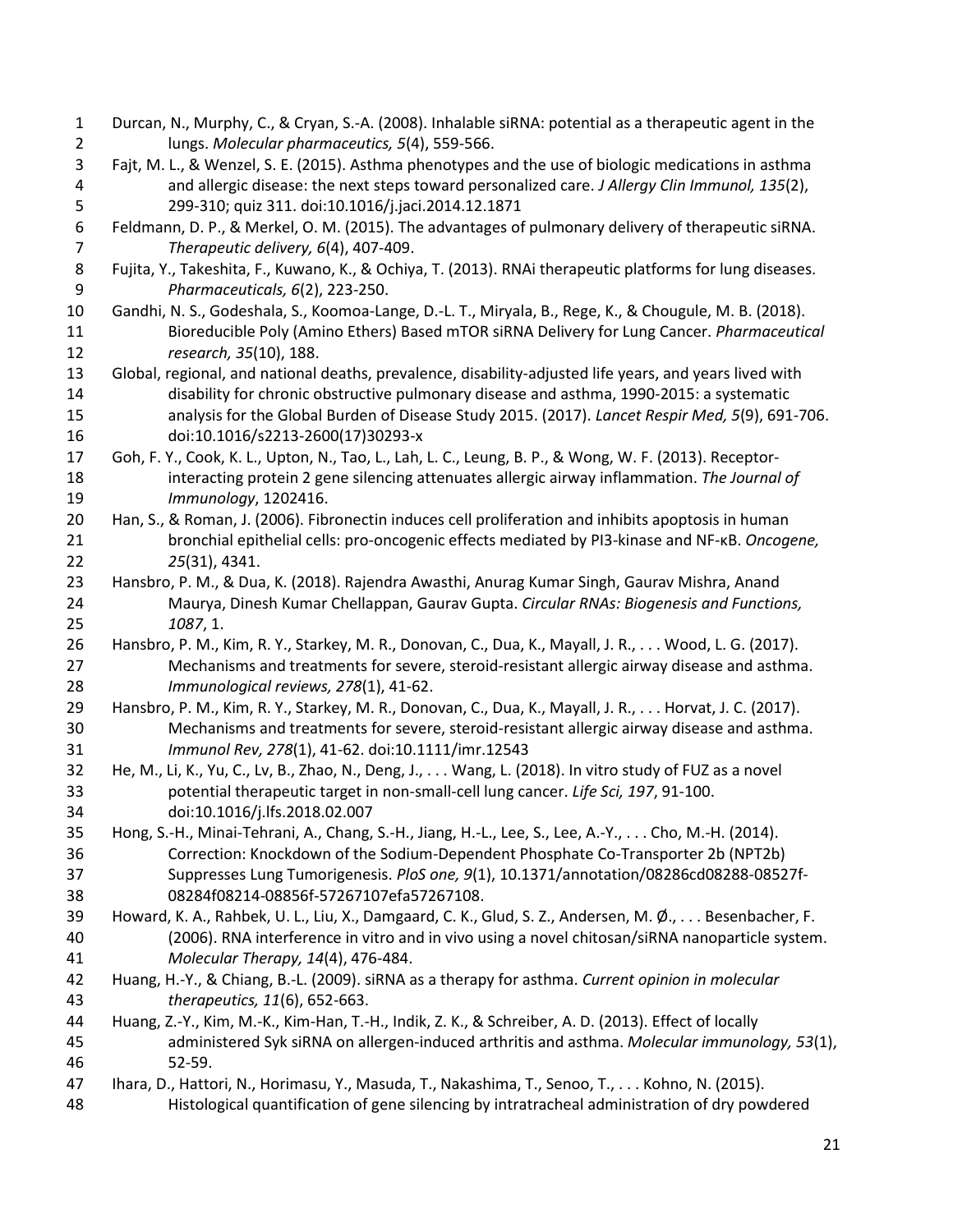<span id="page-21-16"></span><span id="page-21-15"></span><span id="page-21-14"></span><span id="page-21-13"></span><span id="page-21-12"></span><span id="page-21-11"></span><span id="page-21-10"></span><span id="page-21-9"></span><span id="page-21-8"></span><span id="page-21-7"></span><span id="page-21-6"></span><span id="page-21-5"></span><span id="page-21-4"></span><span id="page-21-3"></span><span id="page-21-2"></span><span id="page-21-1"></span><span id="page-21-0"></span> small-interfering RNA/chitosan complexes in the murine lung. *Pharmaceutical research, 32*(12), 3877-3885. Jin, M., Jin, G., Kang, L., Chen, L., Gao, Z., & Huang, W. (2018). Smart polymeric nanoparticles with pH- responsive and PEG-detachable properties for co-delivering paclitaxel and survivin siRNA to enhance antitumor outcomes. *International journal of nanomedicine, 13*, 2405. Juliano, R., Alam, M. R., Dixit, V., & Kang, H. (2008). Mechanisms and strategies for effective delivery of antisense and siRNA oligonucleotides. *Nucleic acids research, 36*(12), 4158-4171. Kaczmarek, J. C., Kauffman, K. J., Fenton, O. S., Sadtler, K., Patel, A. K., Heartlein, M. W., . . . Anderson, D. G. (2018). Optimization of a Degradable Polymer-Lipid Nanoparticle for Potent Systemic Delivery of mRNA to the Lung Endothelium and Immune Cells. *Nano Lett, 18*(10), 6449-6454. doi:10.1021/acs.nanolett.8b02917 Kathania, M., Raje, C. I., Raje, M., Dutta, R. K., & Majumdar, S. (2011). Bfl-1/A1 acts as a negative regulator of autophagy in mycobacteria infected macrophages. *The international journal of biochemistry & cell biology, 43*(4), 573-585. KC, R., Shukla, S. D., Gautam, S. S., Hansbro, P. M., & O'Toole, R. F. (2018). The role of environmental exposure to non-cigarette smoke in lung disease. *Clinical and Translational Medicine, 7*(1), 39. doi:10.1186/s40169-018-0217-2 Khaitov, M. R., Shilovskiy, I. P., Nikonova, A. A., Shershakova, N. N., Kamyshnikov, O. Y., Babakhin, A. A., . 19 . . . Khaitov, R. M. (2014). Small interfering RNAs targeted to interleukin-4 and respiratory syncytial virus reduce airway inflammation in a mouse model of virus-induced asthma exacerbation. *Human gene therapy, 25*(7), 642-650. Kim, J. K., Yuk, J.-M., Kim, S. Y., Kim, T. S., Jin, H. S., Yang, C.-S., & Jo, E.-K. (2015). MicroRNA-125a inhibits autophagy activation and antimicrobial responses during mycobacterial infection. *The Journal of Immunology, 194*(11), 5355-5365. Krisenko, M. O., & Geahlen, R. L. (2015). Calling in SYK: SYK's dual role as a tumor promoter and tumor suppressor in cancer. *Biochimica et Biophysica Acta (BBA) - Molecular Cell Research, 1853*(1), 254-263. doi:https://doi.org/10.1016/j.bbamcr.2014.10.022 Lam, J. K.-W., Liang, W., & Chan, H.-K. (2012). Pulmonary delivery of therapeutic siRNA. *Advanced drug delivery reviews, 64*(1), 1-15. Lam, J. K., Chow, M. Y., Zhang, Y., & Leung, S. W. (2015). siRNA Versus miRNA as Therapeutics for Gene Silencing. *Mol Ther Nucleic Acids, 4*, e252. doi:10.1038/mtna.2015.23 Leung, R. K., & Whittaker, P. A. (2005). RNA interference: from gene silencing to gene-specific therapeutics. *Pharmacology & therapeutics, 107*(2), 222-239. Li, S.-D., Chen, Y.-C., Hackett, M. J., & Huang, L. (2008). Tumor-targeted delivery of siRNA by self- assembled nanoparticles. *Molecular Therapy, 16*(1), 163-169. Li, S.-D., & Huang, L. (2006). Targeted delivery of antisense oligodeoxynucleotide and small interference RNA into lung cancer cells. *Molecular pharmaceutics, 3*(5), 579-588. Liu, Q., Wang, D., Xu, Z., Huang, C., Zhang, C., He, B., . . . Qian, H. (2019). Targeted delivery of Rab26 siRNA with precisely tailored DNA prism for lung cancer therapy. *Chembiochem*. doi:10.1002/cbic.201800761 Lomas-Neira, J., Perl, M., Venet, F., Chung, C.-S., & Ayala, A. (2012). The role and source of TNF-α in hemorrhage induced priming for septic lung injury. *Shock (Augusta, Ga.), 37*(6), 611. Luo, Y., Zhai, X., Ma, C., Sun, P., Fu, Z., Liu, W., & Xu, J. (2012). An inhalable beta(2)-adrenoceptor ligand- directed guanidinylated chitosan carrier for targeted delivery of siRNA to lung. *J Control Release, 162*(1), 28-36. doi:10.1016/j.jconrel.2012.06.005 Man, D. K., Chow, M. Y., Casettari, L., Gonzalez-Juarrero, M., & Lam, J. K. (2016). Potential and development of inhaled RNAi therapeutics for the treatment of pulmonary tuberculosis. *Advanced drug delivery reviews, 102*, 21-32.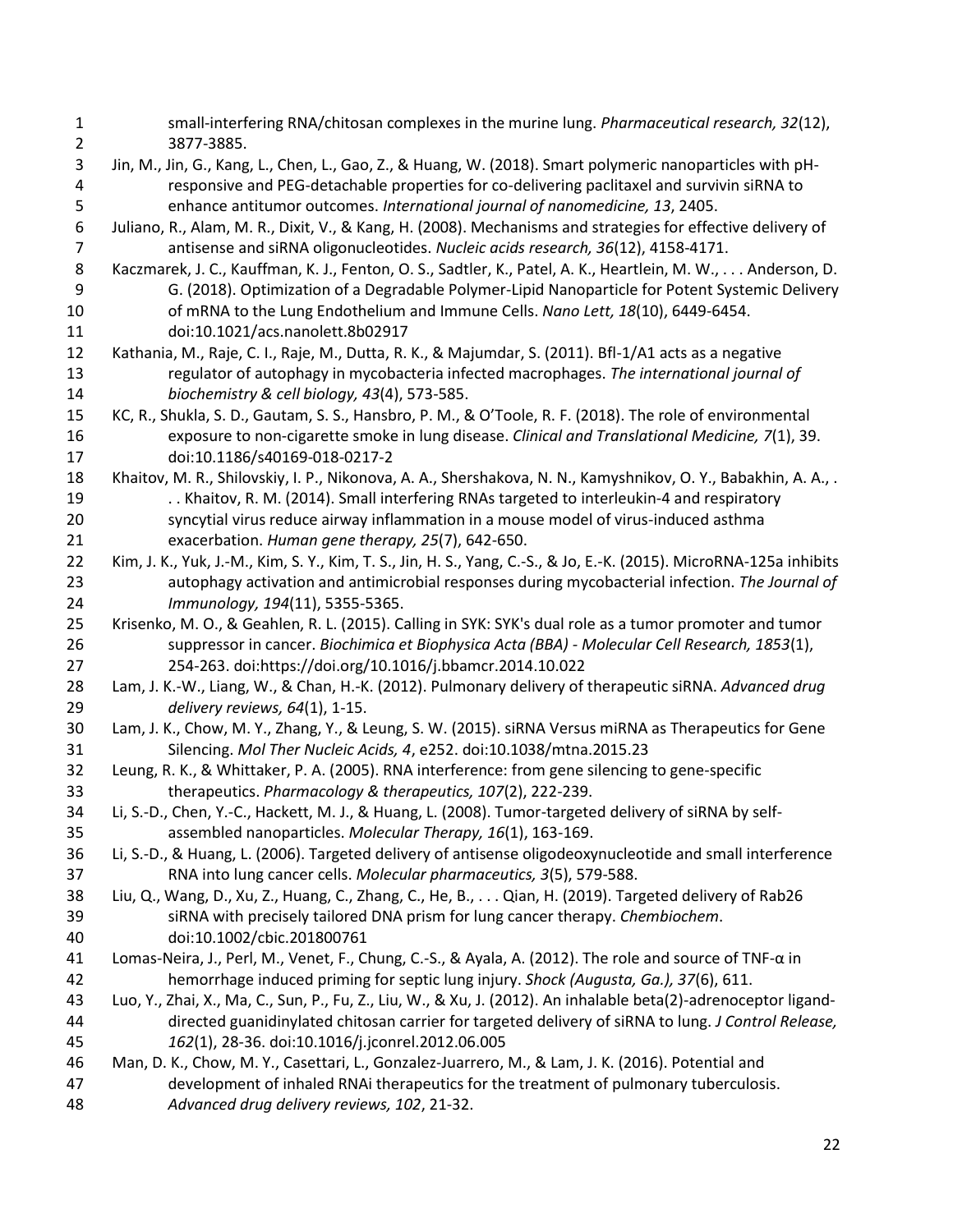<span id="page-22-18"></span><span id="page-22-17"></span><span id="page-22-16"></span><span id="page-22-15"></span><span id="page-22-14"></span><span id="page-22-13"></span><span id="page-22-12"></span><span id="page-22-11"></span><span id="page-22-10"></span><span id="page-22-9"></span><span id="page-22-8"></span><span id="page-22-7"></span><span id="page-22-6"></span><span id="page-22-5"></span><span id="page-22-4"></span><span id="page-22-3"></span><span id="page-22-2"></span><span id="page-22-1"></span><span id="page-22-0"></span> Martinez, J., Patkaniowska, A., Urlaub, H., Lührmann, R., & Tuschl, T. (2002). Single-stranded antisense siRNAs guide target RNA cleavage in RNAi. *Cell, 110*(5), 563-574. Mealey, F. H., Kenyon, N. J., Avdalovic, M. V., & Louie, S. (2007). Difficult-to-control asthma in adults. *The American journal of medicine, 120*(9), 760-763. Meltzer, E. B., & Noble, P. W. (2008). Idiopathic pulmonary fibrosis. *Orphanet J Rare Dis, 3*, 8. doi:10.1186/1750-1172-3-8 Merkel, O. M., Rubinstein, I., & Kissel, T. (2014). siRNA delivery to the lung: what's new? *Adv Drug Deliv Rev, 75*, 112-128. doi:10.1016/j.addr.2014.05.018 Miwata, K., Okamoto, H., Nakashima, T., Ihara, D., Horimasu, Y., Masuda, T., . . . Hamada, H. (2018). Intratracheal Administration of siRNA Dry Powder Targeting Vascular Endothelial Growth Factor Inhibits Lung Tumor Growth in Mice. *Molecular Therapy-Nucleic Acids, 12*, 698-706. Moding, E. J., Kastan, M. B., & Kirsch, D. G. (2013). Strategies for optimizing the response of cancer and normal tissues to radiation. *Nature reviews Drug discovery, 12*(7), 526. Moheimani, F., Hsu, A. C., Reid, A. T., Williams, T., Kicic, A., Stick, S. M., . . . Knight, D. A. (2016). The genetic and epigenetic landscapes of the epithelium in asthma. *Respir Res, 17*(1), 119. doi:10.1186/s12931-016-0434-4 Mokhtarieh, A. A., Lee, J., Kim, S., & Lee, M. K. (2018). Preparation of siRNA encapsulated nanoliposomes suitable for siRNA delivery by simply discontinuous mixing. *Biochim Biophys Acta Biomembr, 1860*(6), 1318-1325. doi:10.1016/j.bbamem.2018.02.027 Molet, S., Hamid, Q., Davoineb, F., Nutku, E., Tahaa, R., Pagé, N., . . . Chakir, J. (2001). IL-17 is increased in asthmatic airways and induces human bronchial fibroblasts to produce cytokines. *Journal of Allergy and Clinical Immunology, 108*(3), 430-438. Moschos, S. A., Jones, S. W., Perry, M. M., Williams, A. E., Erjefalt, J. S., Turner, J. J., . . . Lindsay, M. A. (2007). Lung delivery studies using siRNA conjugated to TAT (48− 60) and penetratin reveal peptide induced reduction in gene expression and induction of innate immunity. *Bioconjugate chemistry, 18*(5), 1450-1459. Muddineti, O. S., Shah, A., Rompicharla, S. V. K., Ghosh, B., & Biswas, S. (2018). Cholesterol-grafted chitosan micelles as a nanocarrier system for drug-siRNA co-delivery to the lung cancer cells. *International journal of biological macromolecules, 118*, 857-863. Muddineti, O. S., Shah, A., Rompicharla, S. V. K., Ghosh, B., & Biswas, S. (2018). Cholesterol-grafted chitosan micelles as a nanocarrier system for drug-siRNA co-delivery to the lung cancer cells. *Int J Biol Macromol, 118*(Pt A), 857-863. doi:10.1016/j.ijbiomac.2018.06.114 Nguyen, D. D., & Chang, S. (2017). Development of Novel Therapeutic Agents by Inhibition of Oncogenic MicroRNAs. *Int J Mol Sci, 19*(1). doi:10.3390/ijms19010065 Nguyen, T., Menocal, E. M., Harborth, J., & Fruehauf, J. H. (2008). RNAi therapeutics: an update on delivery. *Current opinion in molecular therapeutics, 10*(2), 158-167. Ni, S., Liu, Y., Tang, Y., Chen, J., Li, S., Pu, J., & Han, L. (2018). GABAB receptor ligand-directed trimethyl chitosan/tripolyphosphate nanoparticles and their pMDI formulation for survivin siRNA pulmonary delivery. *Carbohydr Polym, 179*, 135-144. doi:10.1016/j.carbpol.2017.09.075 O'Toole, R. F., Shukla, S. D., & Walters, E. H. (2015). TB meets COPD: An emerging global co-morbidity in human lung disease. *Tuberculosis (Edinb), 95*(6), 659-663. doi:10.1016/j.tube.2015.08.005 Ogawa, Y., & Calhoun, W. J. (2006). The role of leukotrienes in airway inflammation. *Journal of Allergy and Clinical Immunology, 118*(4), 789-798. Oh, B., & Lee, M. (2014). Combined delivery of HMGB-1 box A peptide and S1PLyase siRNA in animal models of acute lung injury. *Journal of Controlled Release, 175*, 25-35. Oh, Y.-K., & Park, T. G. (2009). siRNA delivery systems for cancer treatment. *Advanced drug delivery reviews, 61*(10), 850-862.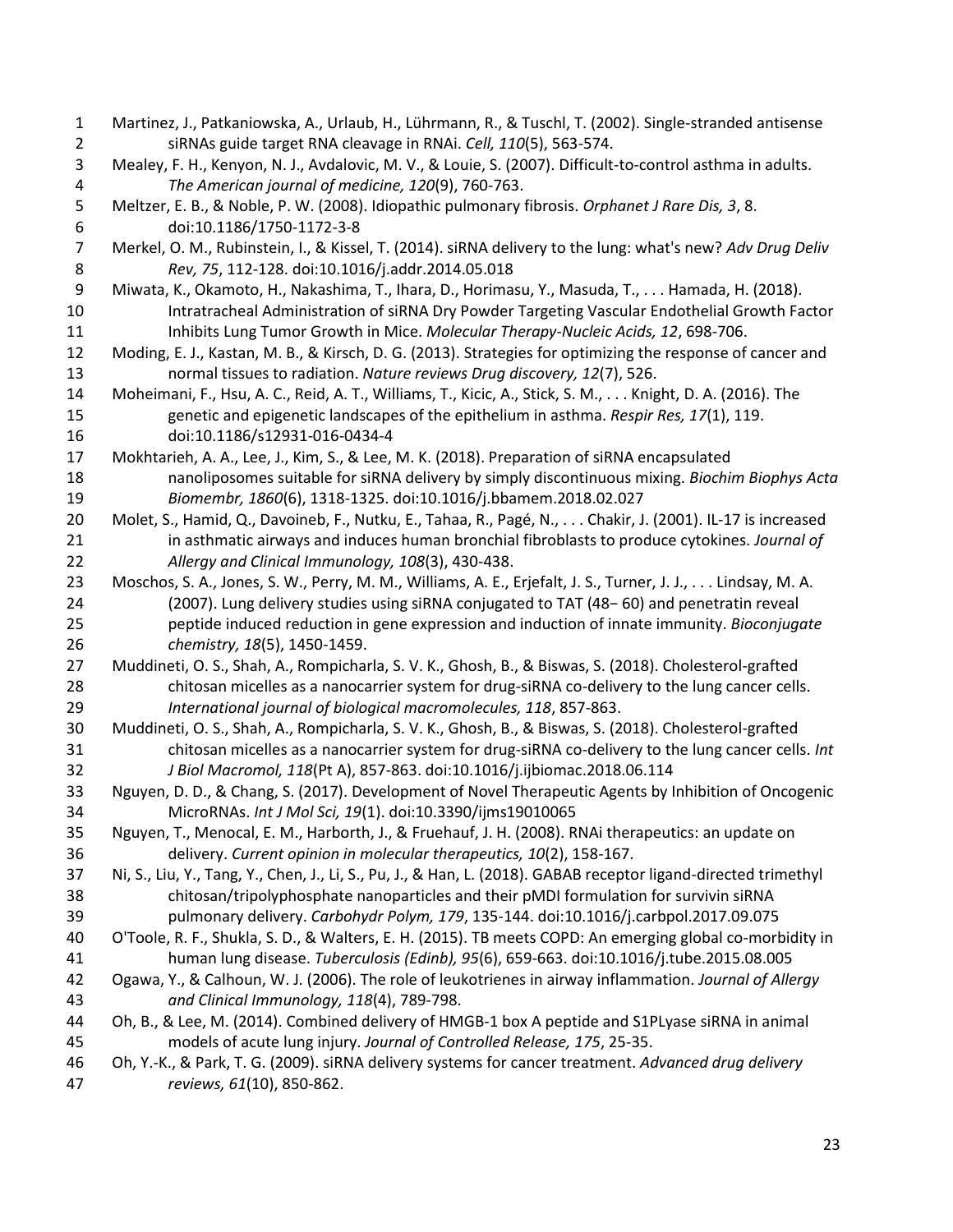<span id="page-23-17"></span><span id="page-23-16"></span><span id="page-23-15"></span><span id="page-23-14"></span><span id="page-23-13"></span><span id="page-23-12"></span><span id="page-23-11"></span><span id="page-23-10"></span><span id="page-23-9"></span><span id="page-23-8"></span><span id="page-23-7"></span><span id="page-23-6"></span><span id="page-23-5"></span><span id="page-23-4"></span><span id="page-23-3"></span><span id="page-23-2"></span><span id="page-23-1"></span><span id="page-23-0"></span> Okuda, T., Kito, D., Oiwa, A., Fukushima, M., Hira, D., & Okamoto, H. (2013). Gene silencing in a mouse lung metastasis model by an inhalable dry small interfering RNA powder prepared using the supercritical carbon dioxide technique. *Biological and Pharmaceutical Bulletin, 36*(7), 1183-1191. Otsuka, M., Shiratori, M., Chiba, H., Kuronuma, K., Sato, Y., Niitsu, Y., & Takahashi, H. (2017). Treatment of pulmonary fibrosis with siRNA against a collagen-specific chaperone HSP47 in vitamin A- coupled liposomes. *Exp Lung Res, 43*(6-7), 271-282. doi:10.1080/01902148.2017.1354946 Pai, S., Lin, Y., Macaes, B., Meneshian, A., Hung, C., & Wu, T. (2006). Prospects of RNA interference therapy for cancer. *Gene therapy, 13*(6), 464. Peters, S. P., Ferguson, G., Deniz, Y., & Reisner, C. (2006). Uncontrolled asthma: a review of the prevalence, disease burden and options for treatment. *Respir Med, 100*(7), 1139-1151. doi:10.1016/j.rmed.2006.03.031 Pirollo, K. F., Zon, G., Rait, A., Zhou, Q., Yu, W., Hogrefe, R., & Chang, E. H. (2006). Tumor-targeting nanoimmunoliposome complex for short interfering RNA delivery. *Human gene therapy, 17*(1), 117-124. Qiu, C., Peng, W., Shi, F., & Zhang, T. (2012). Bottom-up assembly of RNA nanoparticles containing phi29 motor pRNA to silence the asthma STAT5b gene. *Genet Mol Res, 11*(3), 3236-3245. Qiu, Y., Chow, M. Y. T., Liang, W., Chung, W. W. Y., Mak, J. C. W., & Lam, J. K. W. (2017). From Pulmonary Surfactant, Synthetic KL4 Peptide as Effective siRNA Delivery Vector for Pulmonary Delivery. *Mol Pharm, 14*(12), 4606-4617. doi:10.1021/acs.molpharmaceut.7b00725 Qiu, Y., Lam, J., Leung, S., & Liang, W. (2016). Delivery of RNAi therapeutics to the airways—from bench to bedside. *Molecules, 21*(9), 1249. Ramakrishnan, L. (2012). Revisiting the role of the granuloma in tuberculosis. *Nature Reviews Immunology, 12*(5), 352. Rapalli, V. K., Singhvi, G., Dubey, S. K., Gupta, G., Chellappan, D. K., & Dua, K. (2018). Emerging landscape in psoriasis management: From topical application to targeting biomolecules. *Biomedicine & Pharmacotherapy, 106*, 707-713. Rennard, S. I., & Vestbo, J. (2006). COPD: the dangerous underestimate of 15%. *Lancet, 367*(9518), 1216- 1219. doi:10.1016/s0140-6736(06)68516-4 Rettig, G. R., & Behlke, M. A. (2012). Progress toward in vivo use of siRNAs-II. *Molecular therapy, 20*(3), 483-512. Roberts, E. A., Chua, J., Kyei, G. B., & Deretic, V. (2006). Higher order Rab programming in phagolysosome biogenesis. *The Journal of cell biology, 174*(7), 923-929. Rodriguez-Roisin, R. (2000). Toward a Consensus Definition for COPD Exacerbations. *CHEST, 117*(5), 398S-401S. doi:10.1378/chest.117.5\_suppl\_2.398S Rosas-Taraco, A. G., Higgins, D. M., Sanchez-Campillo, J., Lee, E. J., Orme, I. M., & González-Juarrero, M. (2009). Intrapulmonary delivery of XCL1-targeting small interfering RNA in mice chronically infected with Mycobacterium tuberculosis. *American journal of respiratory cell and molecular biology, 41*(2), 136-145. Rosas-Taraco, A. G., Higgins, D. M., Sánchez-Campillo, J., Lee, E. J., Orme, I. M., & González-Juarrero, M. (2009). Intrapulmonary delivery of XCL1-targeting small interfering RNA in mice chronically infected with Mycobacterium tuberculosis. *American journal of respiratory cell and molecular biology, 41*(2), 136-145. Rosas-Taraco, A. G., Higgins, D. M., Sánchez-Campillo, J., Lee, E. J., Orme, I. M., & González-Juarrero, M. (2011). Local pulmonary immunotherapy with siRNA targeting TGFβ1 enhances antimicrobial capacity in Mycobacterium tuberculosis infected mice. *Tuberculosis, 91*(1), 98-106. Rosell, R., & Karachaliou, N. (2016). Large-scale screening for somatic mutations in lung cancer. *Lancet, 387*(10026), 1354-1356. doi:10.1016/s0140-6736(15)01125-3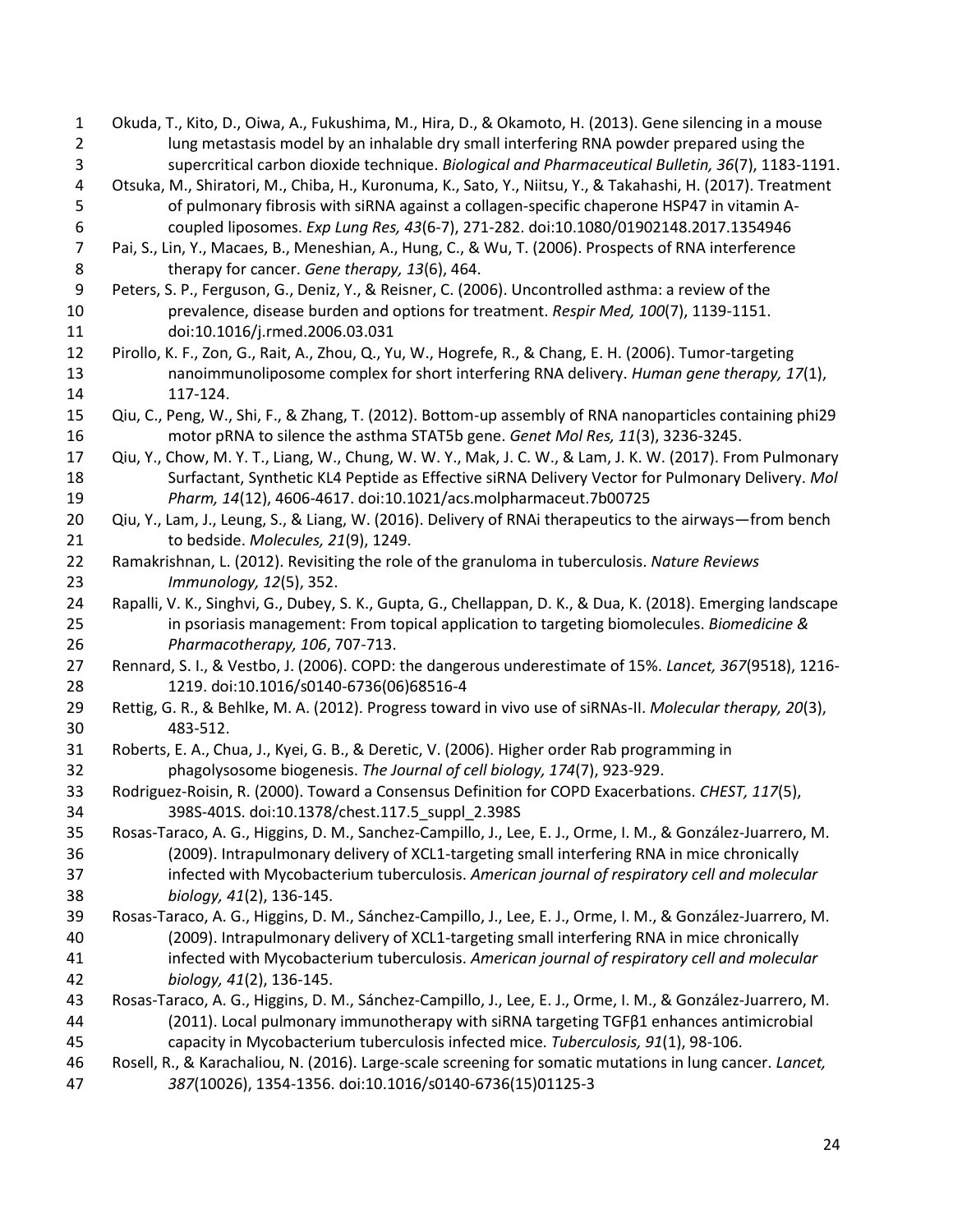<span id="page-24-17"></span><span id="page-24-16"></span><span id="page-24-15"></span><span id="page-24-14"></span><span id="page-24-13"></span><span id="page-24-12"></span><span id="page-24-11"></span><span id="page-24-10"></span><span id="page-24-9"></span><span id="page-24-8"></span><span id="page-24-7"></span><span id="page-24-6"></span><span id="page-24-5"></span><span id="page-24-4"></span><span id="page-24-3"></span><span id="page-24-2"></span><span id="page-24-1"></span><span id="page-24-0"></span> Rosenwasser, L. J., Zimmermann, N., Hershey, G. K., Foster, P. S., & Rothenberg, M. E. (2003). Chemokines in asthma: cooperative interaction between chemokines and IL-13. *Journal of Allergy and Clinical Immunology, 111*(2), 227-242. Sadowski, K., Kotulska, K., & Jóźwiak, S. (2016). Management of side effects of mTOR inhibitors in tuberous sclerosis patients. *Pharmacological Reports, 68*(3), 536-542. Sapey, E., & Stockley, R. A. (2006). COPD exacerbations · 2: Aetiology. *Thorax, 61*(3), 250-258. doi:10.1136/thx.2005.041822 Sasaki, S., & Guo, S. (2018). Nucleic Acid Therapies for Cystic Fibrosis. *Nucleic Acid Ther, 28*(1), 1-9. doi:10.1089/nat.2017.0696 Schultheis, B., Strumberg, D., Santel, A., Vank, C., Gebhardt, F., Keil, O., . . . Khan, M. (2014). First-in- human phase I study of the liposomal RNA interference therapeutic Atu027 in patients with advanced solid tumors. *Journal of Clinical Oncology, 32*(36), 4141-4148. Sel, S., Henke, W., Dietrich, A., Herz, U., & Renz, H. (2006). Treatment of allergic asthma by targeting transcription factors using nucleic-acid based technologies. *Curr Pharm Des, 12*(25), 3293-3304. Shastri, M. D., Shukla, S. D., Chong, W. C., Dua, K., Peterson, G. M., Patel, R. P., . . . O'Toole, R. F. (2018). Role of Oxidative Stress in the Pathology and Management of Human Tuberculosis. *Oxid Med Cell Longev, 2018*, 7695364. doi:10.1155/2018/7695364 Siegel, R., Naishadham, D., & Jemal, A. (2012). Cancer statistics for hispanics/latinos, 2012. *CA: a cancer journal for clinicians, 62*(5), 283-298. Silva Miranda, M., Breiman, A., Allain, S., Deknuydt, F., & Altare, F. (2012). The tuberculous granuloma: an unsuccessful host defence mechanism providing a safety shelter for the bacteria? *Clinical and Developmental Immunology, 2012*. Sioud, M. (2015). Overcoming the challenges of siRNA activation of innate immunity: design better therapeutic siRNAs. In *RNA Interference* (pp. 301-319): Springer. 25 Sorber, L., Zwaenepoel, K., Deschoolmeester, V., Van Schil, P. E., Van Meerbeeck, J., Lardon, F., . . . Pauwels, P. (2017). Circulating cell-free nucleic acids and platelets as a liquid biopsy in the provision of personalized therapy for lung cancer patients. *Lung Cancer, 107*, 100-107. doi:10.1016/j.lungcan.2016.04.026 Staff, P. O. (2014). Correction: Gene Silencing of SOCS3 by siRNA Intranasal Delivery Inhibits Asthma Phenotype in Mice. *PloS one, 9*(8), e105924. Sung, D. K., Kong, W. H., Park, K., Kim, J. H., Kim, M. Y., Kim, H., & Hahn, S. K. (2013). Noncovalenly PEGylated CTGF siRNA/PDMAEMA complex for pulmonary treatment of bleomycin-induced lung fibrosis. *Biomaterials, 34*(4), 1261-1269. Taratula, O., Kuzmov, A., Shah, M., Garbuzenko, O. B., & Minko, T. (2013). Nanostructured lipid carriers as multifunctional nanomedicine platform for pulmonary co-delivery of anticancer drugs and siRNA. *Journal of Controlled Release, 171*(3), 349-357. Tiseo, M., Bartolotti, M., Gelsomino, F., & Bordi, P. (2010). Emerging role of gefitinib in the treatment of non-small-cell lung cancer (NSCLC). *Drug design, development and therapy, 4*, 81. Tompkins, S. M., Lo, C.-Y., Tumpey, T. M., & Epstein, S. L. (2004). Protection against lethal influenza virus challenge by RNA interference in vivo. *Proceedings of the National Academy of Sciences, 101*(23), 8682-8686. Veilleux, D., Gopalakrishna Panicker, R. K., Chevrier, A., Biniecki, K., Lavertu, M., & Buschmann, M. D. (2018). Lyophilisation and concentration of chitosan/siRNA polyplexes: Influence of buffer composition, oligonucleotide sequence, and hyaluronic acid coating. *J Colloid Interface Sci, 512*, 335-345. doi:10.1016/j.jcis.2017.09.084 Vogelstein, B., & Kinzler, K. W. (2004). Cancer genes and the pathways they control. *Nature medicine, 10*(8), 789.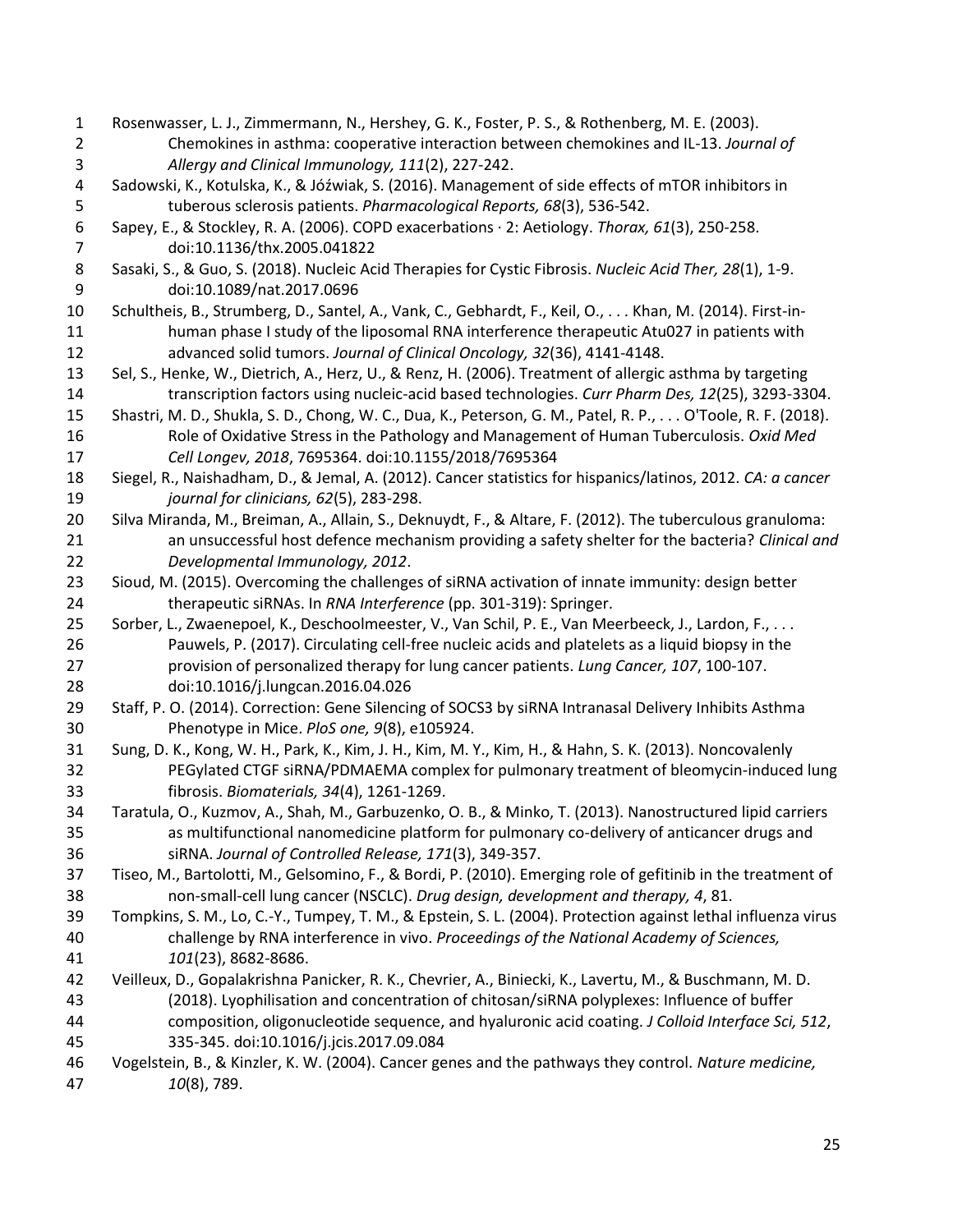<span id="page-25-16"></span><span id="page-25-15"></span><span id="page-25-14"></span><span id="page-25-13"></span><span id="page-25-12"></span><span id="page-25-11"></span><span id="page-25-10"></span><span id="page-25-9"></span><span id="page-25-8"></span><span id="page-25-7"></span><span id="page-25-6"></span><span id="page-25-5"></span><span id="page-25-4"></span><span id="page-25-3"></span><span id="page-25-2"></span><span id="page-25-1"></span><span id="page-25-0"></span> Wakashin, H., Hirose, K., Maezawa, Y., Kagami, S.-i., Suto, A., Watanabe, N., . . . Iwakura, Y. (2008). IL-23 and Th17 cells enhance Th2-cell–mediated eosinophilic airway inflammation in mice. *American journal of respiratory and critical care medicine, 178*(10), 1023-1032. Wang, J., Lu, Z., Wientjes, M. G., & Au, J. L.-S. (2010). Delivery of siRNA therapeutics: barriers and carriers. *The AAPS journal, 12*(4), 492-503. Wang, J., Yang, K., Zhou, L., Wu, Y., Zhu, M., Lai, X., . . . Huang, C. (2013). MicroRNA-155 promotes autophagy to eliminate intracellular mycobacteria by targeting Rheb. *PLoS pathogens, 9*(10), e1003697. Wang, J., Zhu, M., Wang, L., Chen, C., & Song, Y. (2019). Amphiregulin potentiates airway inflammation and mucus hypersecretion induced by urban particulate matter via the EGFR-PI3Kα-AKT/ERK pathway. *Cellular signalling, 53*, 122-131. Wang, L., Huang, W., Zhang, L., Chen, Q., & Zhao, H. (2018). Molecular pathogenesis involved in human idiopathic pulmonary fibrosis based on an integrated microRNA‑mRNA interaction network. *Mol Med Rep, 18*(5), 4365-4373. doi:10.3892/mmr.2018.9456 Wang, X., Xu, W., Mohapatra, S., Kong, X., Li, X., Lockey, R. F., & Mohapatra, S. S. (2008). Prevention of airway inflammation with topical cream containing imiquimod and small interfering RNA for natriuretic peptide receptor. *Genetic vaccines and therapy, 6*(1), 7. Wark, P. A., Tooze, M., Powell, H., & Parsons, K. (2013). Viral and bacterial infection in acute asthma and chronic obstructive pulmonary disease increases the risk of readmission. *Respirology, 18*(6), 996- 1002. doi:10.1111/resp.12099 Watts, J. K., & Corey, D. R. (2010). Clinical status of duplex RNA. *Bioorganic & medicinal chemistry letters, 20*(11), 3203-3207. Whitehead, K. A., Langer, R., & Anderson, D. G. (2009). Knocking down barriers: advances in siRNA delivery. *Nature reviews Drug discovery, 8*(2), 129. Wu, W., Chen, H., Li, Y.-M., Wang, S.-Y., Diao, X., & Liu, K.-G. (2014). Intranasal sirna targeting c-kit reduces airway inflammation in experimental allergic asthma. *International journal of clinical and experimental pathology, 7*(9), 5505. 28 Xie, Y., Kim, N. H., Nadithe, V., Schalk, D., Thakur, A., Kılıç, A., . . . Merkel, O. M. (2016). Targeted delivery of siRNA to activated T cells via transferrin-polyethylenimine (Tf-PEI) as a potential therapy of asthma. *Journal of Controlled Release, 229*, 120-129. Xie, Y., & Merkel, O. M. (2015). Pulmonary delivery of siRNA via polymeric vectors as therapies of asthma. *Archiv der Pharmazie, 348*(10), 681-688. Xu, C.-N., Tian, H.-Y., Wang, Y.-B., Du, Y., Chen, J., Lin, L., . . . Chen, X.-S. (2017). Anti-tumor effects of combined doxorubicin and siRNA for pulmonary delivery. *Chinese Chemical Letters, 28*(4), 807- 812. Xu, C.-X., Jere, D., Jin, H., Chang, S.-H., Chung, Y.-S., Shin, J.-Y., . . . Chae, C.-H. (2008). Poly (ester amine)- mediated, aerosol-delivered Akt1 small interfering RNA suppresses lung tumorigenesis. *American journal of respiratory and critical care medicine, 178*(1), 60-73. Xu, C., Tian, H., Sun, H., Jiao, Z., Zhang, Y., & Chen, X. (2015). A pH sensitive co-delivery system of siRNA and doxorubicin for pulmonary administration to B16F10 metastatic lung cancer. *RSC Advances, 5*(125), 103380-103385. Xu, C., Tian, H., Wang, P., Wang, Y., & Chen, X. (2016). The suppression of metastatic lung cancer by pulmonary administration of polymer nanoparticles for co-delivery of doxorubicin and Survivin siRNA. *Biomaterials science, 4*(11), 1646-1654. Xu, P. Y., Kankala, R. K., Pan, Y. J., Yuan, H., Wang, S. B., & Chen, A. Z. (2018). Overcoming multidrug resistance through inhalable siRNA nanoparticles-decorated porous microparticles based on supercritical fluid technology. *Int J Nanomedicine, 13*, 4685-4698. doi:10.2147/ijn.s169399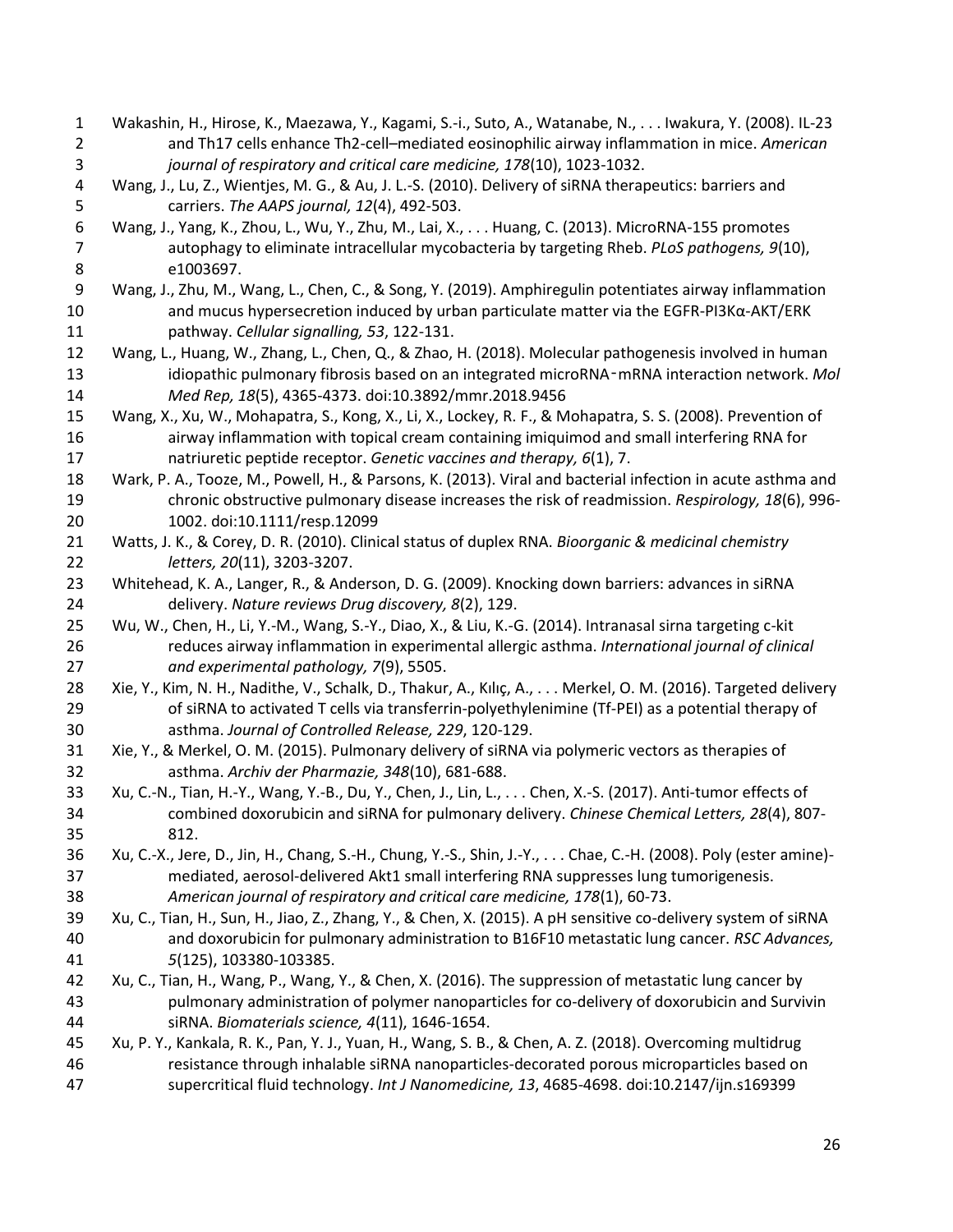- <span id="page-26-7"></span><span id="page-26-6"></span><span id="page-26-5"></span><span id="page-26-0"></span>1 Yoon, P. O., Park, J. W., Lee, C.-M., Kim, S. H., Kim, H.-N., Ko, Y., . . . Kwon, T. (2016). Self-assembled 2 micelle interfering RNA for effective and safe targeting of dysregulated genes in pulmonary 3 fibrosis. *Journal of Biological Chemistry*, jbc. M115. 693671. 4 Youngren-Ortiz, S. R., Gandhi, N. S., España-Serrano, L., & Chougule, M. B. (2016). Aerosol delivery of<br>5 siRNA to the lungs. Part 1: Rationale for gene delivery systems. KONA Powder and Particle 5 siRNA to the lungs. Part 1: Rationale for gene delivery systems. *KONA Powder and Particle*  6 *Journal, 33*, 63-85. 7 Youngren-Ortiz, S. R., Gandhi, N. S., España-Serrano, L., & Chougule, M. B. (2017). Aerosol Delivery of 8 siRNA to the Lungs. Part 2: Nanocarrier-based Delivery Systems. *KONA Powder and Particle*  9 *Journal, 34*, 44-69. 10 Yuan, Z. Q., Chen, W. L., You, B. G., Liu, Y., Yang, S. D., Li, J. Z., . . . Zhang, X. N. (2017). Multifunctional 11 nanoparticles co-delivering EZH2 siRNA and etoposide for synergistic therapy of orthotopic non-12 small-cell lung tumor. *J Control Release, 268*, 198-211. doi:10.1016/j.jconrel.2017.10.025 13 Zhang, C., Tang, N., Liu, X., Liang, W., Xu, W., & Torchilin, V. P. (2006). siRNA-containing liposomes 14 modified with polyarginine effectively silence the targeted gene. *Journal of controlled release,*  15 *112*(2), 229-239. 16 Zhang, D., Lee, H., Wang, X., Rai, A., Groot, M., & Jin, Y. (2018). Exosome-Mediated Small RNA Delivery: 17 A Novel Therapeutic Approach for Inflammatory Lung Responses. *Mol Ther, 26*(9), 2119-2130. 18 doi:10.1016/j.ymthe.2018.06.007 19 Zhang, Z., Jiang, G., Yang, F., & Wang, J. (2006). Knockdown of mutant K-ras expression by adenovirus-20 mediated siRNA inhibits the in vitro and in vivo growth of lung cancer cells. *Cancer biology &*  21 *therapy, 5*(11), 1481-1486.
- <span id="page-26-4"></span><span id="page-26-3"></span><span id="page-26-2"></span><span id="page-26-1"></span>22 Zhang, Z., Yang, X., Zhang, Y., Zeng, B., Wang, S., Zhu, T., . . . Yang, R. (2006). Delivery of telomerase 23 reverse transcriptase small interfering RNA in complex with positively charged single-walled 24 carbon nanotubes suppresses tumor growth. *Clinical Cancer Research, 12*(16), 4933-4939.
- 25
- 26

# 27 **Table 1: siRNA delivery systems for targeted pulmonary therapy**

| <b>Delivery system</b>                                                                                                                        | <b>siRNA</b><br>delivered | <b>Target</b>  | of<br>Route<br>administration | <b>Outcome</b>                                                                                                                                                                                                                 | <b>Reference</b>              |
|-----------------------------------------------------------------------------------------------------------------------------------------------|---------------------------|----------------|-------------------------------|--------------------------------------------------------------------------------------------------------------------------------------------------------------------------------------------------------------------------------|-------------------------------|
| Polyethylenimine<br>-cis-aconitic<br>anhydride-<br>doxorubicin<br>and<br>cell)<br>Bcl <sub>2</sub><br>(B<br>siRNA<br>complex<br>nanoparticles | $Bcl-2$<br>siRNA          | Lung<br>cancer | Intratracheal                 | The polyethyleneimine-<br>cis-aconitic anhydride-<br>doxorubicin/Bcl2 siRNA<br>complex nanoparticles<br>are for treating metastatic<br>lung cancer by pulmonary<br>delivery with low side<br>effects on the normal<br>tissues. | Xu et<br>(C.<br>al., 2015)    |
| Arginine-glycine-<br>acid<br>aspartic<br>(RGD)<br>peptide<br>gold<br>nanoparticles                                                            | $C-$<br>mycsiRNA          | Lung<br>cancer | Intratracheal                 | c-myc-RGD gold<br>nanoparticles are capable<br>of targeting tumor cells,<br>significant tumor growth<br>inhibition, as well as<br>extended survival of mice<br>bearing tumors.                                                 | (Conde<br>et<br>al., $2013$ ) |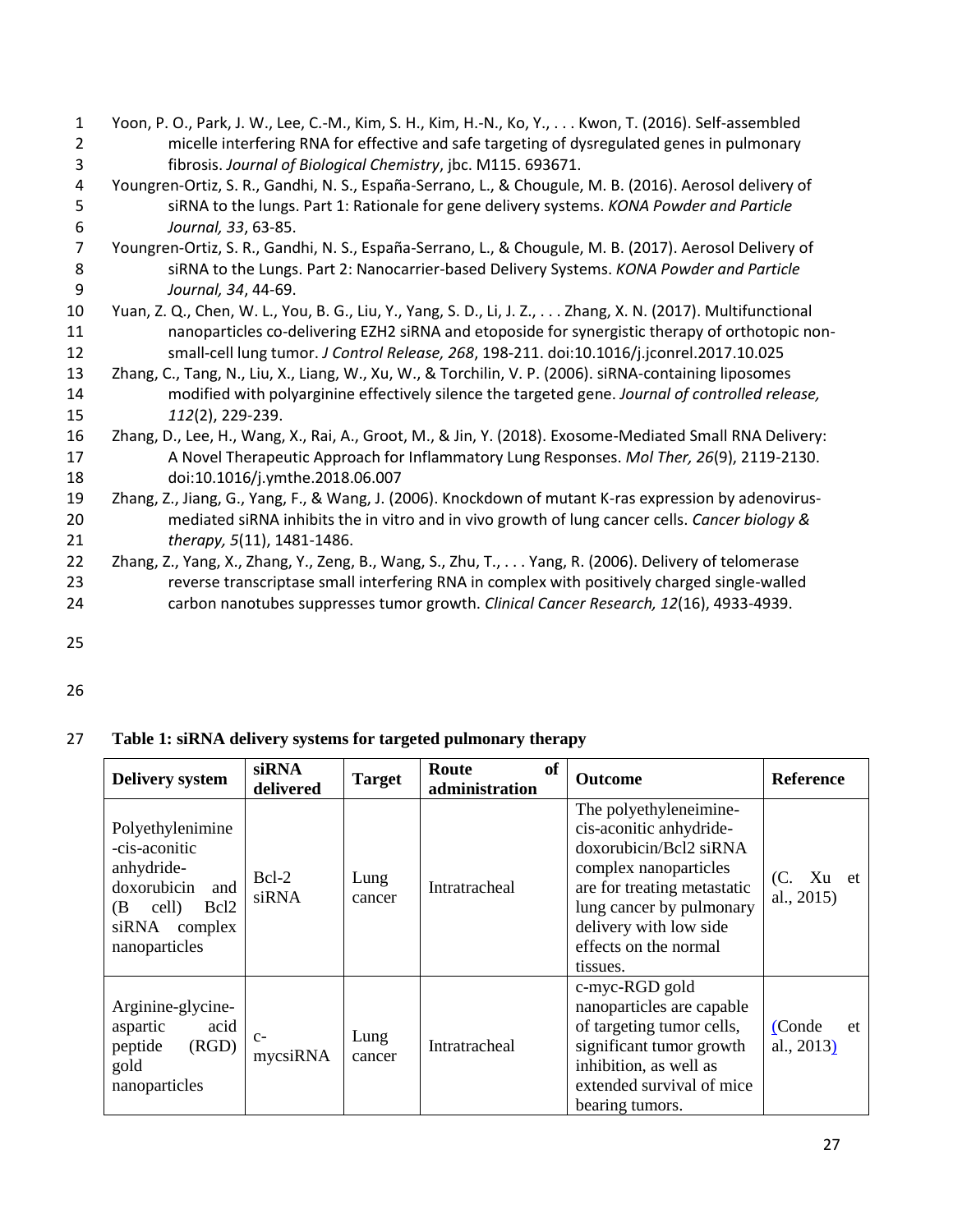| Glycerol<br>propoxylatetriacr<br>and<br>ylate<br>spermine | Sodium-<br>dependent<br>phosphate<br>$_{\rm co-}$<br>transporter<br>2b(NPT2b)<br>siRNA | Lung<br>cancer                                                                                    | Intratracheal                                  | siNPT2b successfully<br>suppressed lung cancer<br>growth and decreased<br>cancer cell proliferation<br>and angiogenesis,<br>facilitating apoptosis.                                            | (Hong et al.,<br>2014)                                                   |
|-----------------------------------------------------------|----------------------------------------------------------------------------------------|---------------------------------------------------------------------------------------------------|------------------------------------------------|------------------------------------------------------------------------------------------------------------------------------------------------------------------------------------------------|--------------------------------------------------------------------------|
| Chitosan<br>dry<br>powder                                 | Luciferase<br>siRNA                                                                    | Lung<br>cancer                                                                                    | Intratracheal                                  | siRNA/chitosan powder<br>prepared using super<br>critical carbon dioxide<br>has an effective and<br>specific gene silencing<br>against the tumor cells<br>metastasized in the lungs<br>of mice | (Okuda<br>et<br>al., 2013)                                               |
| Naked siRNA or<br>TransIT-TKO                             | Phosphopr<br>oteinsiRN<br>A                                                            | Parainfl<br>uenzavir<br><b>us</b><br>(PIV),<br>Respirat<br>ory<br>syncytia<br>1<br>virus(R<br>SV) | Intranasal                                     | Animals were<br>successfully protected<br>from RSV and PIV<br>infections specifically                                                                                                          | (Bitko,<br>Musiyenko,<br>Shulyayeva,<br>$\&$<br>Barik,<br>2005)          |
| Naked siRNA                                               | Nucleocaps<br>id<br>gene-<br>specificsiR<br><b>NA</b>                                  | Viral<br>infectio<br>ns                                                                           | Intranasal                                     | Significant reductions of<br>viral load were achieved<br>in both<br>prophylactic and<br>therapeutic regimens                                                                                   | (Alvarez<br>et<br>al., 2009)                                             |
| Oligofectamine                                            | Nucleocaps<br>id<br>protein<br>and<br>Polymerase<br>acidic<br>protein                  | Influenz<br>a type A                                                                              | Intranasal<br>and<br>hydrodynamic<br>injection | Treated animals lung<br>virus titres were reduced<br>and protected from lethal<br>challenge<br>with highly pathogenic<br>viruses                                                               | (Tompkins,<br>Lo,<br>Tumpey,<br>$\&$<br>Epstein,<br>2004)                |
| Naked siRNA                                               | Lymphotac<br>$\sin(XCL1)$<br>siRNA                                                     | Tubercu<br>losis                                                                                  | Intratracheal                                  | XCL1 expression in the<br>lungs was significantly<br>suppressed; decreased T<br>lymphocytes,<br>IFN-response and<br>disorganized<br>granulomatous<br>lesions and high fibrosis                 | (Rosas-<br>Taraco,<br>Higgins,<br>Sánchez-<br>Campillo, et<br>al., 2009) |
| Naked siRNA                                               | Transformi<br>ng growth<br>factor- $\beta$ 1<br>siRNA                                  | Tubercu<br>losis                                                                                  | Intratracheal                                  | Increased expression of<br>antimicrobial mediators,<br>with the reduced bacterial<br>load in the lungs of<br>treated mice                                                                      | (Rosas-<br>Taraco<br>et<br>al., $2011$ )                                 |
| Naked siRNA                                               | Suppressor                                                                             | Asthma                                                                                            | Intranasal                                     | Decrease in lung                                                                                                                                                                               | (Staff, 2014)                                                            |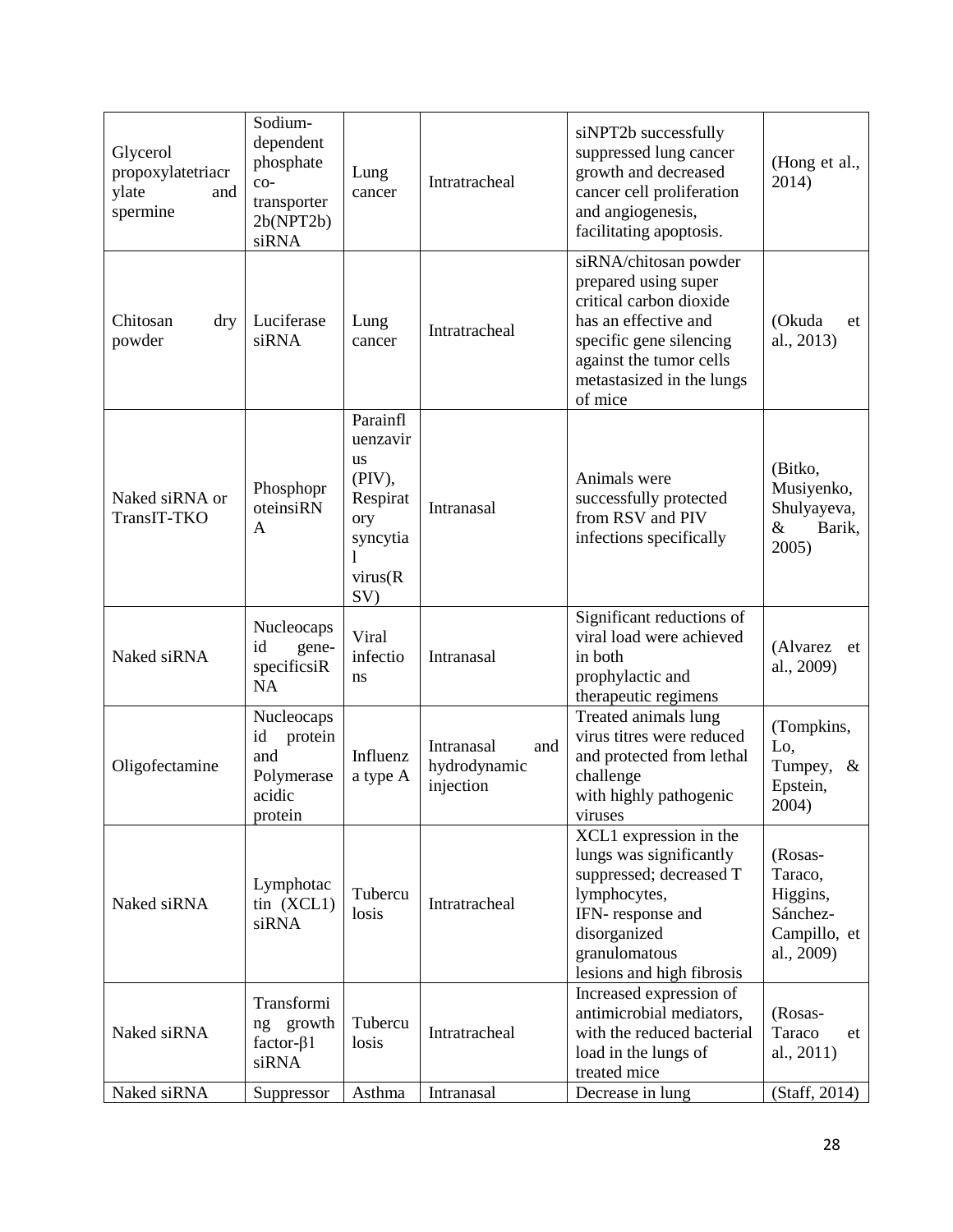|             | of<br>S.      |        |                      | eosinophilia,               |               |
|-------------|---------------|--------|----------------------|-----------------------------|---------------|
|             | cytokine      |        |                      | normalization of            |               |
|             | signaling     |        |                      | hyperresponsiveness,        |               |
|             | protein<br>3  |        |                      | increase in mucus           |               |
|             | (SOCS)        |        |                      | secretion and reduction in  |               |
|             | siRNA         |        |                      | collagen deposition in the  |               |
|             |               |        |                      | lungs.                      |               |
|             |               |        |                      | Esinophilia in              |               |
|             | Interleukin   |        |                      | bronchoalveolar lavage      |               |
|             | siRNA<br>$-4$ |        |                      | fluid,                      |               |
| Naked siRNA | and           | Asthma | Intranasal           | hyperresponsiveness and     | (Khaitov et   |
|             | Phosphopr     |        |                      |                             | al., 2014)    |
|             | otein         |        |                      | airway inflammation         |               |
|             | siRNA         |        |                      | were                        |               |
|             |               |        |                      | significantly reduced       |               |
|             |               |        |                      | Allergen-induced lung       |               |
|             | Signal        |        |                      | inflammation was            |               |
|             | transducer    |        |                      | significantly reduced and   |               |
|             | and           |        |                      | Expression of key           |               |
|             | activator of  |        | Intratracheal<br>and | cytokines (IL-4, IL-13)     | (Darcan-      |
| Naked siRNA | transcriptio  | Asthma | intranasal           | and                         | Nicolaisen    |
|             | n factor 6    |        |                      | allergen-induced            | et al., 2009) |
|             | (STAT6)       |        |                      | inflammation in lung        |               |
|             | siRNA         |        |                      | tissues were                |               |
|             |               |        |                      | significantly reduced       |               |
|             |               |        |                      | Ovalbumin-induced           |               |
|             |               |        |                      | cytokine release,           |               |
|             |               |        |                      |                             |               |
|             | Receptor-     | Asthma | Intratracheal        | inflammatory cell           |               |
|             | interacting   |        |                      | infiltration                |               |
| Naked siRNA | protein<br>2  |        |                      | and mucus                   | (Goh et al.,  |
|             | (Rip2)        |        |                      | hypersecretionwas           | 2013)         |
|             | siRNA         |        |                      | inhibited, elevation of     |               |
|             |               |        |                      | serum Ovalbumin-            |               |
|             |               |        |                      | specific IgE level was      |               |
|             |               |        |                      | markedly suppressed         |               |
|             |               |        |                      | Ovalbumin-induced           |               |
|             | cluster of    |        |                      | airway eosinophilia,        |               |
|             | differentiati |        |                      | airway                      | (Asai-Tajiri  |
| Naked siRNA | 86<br>on      | Asthma | Intratracheal        | hyperresponsiveness, and    | et al., 2014) |
|             | (CD86)        |        |                      | cytokines                   |               |
|             | siRNA         |        |                      | production was reduced      |               |
|             |               |        |                      | siRNA administration by     | $(Z.-Y.$      |
|             | Spleen        |        |                      | intranasal route inhibited  | Huang,        |
|             | tyrosine      |        |                      |                             | Kim-          |
| Naked siRNA | kinase        | Asthma | Intranasal           | inflammatory cells in the   | Kim,          |
|             | (syk)         |        |                      | bronchoalveolar lavage      | Han, Indik,   |
|             | siRNA         |        |                      | fluid(BALF) of allergen     | & Schreiber,  |
|             |               |        |                      | sensitized mice.            | 2013)         |
|             |               |        |                      | Airway mucus secretion      |               |
| Naked siRNA | c-kitsiRNA    | Asthma | Intranasal           | and eosinophil infiltration | (Wu et al.,   |
|             |               |        |                      | in BALFwas effectively      | 2014)         |
|             |               |        |                      | reduced. C-kit further      |               |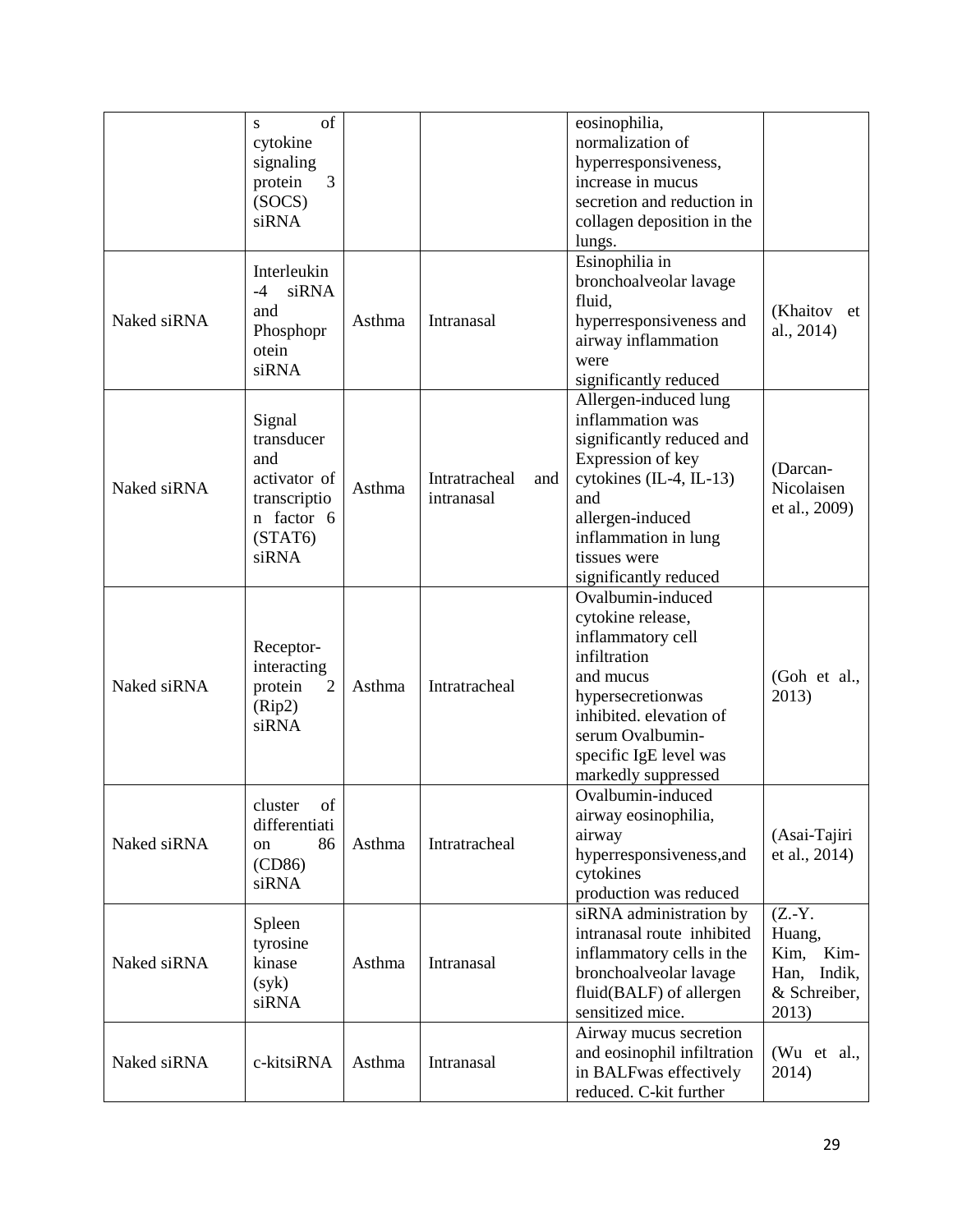|                                                                                                                                                                                                                           |                                                                            |                           |               | reduced the production of<br>stem cell factor, IL-4, and<br>IL-5, but had no effect on<br>interferon- $\gamma$ (IFN- $\gamma$ )<br>generation                                                                                                                                                                                                                                                                |                                                                        |
|---------------------------------------------------------------------------------------------------------------------------------------------------------------------------------------------------------------------------|----------------------------------------------------------------------------|---------------------------|---------------|--------------------------------------------------------------------------------------------------------------------------------------------------------------------------------------------------------------------------------------------------------------------------------------------------------------------------------------------------------------------------------------------------------------|------------------------------------------------------------------------|
| Transferrin<br>polyethylenimine<br>(Tf-PEI)                                                                                                                                                                               | Fluorescent<br>1y<br>labeledsiR<br><b>NA</b>                               | Asthma                    | Intratracheal | Tf-PEIpolyplexes<br>selectively delivered<br>siRNA to activated<br>T cells                                                                                                                                                                                                                                                                                                                                   | (Xie et al.,<br>2016)                                                  |
| R <sub>3</sub> V <sub>6</sub><br>peptides<br>were used as a<br>(Ternary<br>carrier.<br>of<br>complex<br>siS1PLyase,<br>HMGB1A,<br>and<br>R <sub>3</sub> V <sub>6</sub><br>was<br>produced<br>by<br>charge<br>interaction) | siS1PLyase<br>/HMGB1A<br>/R3V6<br>ternary<br>complex                       | Acute<br>lung<br>injury   | Intratracheal | siS1PLyase/HMGB1A/R<br>3V6 complex reduced the<br>levels-6 and TNF-amore<br>efficiently compared to<br>HMGB1A alone and<br>siS1PLyase/R3V6<br>complexin<br>lipopolysaccharides<br>activated macrophages<br>and reduced<br>the inflammatory<br>response and apoptosis in<br>acute lung injury                                                                                                                 | Oh<br>(B.<br>&<br>Lee, 2014)                                           |
| Naked<br>siRNA,<br>i.v, liposomes                                                                                                                                                                                         | Tumor<br>necrosis<br>factor- $\alpha$                                      | Acute<br>lung<br>injury   | Intratracheal | Systemic injection but not<br>intratracheal delivery of<br>TNF- $\alpha$ siRNA<br>significantly reduced the<br>incidence of acute lung<br>injury. Results suggest<br>pulmonary endothelial<br>and/or other possible<br>vascular resident cells,<br>not epithelial cells, play a<br>greater role in mediating<br>the TNF- $\alpha$ priming<br>response in<br>hemorrhage/sepsis-<br>induced acute lung injury. | (Lomas-<br>Neira, Perl,<br>Venet,<br>Chung,<br>$\&$<br>Ayala,<br>2012) |
| Naked siRNA                                                                                                                                                                                                               | Transformi<br>ng growth<br>factor-<br>$\beta$ 1<br>$(TGF-\beta1)$<br>siRNA | Pulmon<br>ary<br>fibrosis | Intratracheal | Levels of inflammatory<br>cytokines, including IFN-<br>$\alpha$ and IFN- $\beta$ , were not<br>significantly affected,<br>whereas TGF- $\beta$ 1 was<br>significantly inhibited.                                                                                                                                                                                                                             | (Corina<br>N<br>D'Alessandr<br>o-Gabazza<br>et al., 2012)              |
| PEGylated<br>poly(dimethylami<br>no)ethylmethacry<br>late<br>(PDMAEMA)                                                                                                                                                    | Connective<br>tissue<br>growth<br>factor<br>(CTGF)<br>siRNA                | Pulmon<br>ary<br>fibrosis | Intratracheal | There was a reduction in<br>collagen deposition,<br>inflammatory cytokines<br>production and drastic<br>attenuation of pulmonary<br>fibrosis                                                                                                                                                                                                                                                                 | (Sung et al.,<br>2013)                                                 |